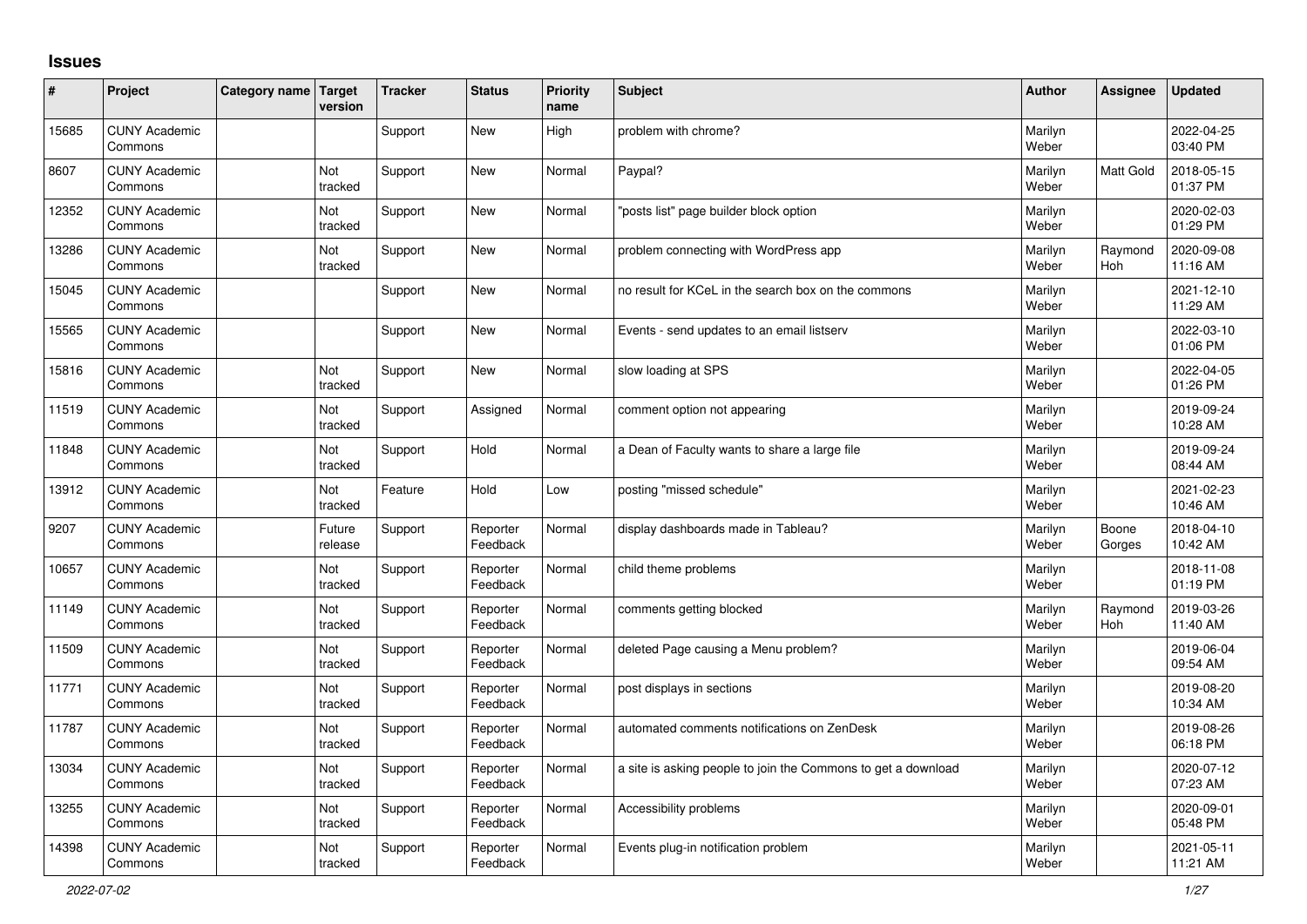| $\vert$ # | Project                         | Category name   Target | version        | <b>Tracker</b> | <b>Status</b>        | <b>Priority</b><br>name | <b>Subject</b>                                                 | <b>Author</b>    | Assignee            | <b>Updated</b>         |
|-----------|---------------------------------|------------------------|----------------|----------------|----------------------|-------------------------|----------------------------------------------------------------|------------------|---------------------|------------------------|
| 14784     | <b>CUNY Academic</b><br>Commons |                        |                | Support        | Reporter<br>Feedback | Normal                  | User report of logo problem when using Customizer theme        | Marilyn<br>Weber |                     | 2021-09-17<br>10:25 AM |
| 14900     | <b>CUNY Academic</b><br>Commons |                        | Not<br>tracked | Support        | Reporter<br>Feedback | Normal                  | previous theme?                                                | Marilyn<br>Weber |                     | 2021-10-25<br>10:31 AM |
| 15169     | <b>CUNY Academic</b><br>Commons |                        | 2.0.3          | Support        | Reporter<br>Feedback | Normal                  | new Prelude website zipfiles for custom theme and other files. | Marilyn<br>Weber |                     | 2022-06-29<br>11:32 AM |
| 15260     | <b>CUNY Academic</b><br>Commons |                        |                | Support        | Reporter<br>Feedback | Normal                  | Diacritical markings   European Stages                         | Marilyn<br>Weber |                     | 2022-02-04<br>08:16 AM |
| 15370     | <b>CUNY Academic</b><br>Commons |                        |                | Support        | Reporter<br>Feedback | Normal                  | All-in-One Event Calendar?                                     | Marilyn<br>Weber |                     | 2022-02-17<br>11:03 AM |
| 15655     | <b>CUNY Academic</b><br>Commons |                        | 2.0.3          | Support        | Reporter<br>Feedback | Normal                  | Event Aggregator plugin?                                       | Marilyn<br>Weber |                     | 2022-06-29<br>11:32 AM |
| 16099     | <b>CUNY Academic</b><br>Commons |                        |                | Support        | Reporter<br>Feedback | Normal                  | request for Newsletter Glue                                    | Marilyn<br>Weber |                     | 2022-05-13<br>12:14 PM |
| 16110     | <b>CUNY Academic</b><br>Commons |                        |                | Support        | Reporter<br>Feedback | Normal                  | remove Creative Commons license from pages?                    | Marilyn<br>Weber | Raymond<br>Hoh      | 2022-05-17<br>06:11 PM |
| 11665     | <b>CUNY Academic</b><br>Commons |                        |                | Support        | Resolved             | Immediate               | "My Groups" conflating two groups                              | Marilyn<br>Weber |                     | 2019-07-24<br>10:43 PM |
| 5396      | <b>CUNY Academic</b><br>Commons |                        |                | Outreach       | Resolved             | Urgent                  | Add CUNY Central to the survey choices?                        | Marilyn<br>Weber | Samantha<br>Raddatz | 2016-03-31<br>01:38 PM |
| 5435      | <b>CUNY Academic</b><br>Commons |                        | Not<br>tracked | <b>Bug</b>     | Resolved             | Urgent                  | Can't see the dashboard                                        | Marilyn<br>Weber |                     | 2016-04-12<br>11:33 AM |
| 12584     | <b>CUNY Academic</b><br>Commons |                        | Not<br>tracked | <b>Bug</b>     | Resolved             | Urgent                  | No way to register                                             | Marilyn<br>Weber |                     | 2020-03-27<br>02:38 PM |
| 6107      | <b>CUNY Academic</b><br>Commons |                        |                | <b>Bug</b>     | Resolved             | High                    | site redirect?                                                 | Marilyn<br>Weber | Boone<br>Gorges     | 2016-09-29<br>03:45 PM |
| 9276      | <b>CUNY Academic</b><br>Commons |                        |                | Bug            | Resolved             | High                    | problem adding a member to a group - wrong username?           | Marilyn<br>Weber |                     | 2018-02-25<br>12:47 PM |
| 9768      | <b>CUNY Academic</b><br>Commons |                        | 1.13.2         | <b>Bug</b>     | Resolved             | High                    | search function on the Directory page                          | Marilyn<br>Weber | Boone<br>Gorges     | 2018-05-14<br>08:45 PM |
| 12483     | <b>CUNY Academic</b><br>Commons |                        | 1.16.7         | <b>Bug</b>     | Resolved             | High                    | post error                                                     | Marilyn<br>Weber |                     | 2020-02-28<br>02:44 PM |
| 13633     | <b>CUNY Academic</b><br>Commons |                        | Not<br>tracked | <b>Bug</b>     | Resolved             | High                    | PublicsLab site down                                           | Marilyn<br>Weber |                     | 2020-11-30<br>02:01 PM |
| 13656     | <b>CUNY Academic</b><br>Commons |                        |                | <b>Bug</b>     | Resolved             | High                    | site down                                                      | Marilyn<br>Weber |                     | 2020-12-11<br>12:50 PM |
| 13715     | <b>CUNY Academic</b><br>Commons |                        | Not<br>tracked | Bug            | Resolved             | High                    | https://ulysses.commons.gc.cuny.edu down                       | Marilyn<br>Weber |                     | 2020-12-22<br>03:02 PM |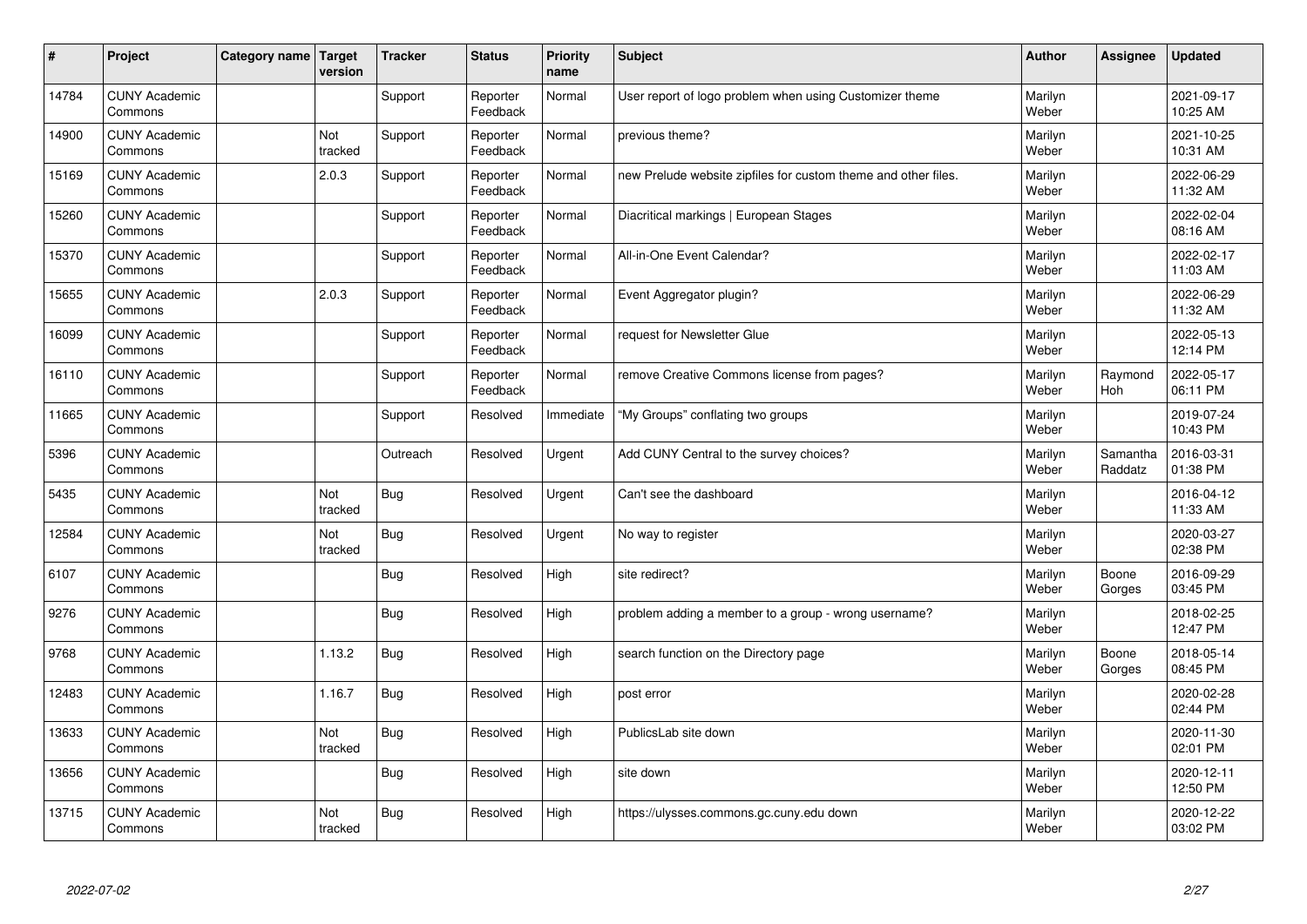| $\sharp$ | Project                         | Category name   Target | version        | <b>Tracker</b>    | <b>Status</b> | <b>Priority</b><br>name | <b>Subject</b>                                        | <b>Author</b>    | <b>Assignee</b>  | <b>Updated</b>         |
|----------|---------------------------------|------------------------|----------------|-------------------|---------------|-------------------------|-------------------------------------------------------|------------------|------------------|------------------------|
| 14008    | <b>CUNY Academic</b><br>Commons |                        |                | Bug               | Resolved      | High                    | invisible user                                        | Marilyn<br>Weber |                  | 2021-02-18<br>05:53 PM |
| 14799    | <b>CUNY Academic</b><br>Commons |                        | 1.18.19        | Support           | Resolved      | High                    | install the official Classic Widgets?                 | Marilyn<br>Weber |                  | 2021-09-22<br>02:17 PM |
| 4012     | <b>CUNY Academic</b><br>Commons |                        | 1.7.20         | Bug               | Resolved      | Normal                  | Two users reporting same Forbidden 403 error message. | Marilyn<br>Weber |                  | 2015-05-01<br>08:13 PM |
| 5059     | <b>CUNY Academic</b><br>Commons |                        | Not<br>tracked | <b>Bug</b>        | Resolved      | Normal                  | Instagram embed?                                      | Marilyn<br>Weber |                  | 2016-01-26<br>12:05 AM |
| 5319     | <b>CUNY Academic</b><br>Commons |                        | Not<br>tracked | Bug               | Resolved      | Normal                  | <b>Broken URL</b>                                     | Marilyn<br>Weber | Marilyn<br>Weber | 2017-11-15<br>05:46 PM |
| 5436     | <b>CUNY Academic</b><br>Commons |                        | Not<br>tracked | Bug               | Resolved      | Normal                  | Trying to change email settings for                   | Marilyn<br>Weber | Boone<br>Gorges  | 2016-04-21<br>10:12 PM |
| 5834     | <b>CUNY Academic</b><br>Commons |                        |                | Bug               | Resolved      | Normal                  | My access to cdev                                     | Marilyn<br>Weber | Boone<br>Gorges  | 2016-07-25<br>03:12 PM |
| 5844     | <b>CUNY Academic</b><br>Commons |                        | Not<br>tracked | Support           | Resolved      | Normal                  | edit Host Files on Windows 10 problems                | Marilyn<br>Weber |                  | 2016-07-27<br>09:08 AM |
| 6812     | <b>CUNY Academic</b><br>Commons |                        | Not<br>tracked | Support           | Resolved      | Normal                  | User cannot change email                              | Marilyn<br>Weber | <b>Matt Gold</b> | 2016-12-01<br>06:24 PM |
| 6866     | <b>CUNY Academic</b><br>Commons |                        | Not<br>tracked | Support           | Resolved      | Normal                  | User would like to have her account deleted           | Marilyn<br>Weber | <b>Matt Gold</b> | 2017-11-15<br>05:49 PM |
| 7310     | <b>CUNY Academic</b><br>Commons |                        | 1.10.7         | Bug               | Resolved      | Normal                  | Friendship request mystery.                           | Marilyn<br>Weber | Boone<br>Gorges  | 2017-01-05<br>03:12 PM |
| 7767     | <b>CUNY Academic</b><br>Commons |                        | Not<br>tracked | Bug               | Resolved      | Normal                  | Site loading problems                                 | Marilyn<br>Weber |                  | 2017-03-21<br>09:57 PM |
| 7785     | <b>CUNY Academic</b><br>Commons |                        | Not<br>tracked | Support           | Resolved      | Normal                  | ftp access or files?                                  | Marilyn<br>Weber | Boone<br>Gorges  | 2017-03-13<br>02:34 PM |
| 7803     | <b>CUNY Academic</b><br>Commons |                        |                | <b>Bug</b>        | Resolved      | Normal                  | user email change                                     | Marilyn<br>Weber |                  | 2017-03-16<br>11:58 AM |
| 7972     | <b>CUNY Academic</b><br>Commons |                        | Not<br>tracked | Support           | Resolved      | Normal                  | expand the memory limit for videos?                   | Marilyn<br>Weber |                  | 2017-04-20<br>10:07 AM |
| 8259     | <b>CUNY Academic</b><br>Commons |                        | Not<br>tracked | Bug               | Resolved      | Normal                  | missing dashboard                                     | Marilyn<br>Weber |                  | 2017-11-15<br>01:28 PM |
| 8289     | <b>CUNY Academic</b><br>Commons |                        | Not<br>tracked | Support           | Resolved      | Normal                  | removing my access to sites                           | Marilyn<br>Weber | Luke<br>Waltzer  | 2017-06-19<br>12:40 PM |
| 8379     | <b>CUNY Academic</b><br>Commons |                        | Not<br>tracked | Support           | Resolved      | Normal                  | request for site build help                           | Marilyn<br>Weber |                  | 2017-07-01<br>10:48 AM |
| 8459     | <b>CUNY Academic</b><br>Commons |                        | Not<br>tracked | Documentatio<br>n | Resolved      | Normal                  | comprehensive list of plugins?                        | Marilyn<br>Weber |                  | 2017-10-11<br>11:24 AM |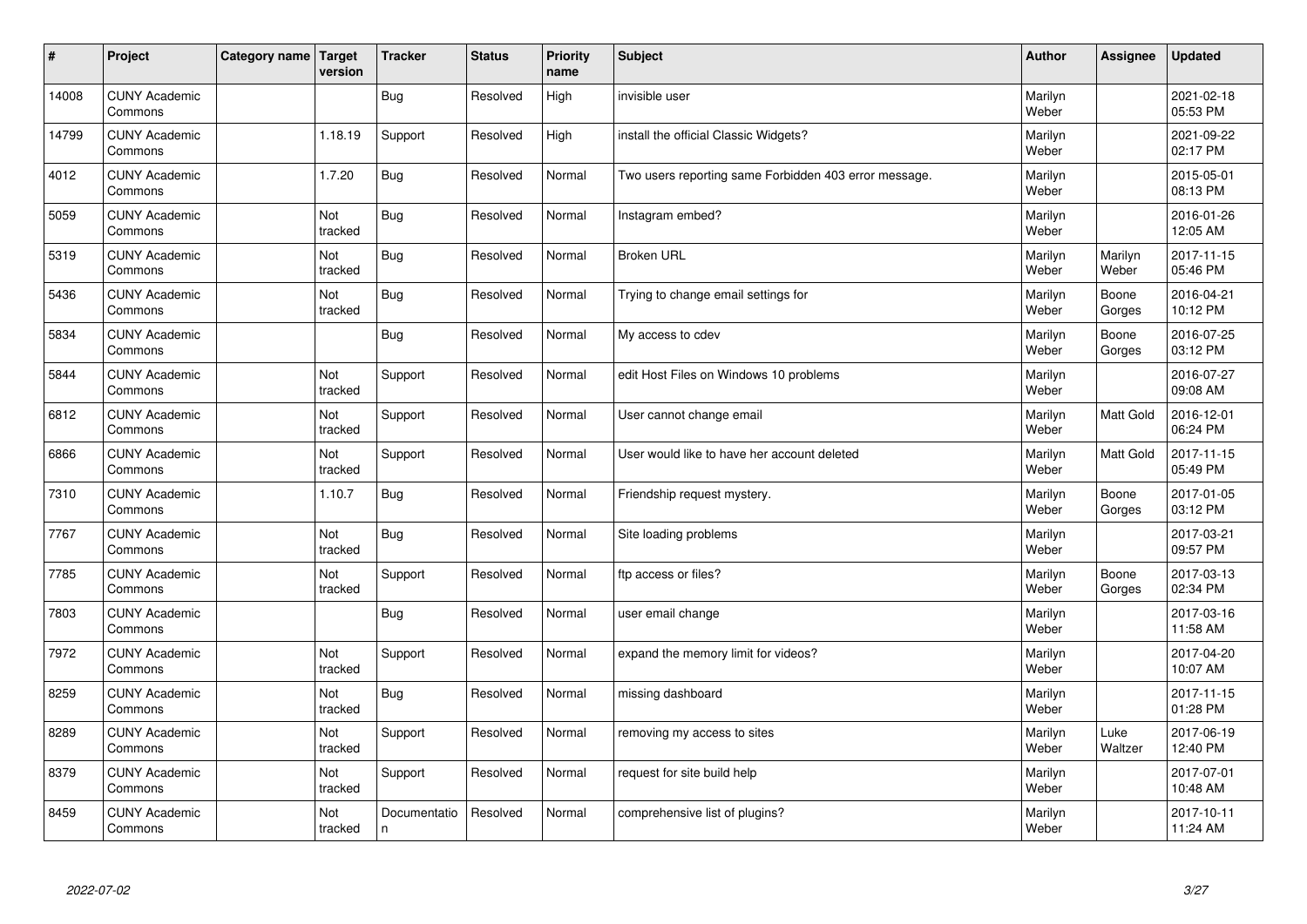| $\vert$ # | Project                         | <b>Category name</b> | Target<br>version | <b>Tracker</b> | <b>Status</b> | <b>Priority</b><br>name | <b>Subject</b>                                     | <b>Author</b>    | Assignee  | <b>Updated</b>         |
|-----------|---------------------------------|----------------------|-------------------|----------------|---------------|-------------------------|----------------------------------------------------|------------------|-----------|------------------------|
| 8464      | <b>CUNY Academic</b><br>Commons |                      | Not<br>tracked    | Support        | Resolved      | Normal                  | WP UI                                              | Marilyn<br>Weber |           | 2017-10-11<br>11:23 AM |
| 8471      | <b>CUNY Academic</b><br>Commons |                      | Not<br>tracked    | Support        | Resolved      | Normal                  | admin at https://commons.gc.cuny.edu/              | Marilyn<br>Weber |           | 2017-09-06<br>01:50 PM |
| 8529      | <b>CUNY Academic</b><br>Commons |                      | Not<br>tracked    | Support        | Resolved      | Normal                  | Iframe regiest?                                    | Marilyn<br>Weber |           | 2017-08-16<br>04:40 PM |
| 8553      | <b>CUNY Academic</b><br>Commons |                      | Not<br>tracked    | Support        | Resolved      | Normal                  | storage limits?                                    | Marilyn<br>Weber |           | 2017-08-18<br>04:36 PM |
| 8726      | <b>CUNY Academic</b><br>Commons |                      |                   | Support        | Resolved      | Normal                  | Redirect problem                                   | Marilyn<br>Weber |           | 2017-09-21<br>12:14 PM |
| 8729      | <b>CUNY Academic</b><br>Commons |                      | Not<br>tracked    | Support        | Resolved      | Normal                  | email change                                       | Marilyn<br>Weber |           | 2017-09-25<br>02:14 PM |
| 8768      | <b>CUNY Academic</b><br>Commons |                      | Not<br>tracked    | Support        | Resolved      | Normal                  | unsafe redirect?                                   | Marilyn<br>Weber |           | 2017-10-06<br>12:14 PM |
| 8848      | <b>CUNY Academic</b><br>Commons |                      | Not<br>tracked    | Support        | Resolved      | Normal                  | email change request                               | Marilyn<br>Weber |           | 2017-10-24<br>11:19 AM |
| 8855      | <b>CUNY Academic</b><br>Commons |                      | Not<br>tracked    | Support        | Resolved      | Normal                  | another email change request                       | Marilyn<br>Weber |           | 2017-10-25<br>10:55 AM |
| 8873      | <b>CUNY Academic</b><br>Commons |                      | Not<br>tracked    | Support        | Resolved      | Normal                  | maximum file upload size?                          | Marilyn<br>Weber |           | 2017-10-30<br>11:23 AM |
| 8882      | <b>CUNY Academic</b><br>Commons |                      | Not<br>tracked    | Support        | Resolved      | Normal                  | question about search engines                      | Marilyn<br>Weber |           | 2017-11-01<br>03:26 PM |
| 8937      | <b>CUNY Academic</b><br>Commons |                      | Not<br>tracked    | <b>Bug</b>     | Resolved      | Normal                  | videos gone                                        | Marilyn<br>Weber |           | 2017-12-01<br>11:27 AM |
| 9062      | <b>CUNY Academic</b><br>Commons |                      | Not<br>tracked    | Bug            | Resolved      | Normal                  | re-add me as admin of https://commons.gc.cuny.edu/ | Marilyn<br>Weber |           | 2018-01-08<br>12:03 PM |
| 9131      | <b>CUNY Academic</b><br>Commons |                      |                   | Support        | Resolved      | Normal                  | webrecorder.io via Firefox                         | Marilyn<br>Weber |           | 2018-01-29<br>11:11 AM |
| 9223      | <b>CUNY Academic</b><br>Commons |                      | Not<br>tracked    | Support        | Resolved      | Normal                  | moving wordpress sites                             | Marilyn<br>Weber |           | 2018-02-18<br>08:44 PM |
| 9355      | <b>CUNY Academic</b><br>Commons |                      | Not<br>tracked    | Support        | Resolved      | Normal                  | 14gb of video?                                     | Marilyn<br>Weber |           | 2018-03-13<br>11:56 AM |
| 9470      | <b>CUNY Academic</b><br>Commons |                      |                   | Bug            | Resolved      | Normal                  | Users not appearing via "Add New"                  | Marilyn<br>Weber |           | 2018-03-22<br>07:44 PM |
| 9535      | <b>CUNY Academic</b><br>Commons |                      | Not<br>tracked    | Support        | Resolved      | Normal                  | admin for https://video.commons.gc.cuny.edu/?      | Marilyn<br>Weber | Matt Gold | 2018-04-13<br>05:06 PM |
| 9604      | <b>CUNY Academic</b><br>Commons |                      | Not<br>tracked    | Support        | Resolved      | Normal                  | (Marilyn) can only log into cdev as teststudent    | Marilyn<br>Weber |           | 2018-04-21<br>10:20 AM |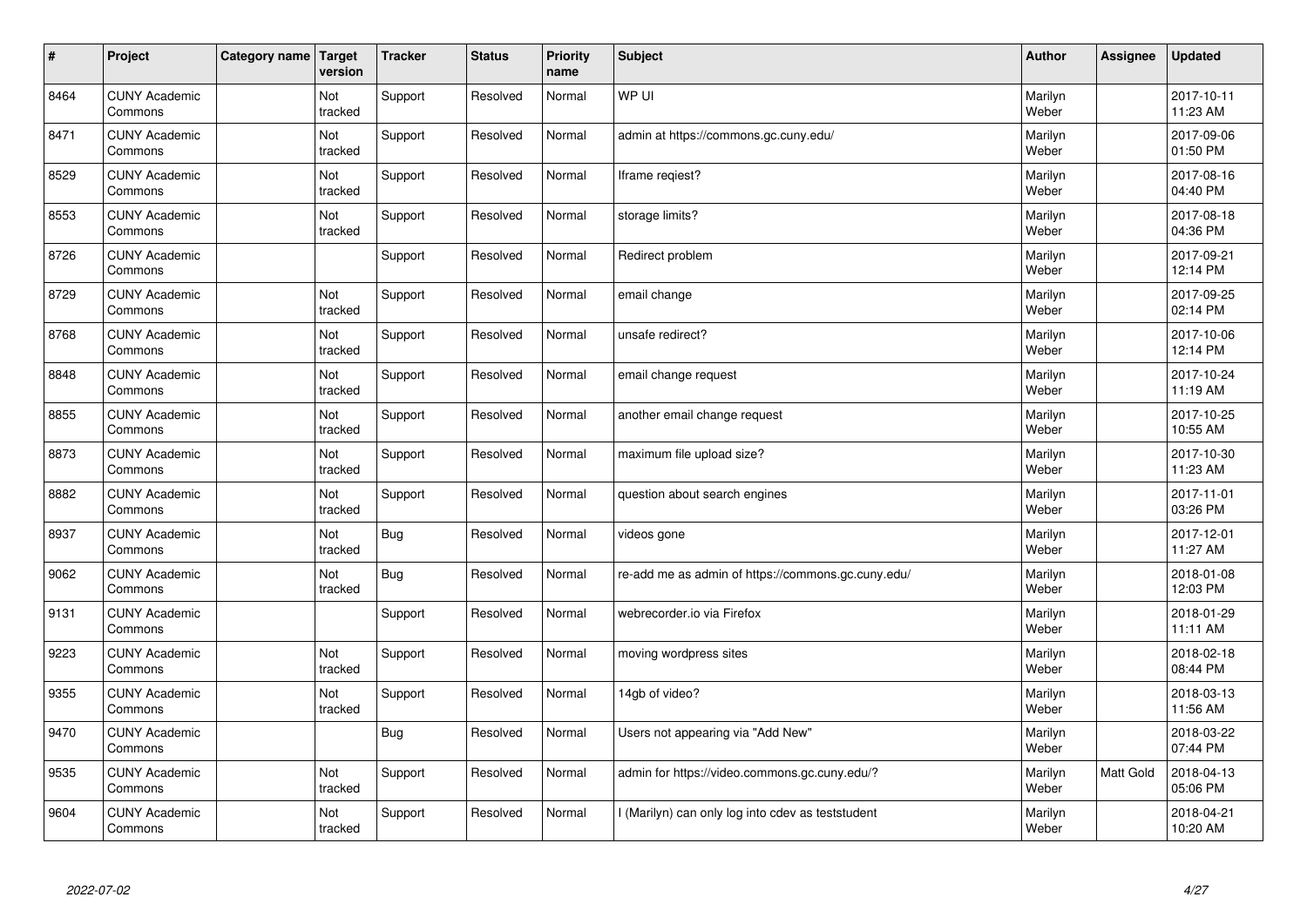| $\vert$ # | Project                         | Category name | Target<br>version | <b>Tracker</b> | <b>Status</b> | <b>Priority</b><br>name | <b>Subject</b>                                     | <b>Author</b>    | Assignee         | <b>Updated</b>         |
|-----------|---------------------------------|---------------|-------------------|----------------|---------------|-------------------------|----------------------------------------------------|------------------|------------------|------------------------|
| 9725      | <b>CUNY Academic</b><br>Commons |               | Not<br>tracked    | Support        | Resolved      | Normal                  | problems with deleting a site                      | Marilyn<br>Weber |                  | 2018-05-07<br>10:24 PM |
| 9780      | <b>CUNY Academic</b><br>Commons |               | Not<br>tracked    | Support        | Resolved      | Normal                  | remove the phone number on this profile?           | Marilyn<br>Weber |                  | 2018-05-15<br>10:35 AM |
| 9889      | <b>CUNY Academic</b><br>Commons |               | Not<br>tracked    | Support        | Resolved      | Normal                  | remove comments from activity feed?                | Marilyn<br>Weber |                  | 2018-12-10<br>03:53 PM |
| 9919      | <b>CUNY Academic</b><br>Commons |               | Not<br>tracked    | Bug            | Resolved      | Normal                  | admin of https://sphcurriculum.commons.gc.cuny.edu | Marilyn<br>Weber |                  | 2018-06-12<br>09:37 PM |
| 9949      | <b>CUNY Academic</b><br>Commons |               | 1.13.4            | Support        | Resolved      | Normal                  | raise storage space limit?                         | Marilyn<br>Weber | Boone<br>Gorges  | 2018-06-26<br>12:00 PM |
| 9992      | <b>CUNY Academic</b><br>Commons |               | 1.13.6            | Bug            | Resolved      | Normal                  | ACERT website down again                           | Marilyn<br>Weber |                  | 2018-07-10<br>12:15 PM |
| 10035     | <b>CUNY Academic</b><br>Commons |               | Not<br>tracked    | Bug            | Resolved      | Normal                  | Reconnecting user to site                          | Marilyn<br>Weber |                  | 2018-07-23<br>11:55 AM |
| 10101     | <b>CUNY Academic</b><br>Commons |               | 1.13.7            | Bug            | Resolved      | Normal                  | URL changes within Manage section of groups        | Marilyn<br>Weber |                  | 2018-08-03<br>01:54 PM |
| 10227     | <b>CUNY Academic</b><br>Commons |               |                   | Support        | Resolved      | Normal                  | user incorrectly entered her email address         | Marilyn<br>Weber | <b>Matt Gold</b> | 2018-08-26<br>08:55 PM |
| 10239     | <b>CUNY Academic</b><br>Commons |               | Not<br>tracked    | Support        | Resolved      | Normal                  | musicroombooking.commons.gc.cuny.edu               | Marilyn<br>Weber |                  | 2018-08-29<br>03:06 PM |
| 10256     | <b>CUNY Academic</b><br>Commons |               |                   | Support        | Resolved      | Normal                  | email change requested                             | Marilyn<br>Weber | Matt Gold        | 2018-08-29<br>02:52 PM |
| 10266     | <b>CUNY Academic</b><br>Commons |               |                   | Support        | Resolved      | Normal                  | GC email change requested                          | Marilyn<br>Weber | Matt Gold        | 2018-08-30<br>03:07 PM |
| 10298     | <b>CUNY Academic</b><br>Commons |               | Not<br>tracked    | Support        | Resolved      | Normal                  | RSS feed to itunes problem                         | Marilyn<br>Weber |                  | 2018-12-10<br>03:57 PM |
| 10407     | <b>CUNY Academic</b><br>Commons |               | Not<br>tracked    | Support        | Resolved      | Normal                  | toolbar problem                                    | Marilyn<br>Weber | Boone<br>Gorges  | 2018-10-23<br>10:52 AM |
| 10440     | <b>CUNY Academic</b><br>Commons |               | Not<br>tracked    | Support        | Resolved      | Normal                  | Acert post problem                                 | Marilyn<br>Weber |                  | 2018-12-10<br>03:57 PM |
| 10537     | <b>CUNY Academic</b><br>Commons |               | Not<br>tracked    | Bug            | Resolved      | Normal                  | jpegs not showing                                  | Marilyn<br>Weber |                  | 2018-10-23<br>10:51 AM |
| 10820     | <b>CUNY Academic</b><br>Commons |               | Not<br>tracked    | Support        | Resolved      | Normal                  | retrieve deleted pages/posts                       | Marilyn<br>Weber |                  | 2018-12-13<br>06:33 PM |
| 10932     | <b>CUNY Academic</b><br>Commons |               |                   | Support        | Resolved      | Normal                  | add me as admin to meenaalexander.com              | Marilyn<br>Weber | Matt Gold        | 2019-01-09<br>02:12 PM |
| 10986     | <b>CUNY Academic</b><br>Commons |               | Not<br>tracked    | Support        | Resolved      | Normal                  | PDF embedder provoking error                       | Marilyn<br>Weber |                  | 2019-03-29<br>04:28 PM |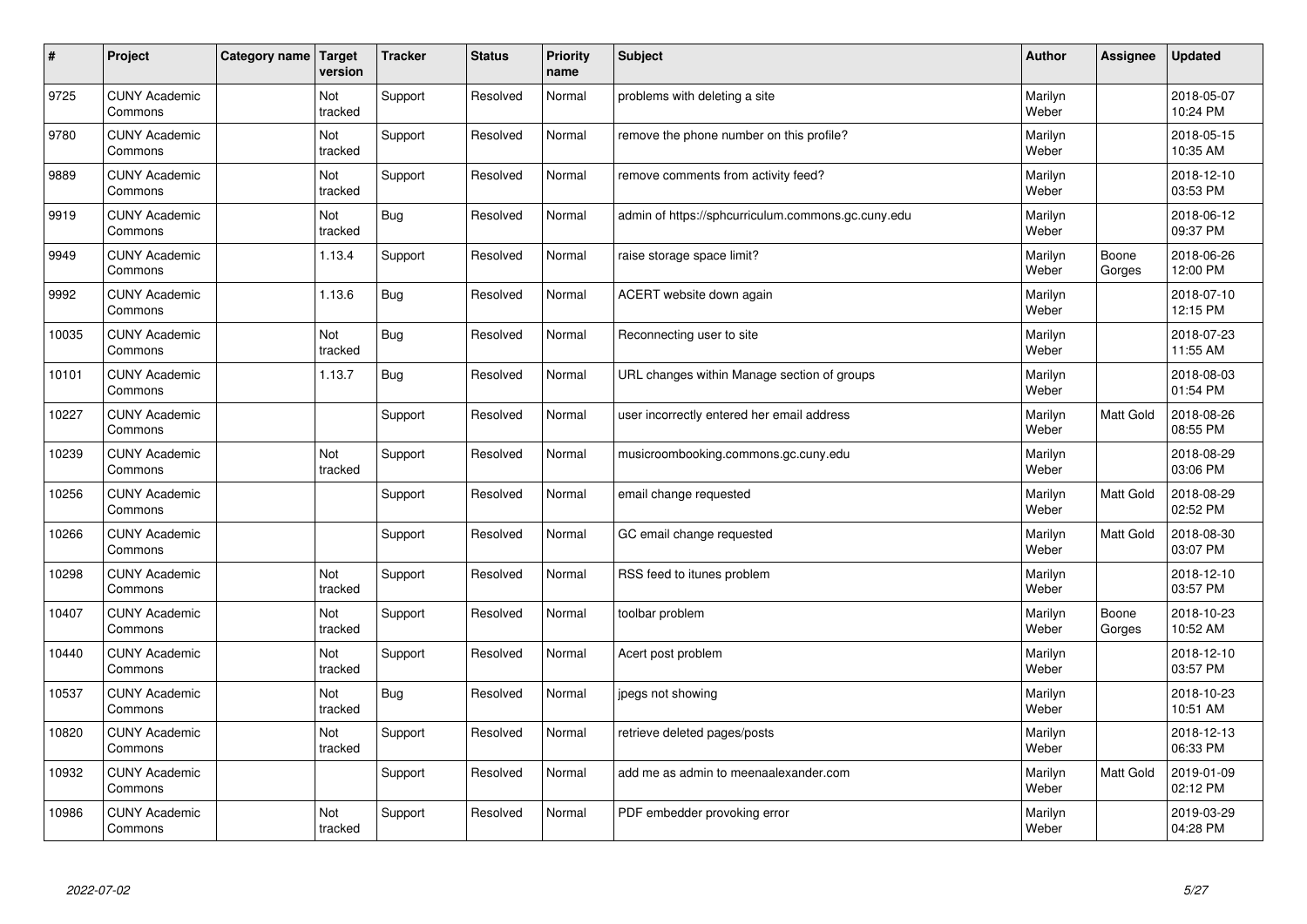| $\sharp$ | Project                         | Category name | Target<br>version | <b>Tracker</b> | <b>Status</b> | <b>Priority</b><br>name | <b>Subject</b>                                                                                         | <b>Author</b>    | Assignee   | <b>Updated</b>         |
|----------|---------------------------------|---------------|-------------------|----------------|---------------|-------------------------|--------------------------------------------------------------------------------------------------------|------------------|------------|------------------------|
| 11002    | <b>CUNY Academic</b><br>Commons |               | Not<br>tracked    | Support        | Resolved      | Normal                  | open link in a new tab not working                                                                     | Marilyn<br>Weber |            | 2019-06-03<br>07:57 PM |
| 11003    | <b>CUNY Academic</b><br>Commons |               | Not<br>tracked    | Support        | Resolved      | Normal                  | user email change                                                                                      | Marilyn<br>Weber |            | 2019-01-24<br>02:50 PM |
| 11017    | <b>CUNY Academic</b><br>Commons |               | Not<br>tracked    | Support        | Resolved      | Normal                  | site didn't save?                                                                                      | Marilyn<br>Weber |            | 2019-01-25<br>03:47 PM |
| 11031    | <b>CUNY Academic</b><br>Commons |               | Not<br>tracked    | Support        | Resolved      | Normal                  | new group with seemingly old topics                                                                    | Marilyn<br>Weber |            | 2019-02-11<br>12:17 PM |
| 11198    | <b>CUNY Academic</b><br>Commons |               | Not<br>tracked    | Support        | Resolved      | Normal                  | former CUNY employee                                                                                   | Marilyn<br>Weber |            | 2019-03-07<br>02:21 PM |
| 11225    | <b>CUNY Academic</b><br>Commons |               | Not<br>tracked    | Support        | Resolved      | Normal                  | bulk upload?                                                                                           | Marilyn<br>Weber |            | 2019-09-18<br>10:31 AM |
| 11233    | <b>CUNY Academic</b><br>Commons |               | 1.14.9            | Support        | Resolved      | Normal                  | Hotjar?                                                                                                | Marilyn<br>Weber |            | 2019-03-26<br>12:10 PM |
| 11483    | <b>CUNY Academic</b><br>Commons |               | 1.15.2            | Bug            | Resolved      | Normal                  | "Add New user" not working                                                                             | Marilyn<br>Weber |            | 2019-05-21<br>02:26 PM |
| 11609    | <b>CUNY Academic</b><br>Commons |               | 1.15.5            | Support        | Resolved      | Normal                  | <b>Mixed Content flag</b>                                                                              | Marilyn<br>Weber |            | 2019-06-27<br>06:54 PM |
| 11647    | <b>CUNY Academic</b><br>Commons |               | 1.15.6            | Support        | Resolved      | Normal                  | Tribulant Newsletters update                                                                           | Marilyn<br>Weber |            | 2019-07-18<br>02:27 PM |
| 11650    | <b>CUNY Academic</b><br>Commons |               | Not<br>tracked    | Support        | Resolved      | Normal                  | https://commons.gc.cuny.edu/groups/introduction-to-literary-studies-engl<br>ish-252-at-hunter-college/ | Marilyn<br>Weber |            | 2019-07-18<br>02:28 PM |
| 11896    | <b>CUNY Academic</b><br>Commons |               | Not<br>tracked    | Support        | Resolved      | Normal                  | https://thenurseswritingproject.commons.gc.cuny.edu                                                    | Marilyn<br>Weber |            | 2019-09-24<br>08:09 AM |
| 11912    | <b>CUNY Academic</b><br>Commons |               |                   | Support        | Resolved      | Normal                  | influence search results?                                                                              | Marilyn<br>Weber |            | 2020-02-11<br>10:51 AM |
| 11915    | <b>CUNY Academic</b><br>Commons |               | Not<br>tracked    | Support        | Resolved      | Normal                  | User not in list                                                                                       | Marilyn<br>Weber |            | 2019-10-28<br>10:13 AM |
| 11977    | <b>CUNY Academic</b><br>Commons |               | Not<br>tracked    | Support        | Resolved      | Normal                  | please remove me from many sites                                                                       | Marilyn<br>Weber |            | 2019-11-21<br>01:05 PM |
| 12038    | <b>CUNY Academic</b><br>Commons |               | 1.15.13           | <b>Bug</b>     | Resolved      | Normal                  | admin visibility problem at careerplan.commons.gc.cuny.edu                                             | Marilyn<br>Weber |            | 2019-11-12<br>10:20 AM |
| 12176    | <b>CUNY Academic</b><br>Commons |               | Not<br>tracked    | Support        | Resolved      | Normal                  | Mp4s?                                                                                                  | Marilyn<br>Weber |            | 2019-12-05<br>11:04 AM |
| 12334    | <b>CUNY Academic</b><br>Commons |               |                   | Support        | Resolved      | Normal                  | request for a Redmine account                                                                          | Marilyn<br>Weber | Matt Gold  | 2020-01-30<br>12:01 PM |
| 12427    | <b>CUNY Academic</b><br>Commons |               | Not<br>tracked    | Support        | Resolved      | Normal                  | organizing PDF on a site?                                                                              | Marilyn<br>Weber | scott voth | 2020-03-10<br>11:11 AM |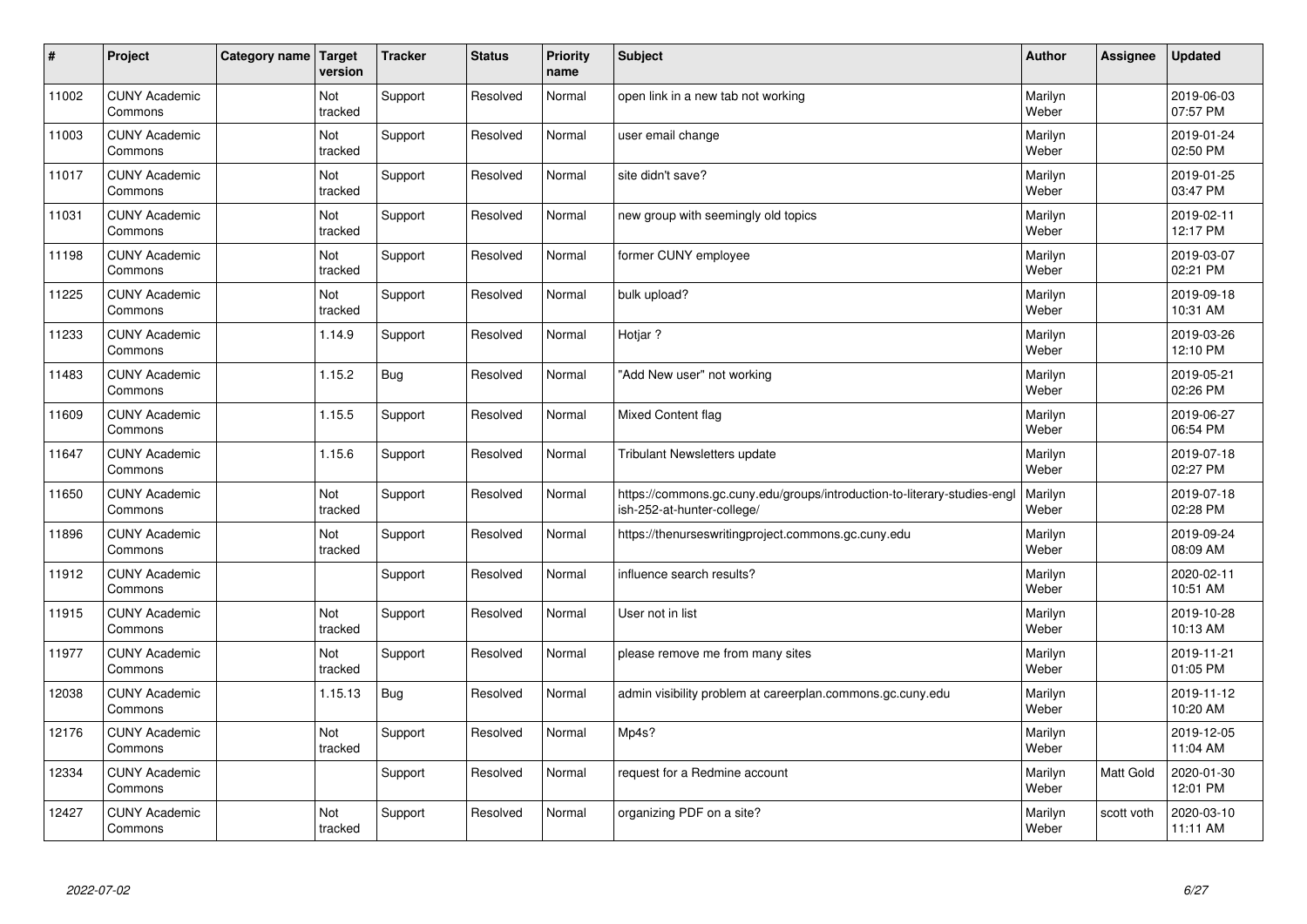| $\vert$ # | Project                         | Category name   Target | version        | <b>Tracker</b> | <b>Status</b> | <b>Priority</b><br>name | <b>Subject</b>                                                  | <b>Author</b>    | <b>Assignee</b>       | <b>Updated</b>         |
|-----------|---------------------------------|------------------------|----------------|----------------|---------------|-------------------------|-----------------------------------------------------------------|------------------|-----------------------|------------------------|
| 12777     | <b>CUNY Academic</b><br>Commons |                        | 1.16.14        | Support        | Resolved      | Normal                  | request to include custom javascript into a Commons-hosted site | Marilyn<br>Weber |                       | 2020-06-16<br>04:03 PM |
| 12861     | <b>CUNY Academic</b><br>Commons |                        |                | Support        | Resolved      | Normal                  | trouble with YouTube                                            | Marilyn<br>Weber | Raymond<br><b>Hoh</b> | 2020-06-09<br>11:16 AM |
| 12905     | <b>CUNY Academic</b><br>Commons |                        | 1.16.14        | Support        | Resolved      | Normal                  | trouble embedding a flipbook from Flipsnack                     | Marilyn<br>Weber | Boone<br>Gorges       | 2020-06-23<br>10:53 AM |
| 12960     | <b>CUNY Academic</b><br>Commons |                        | 1.16.14        | Support        | Resolved      | Normal                  | mutiple plugin in requests                                      | Marilyn<br>Weber | Boone<br>Gorges       | 2020-06-23<br>10:53 AM |
| 12999     | <b>CUNY Academic</b><br>Commons |                        | 1.18.1         | Support        | Resolved      | Normal                  | request for Dentist theme                                       | Marilyn<br>Weber | Boone<br>Gorges       | 2020-12-22<br>03:31 PM |
| 13013     | <b>CUNY Academic</b><br>Commons |                        | Not<br>tracked | <b>Bug</b>     | Resolved      | Normal                  | an invite to Group Admins from Brian Foote?!                    | Marilyn<br>Weber |                       | 2020-07-07<br>02:36 PM |
| 13065     | <b>CUNY Academic</b><br>Commons |                        | Not<br>tracked | Support        | Resolved      | Normal                  | can't invite new user to group                                  | Marilyn<br>Weber |                       | 2020-07-22<br>04:24 PM |
| 13091     | <b>CUNY Academic</b><br>Commons |                        | 1.17.0         | Support        | Resolved      | Normal                  | problem with latex (math equations)                             | Marilyn<br>Weber |                       | 2020-07-28<br>11:09 AM |
| 13295     | <b>CUNY Academic</b><br>Commons |                        | Not<br>tracked | Support        | Resolved      | Normal                  | can't find new user                                             | Marilyn<br>Weber |                       | 2020-09-08<br>10:18 AM |
| 13378     | <b>CUNY Academic</b><br>Commons |                        | 1.17.5         | Bug            | Resolved      | Normal                  | problem on one of my sites                                      | Marilyn<br>Weber |                       | 2020-09-24<br>05:27 PM |
| 13441     | <b>CUNY Academic</b><br>Commons |                        | 1.17.5         | Support        | Resolved      | Normal                  | ongoing user problems with daily digests                        | Marilyn<br>Weber |                       | 2020-10-13<br>10:02 AM |
| 13541     | <b>CUNY Academic</b><br>Commons |                        | Not<br>tracked | Support        | Resolved      | Normal                  | add a page template to OER site.                                | Marilyn<br>Weber |                       | 2020-11-11<br>11:12 AM |
| 13641     | <b>CUNY Academic</b><br>Commons |                        | 1.18.2         | Support        | Resolved      | Normal                  | follow up to migration request                                  | Marilyn<br>Weber | Boone<br>Gorges       | 2021-01-12<br>10:59 AM |
| 13699     | <b>CUNY Academic</b><br>Commons |                        | Not<br>tracked | Support        | Resolved      | Normal                  | Martin Segal Center site down                                   | Marilyn<br>Weber | Raymond<br>Hoh        | 2020-12-22<br>03:03 PM |
| 13710     | <b>CUNY Academic</b><br>Commons |                        | Not<br>tracked | Support        | Resolved      | Normal                  | small change to Hosting Partner Handbook                        | Marilyn<br>Weber |                       | 2020-12-16<br>04:29 PM |
| 13738     | <b>CUNY Academic</b><br>Commons |                        | 1.18.1         | Support        | Resolved      | Normal                  | theme requests from a non-CUY person                            | Marilyn<br>Weber |                       | 2020-12-23<br>11:34 AM |
| 13783     | <b>CUNY Academic</b><br>Commons |                        | 1.18.2         | Support        | Resolved      | Normal                  | new CUNY OneSearch url                                          | Marilyn<br>Weber |                       | 2021-01-14<br>04:53 PM |
| 13826     | <b>CUNY Academic</b><br>Commons |                        |                | Support        | Resolved      | Normal                  | January 14th                                                    | Marilyn<br>Weber |                       | 2021-01-26<br>04:26 PM |
| 13929     | <b>CUNY Academic</b><br>Commons |                        | 1.18.4         | Support        | Resolved      | Normal                  | update error message                                            | Marilyn<br>Weber | Boone<br>Gorges       | 2021-02-09<br>11:05 AM |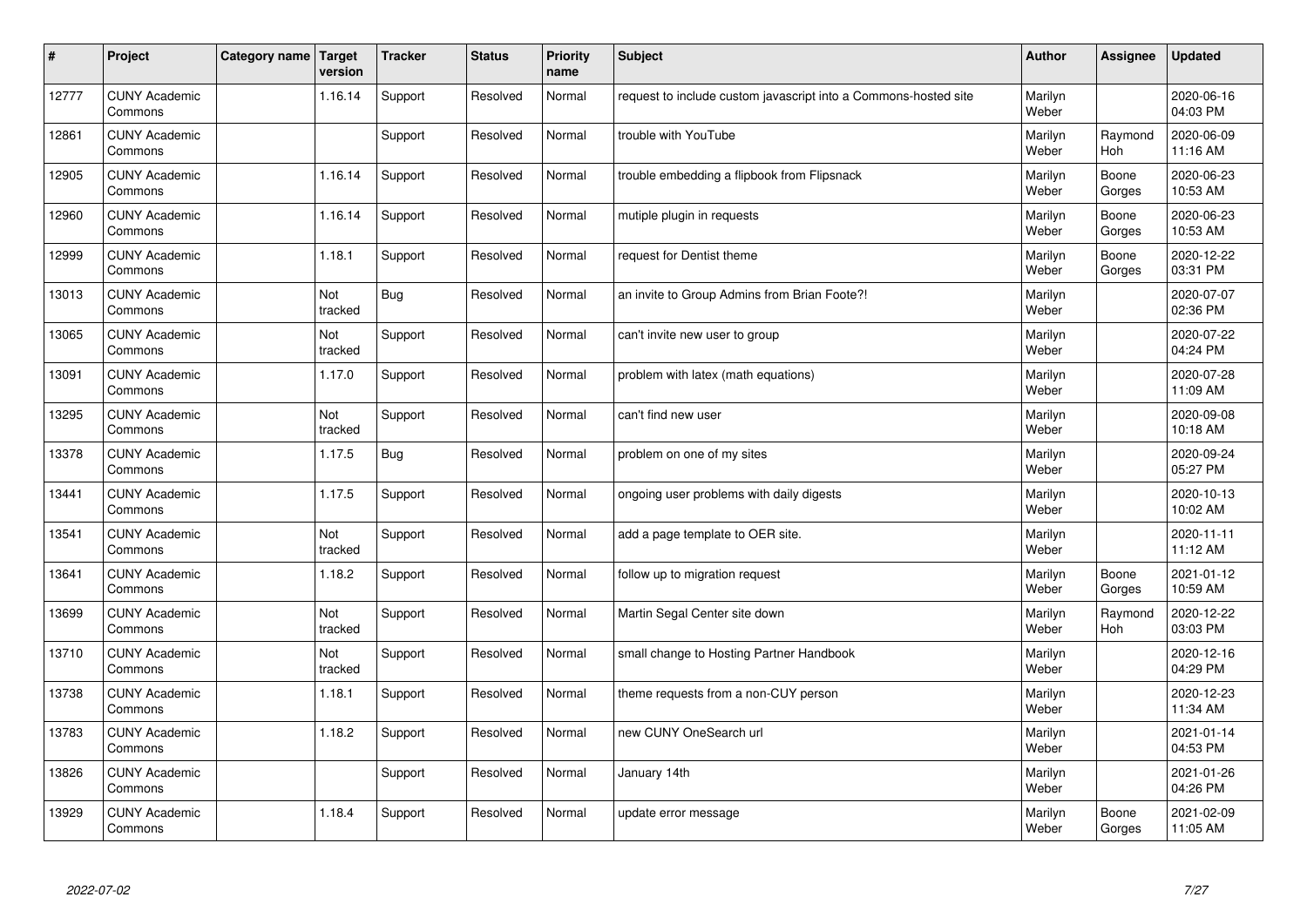| $\sharp$ | Project                         | Category name   Target | version        | <b>Tracker</b> | <b>Status</b> | <b>Priority</b><br>name | <b>Subject</b>                         | <b>Author</b>    | <b>Assignee</b> | <b>Updated</b>         |
|----------|---------------------------------|------------------------|----------------|----------------|---------------|-------------------------|----------------------------------------|------------------|-----------------|------------------------|
| 13958    | <b>CUNY Academic</b><br>Commons |                        | 1.18.4         | Support        | Resolved      | Normal                  | calendar widget problem                | Marilyn<br>Weber |                 | 2021-02-09<br>11:05 AM |
| 14242    | <b>CUNY Academic</b><br>Commons |                        |                | Support        | Resolved      | Normal                  | LAILAC site missing content            | Marilyn<br>Weber |                 | 2021-03-27<br>08:40 AM |
| 14246    | <b>CUNY Academic</b><br>Commons |                        | 1.18.8         | Support        | Resolved      | Normal                  | "Weekly jQuery Migrate Status Update"  | Marilyn<br>Weber |                 | 2021-04-13<br>11:08 AM |
| 14378    | <b>CUNY Academic</b><br>Commons |                        | Not<br>tracked | Support        | Resolved      | Normal                  | <b>PPTX</b> files unfetchable          | Marilyn<br>Weber |                 | 2021-05-11<br>11:25 AM |
| 14404    | <b>CUNY Academic</b><br>Commons |                        | Not<br>tracked | Support        | Resolved      | Normal                  | blocked IP of user?                    | Marilyn<br>Weber |                 | 2021-05-10<br>01:00 PM |
| 14410    | <b>CUNY Academic</b><br>Commons |                        | 1.18.10        | <b>Bug</b>     | Resolved      | Normal                  | events calendar problem?               | Marilyn<br>Weber |                 | 2021-05-10<br>04:45 PM |
| 14594    | <b>CUNY Academic</b><br>Commons |                        | Not<br>tracked | Support        | Resolved      | Normal                  | Administration email verification?     | Marilyn<br>Weber |                 | 2021-07-12<br>11:40 AM |
| 14718    | <b>CUNY Academic</b><br>Commons |                        | Not<br>tracked | Support        | Resolved      | Normal                  | User wants to recover deleted account  | Marilyn<br>Weber |                 | 2021-08-30<br>02:46 PM |
| 14812    | <b>CUNY Academic</b><br>Commons |                        | Not<br>tracked | Support        | Resolved      | Normal                  | Custom Sidebars and Wordpress 5.6      | Marilyn<br>Weber |                 | 2021-09-30<br>10:43 AM |
| 14813    | <b>CUNY Academic</b><br>Commons |                        | Not<br>tracked | Support        | Resolved      | Normal                  | raise the file size limit              | Marilyn<br>Weber |                 | 2021-09-30<br>12:02 PM |
| 14891    | <b>CUNY Academic</b><br>Commons |                        | Not<br>tracked | Support        | Resolved      | Normal                  | changing site template after creation? | Marilyn<br>Weber |                 | 2022-04-27<br>04:58 PM |
| 14973    | <b>CUNY Academic</b><br>Commons |                        |                | Support        | Resolved      | Normal                  | Mail Poet                              | Marilyn<br>Weber |                 | 2021-12-06<br>10:20 AM |
| 15120    | <b>CUNY Academic</b><br>Commons |                        |                | Support        | Resolved      | Normal                  | embed Zoom recordings in a post?       | Marilyn<br>Weber |                 | 2021-12-29<br>08:15 AM |
| 15266    | <b>CUNY Academic</b><br>Commons |                        |                | Support        | Resolved      | Normal                  | Just an appreciation                   | Marilyn<br>Weber |                 | 2022-02-07<br>10:42 AM |
| 16198    | <b>CUNY Academic</b><br>Commons |                        | 2.0.1          | <b>Bug</b>     | Resolved      | Normal                  | Change role to                         | Marilyn<br>Weber | Boone<br>Gorges | 2022-06-14<br>11:35 AM |
| 6800     | <b>CUNY Academic</b><br>Commons |                        |                | <b>Bug</b>     | Rejected      | Immediate               | Is something going on?                 | Marilyn<br>Weber |                 | 2016-11-18<br>04:40 PM |
| 15022    | <b>CUNY Academic</b><br>Commons |                        |                | Support        | Rejected      | High                    | ArabStages                             | Marilyn<br>Weber |                 | 2021-12-06<br>10:16 AM |
| 3673     | <b>CUNY Academic</b><br>Commons |                        |                | <b>Bug</b>     | Rejected      | Normal                  | CBox pagination issue with the Wiki    | Marilyn<br>Weber |                 | 2014-11-20<br>04:08 PM |
| 3674     | <b>CUNY Academic</b><br>Commons |                        |                | <b>Bug</b>     | Rejected      | Normal                  | CBox pagination issue with the Wiki    | Marilyn<br>Weber |                 | 2014-11-20<br>05:03 PM |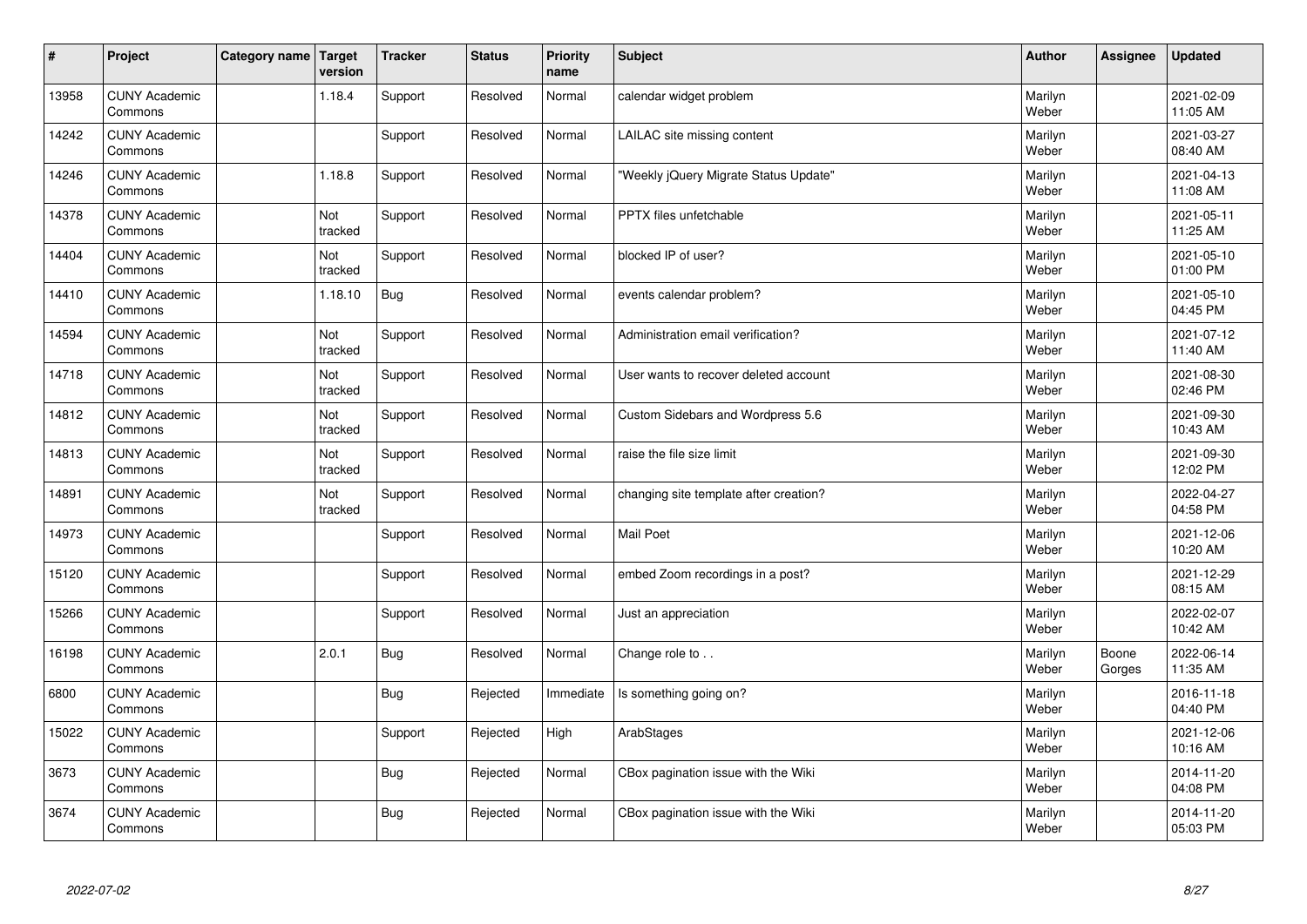| #     | Project                         | Category name Target | version        | <b>Tracker</b> | <b>Status</b> | <b>Priority</b><br>name | <b>Subject</b>                                                       | <b>Author</b>    | Assignee        | <b>Updated</b>         |
|-------|---------------------------------|----------------------|----------------|----------------|---------------|-------------------------|----------------------------------------------------------------------|------------------|-----------------|------------------------|
| 6338  | <b>CUNY Academic</b><br>Commons |                      |                | Bug            | Rejected      | Normal                  | Multiple email notifications for each blog post                      | Marilyn<br>Weber | Boone<br>Gorges | 2016-10-18<br>08:45 PM |
| 8195  | <b>CUNY Academic</b><br>Commons |                      |                | Support        | Rejected      | Normal                  | possible to make the Profile pic semi-hidden?                        | Marilyn<br>Weber |                 | 2017-05-24<br>11:00 PM |
| 9033  | <b>CUNY Academic</b><br>Commons |                      |                | Support        | Rejected      | Normal                  | Site search terms                                                    | Marilyn<br>Weber |                 | 2017-12-22<br>01:10 PM |
| 9275  | <b>CUNY Academic</b><br>Commons |                      |                | Support        | Rejected      | Normal                  | soft chalk page?                                                     | Marilyn<br>Weber | Boone<br>Gorges | 2018-04-09<br>10:37 AM |
| 9518  | <b>CUNY Academic</b><br>Commons |                      | Not<br>tracked | Support        | Rejected      | Normal                  | problems with site on Internet Explorer                              | Marilyn<br>Weber | Raymond<br>Hoh  | 2019-03-11<br>11:18 PM |
| 9587  | <b>CUNY Academic</b><br>Commons |                      |                | Support        | Rejected      | Normal                  | possible request for the "PDF Poster" plugin                         | Marilyn<br>Weber |                 | 2018-04-24<br>10:52 AM |
| 9684  | <b>CUNY Academic</b><br>Commons |                      |                | Support        | Rejected      | Normal                  | SEO cleanup for newlaborforum.cuny.edu                               | Marilyn<br>Weber |                 | 2018-04-30<br>10:29 AM |
| 9885  | <b>CUNY Academic</b><br>Commons |                      |                | Support        | Rejected      | Normal                  | Publications field problem                                           | Marilyn<br>Weber |                 | 2018-06-06<br>01:18 PM |
| 10260 | <b>CUNY Academic</b><br>Commons |                      |                | <b>Bug</b>     | Rejected      | Normal                  | bad activation email                                                 | Marilyn<br>Weber |                 | 2018-08-30<br>01:25 PM |
| 10562 | <b>CUNY Academic</b><br>Commons |                      |                | Bug            | Rejected      | Normal                  | Commons is down                                                      | Marilyn<br>Weber |                 | 2018-10-23<br>10:49 AM |
| 10838 | <b>CUNY Academic</b><br>Commons |                      | 1.15.3         | Support        | Rejected      | Normal                  | two plugin/theme requests from a digital fellow                      | Marilyn<br>Weber |                 | 2019-06-11<br>10:31 AM |
| 10850 | <b>CUNY Academic</b><br>Commons |                      |                | Support        | Rejected      | Normal                  | Gravity form being resent                                            | Marilyn<br>Weber |                 | 2018-12-20<br>10:18 PM |
| 11267 | <b>CUNY Academic</b><br>Commons |                      |                | Support        | Rejected      | Normal                  | signing up with a nonCUNY signup code from the Register page         | Marilyn<br>Weber |                 | 2019-03-26<br>03:00 PM |
| 12205 | <b>CUNY Academic</b><br>Commons |                      |                | Support        | Rejected      | Normal                  | possible update to the 2019 theme?                                   | Marilyn<br>Weber |                 | 2020-01-14<br>12:08 PM |
| 12986 | <b>CUNY Academic</b><br>Commons |                      |                | Support        | Rejected      | Normal                  | Someone is trying to create accounts using random CUNY entity emails | Marilyn<br>Weber |                 | 2020-07-02<br>09:47 PM |
| 13121 | <b>CUNY Academic</b><br>Commons |                      |                | Support        | Rejected      | Normal                  | embed a DropBox Paper file                                           | Marilyn<br>Weber |                 | 2020-08-25<br>10:56 AM |
| 13160 | <b>CUNY Academic</b><br>Commons |                      |                | Support        | Rejected      | Normal                  | site not working on iphone                                           | Marilyn<br>Weber |                 | 2020-08-25<br>10:58 AM |
| 13169 | <b>CUNY Academic</b><br>Commons |                      | 1.17.4         | Support        | Rejected      | Normal                  | footer logo image has no alt-text                                    | Marilyn<br>Weber |                 | 2020-09-22<br>10:18 AM |
| 13217 | <b>CUNY Academic</b><br>Commons |                      |                | Support        | Rejected      | Normal                  | upload recordings of our past webinars?                              | Marilyn<br>Weber |                 | 2020-08-25<br>07:56 AM |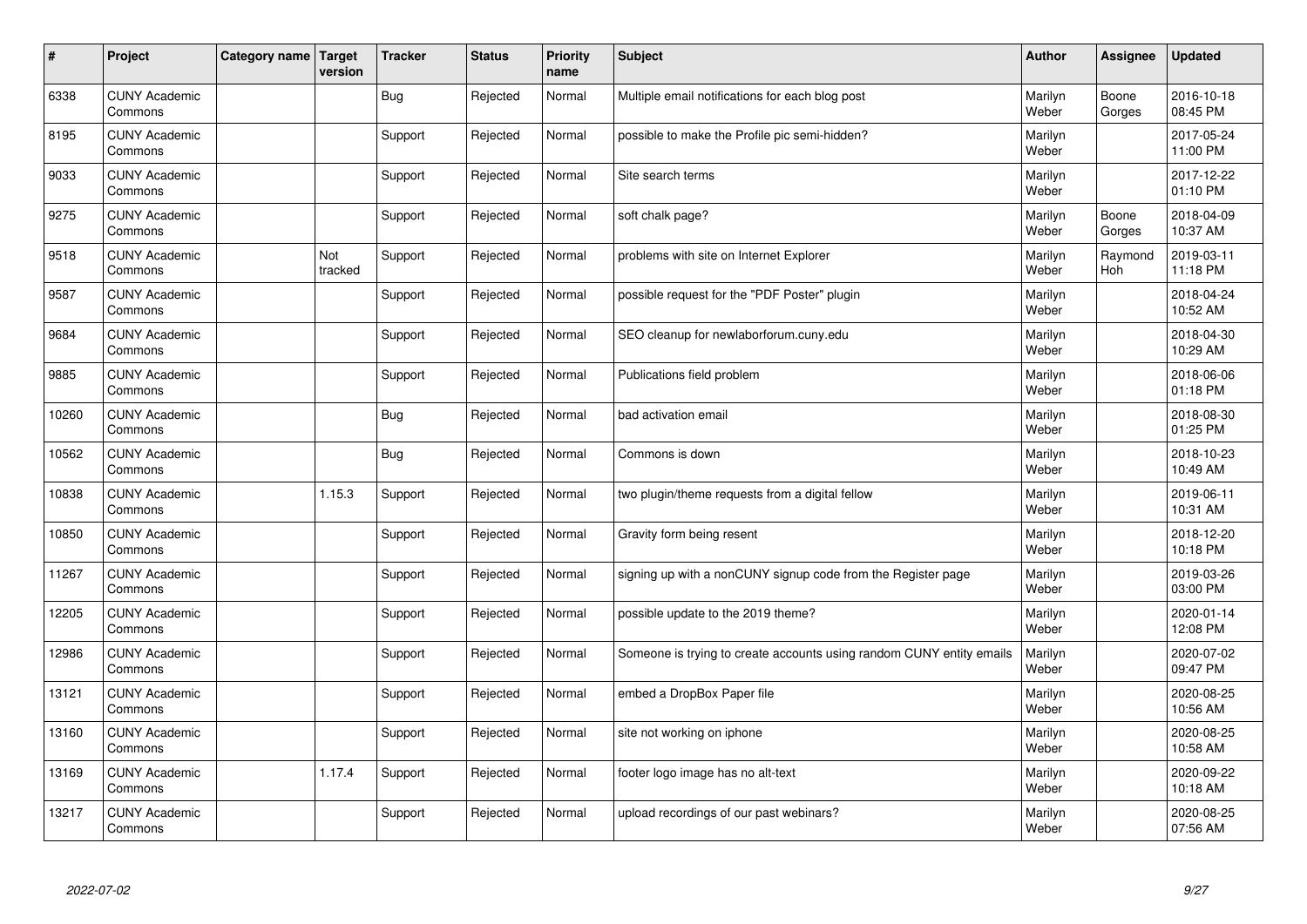| $\vert$ # | Project                         | Category name   Target | version        | <b>Tracker</b> | <b>Status</b> | <b>Priority</b><br>name | <b>Subject</b>                                   | <b>Author</b>    | <b>Assignee</b> | <b>Updated</b>         |
|-----------|---------------------------------|------------------------|----------------|----------------|---------------|-------------------------|--------------------------------------------------|------------------|-----------------|------------------------|
| 13916     | <b>CUNY Academic</b><br>Commons |                        |                | Support        | Rejected      | Normal                  | <b>Custom Sidebars</b>                           | Marilyn<br>Weber |                 | 2021-02-23<br>10:45 AM |
| 13918     | <b>CUNY Academic</b><br>Commons |                        | Not<br>tracked | Support        | Rejected      | Normal                  | MailPoet Newsletters Premium plugin              | Marilyn<br>Weber |                 | 2021-02-09<br>11:01 AM |
| 14016     | <b>CUNY Academic</b><br>Commons |                        |                | Support        | Rejected      | Normal                  | PDFs not downloading                             | Marilyn<br>Weber |                 | 2021-02-22<br>11:00 AM |
| 14360     | <b>CUNY Academic</b><br>Commons |                        |                | Support        | Rejected      | Normal                  | danielgerouldarchives.org?                       | Marilyn<br>Weber |                 | 2021-04-27<br>10:42 AM |
| 14625     | <b>CUNY Academic</b><br>Commons |                        | Not<br>tracked | Support        | Rejected      | Normal                  | image won't appear in slideshow.                 | Marilyn<br>Weber |                 | 2021-07-27<br>10:33 AM |
| 14711     | <b>CUNY Academic</b><br>Commons |                        |                | Support        | Rejected      | Normal                  | Custom Facebook Feed plugin problem              | Marilyn<br>Weber |                 | 2022-04-27<br>04:29 PM |
| 14972     | <b>CUNY Academic</b><br>Commons |                        |                | Support        | Rejected      | Normal                  | Mailchimp plugin                                 | Marilyn<br>Weber |                 | 2021-11-17<br>02:13 PM |
| 15279     | <b>CUNY Academic</b><br>Commons |                        |                | Bug            | Rejected      | Normal                  | big delay - cloning the history site             | Marilyn<br>Weber |                 | 2022-02-09<br>01:49 PM |
| 13201     | <b>CUNY Academic</b><br>Commons |                        |                | Support        | Rejected      | Low                     | PDF embedder                                     | Marilyn<br>Weber |                 | 2020-09-29<br>11:37 AM |
| 7700      | <b>CUNY Academic</b><br>Commons |                        | Not<br>tracked | Support        | Abandoned     | Normal                  | slow loading Page on site                        | Marilyn<br>Weber | Boone<br>Gorges | 2017-11-15<br>11:02 AM |
| 7724      | <b>CUNY Academic</b><br>Commons |                        | Not<br>tracked | Support        | Abandoned     | Normal                  | User name confusion                              | Marilyn<br>Weber | Boone<br>Gorges | 2017-11-15<br>11:12 AM |
| 10571     | <b>CUNY Academic</b><br>Commons |                        | Not<br>tracked | Support        | Abandoned     | Normal                  | newsletter queue problem                         | Marilyn<br>Weber |                 | 2018-12-10<br>03:58 PM |
| 13288     | <b>CUNY Academic</b><br>Commons |                        |                | Support        | Abandoned     | Normal                  | log in problems on iPhone 6                      | Marilyn<br>Weber |                 | 2020-10-27<br>10:26 AM |
| 13584     | <b>CUNY Academic</b><br>Commons |                        |                | Support        | Abandoned     | Normal                  | Graphy theme question                            | Marilyn<br>Weber |                 | 2021-09-14<br>10:41 AM |
| 13596     | <b>CUNY Academic</b><br>Commons |                        |                | Support        | Abandoned     | Normal                  | invited as Author but show as Contributor        | Marilyn<br>Weber |                 | 2021-09-14<br>10:41 AM |
| 13637     | <b>CUNY Academic</b><br>Commons |                        |                | Support        | Abandoned     | Normal                  | All-in-One Migration plugin request              | Marilyn<br>Weber |                 | 2020-12-08<br>10:46 AM |
| 14148     | <b>CUNY Academic</b><br>Commons |                        |                | Support        | Abandoned     | Normal                  | post notification problem                        | Marilyn<br>Weber |                 | 2021-09-14<br>10:43 AM |
| 14389     | <b>CUNY Academic</b><br>Commons |                        |                | Support        | Abandoned     | Normal                  | WebflowIO?                                       | Marilyn<br>Weber |                 | 2021-09-14<br>10:45 AM |
| 14850     | <b>CUNY Academic</b><br>Commons |                        |                | Support        | Abandoned     | Normal                  | brooklyn waterfront site "connection not secure" | Marilyn<br>Weber |                 | 2022-04-27<br>04:56 PM |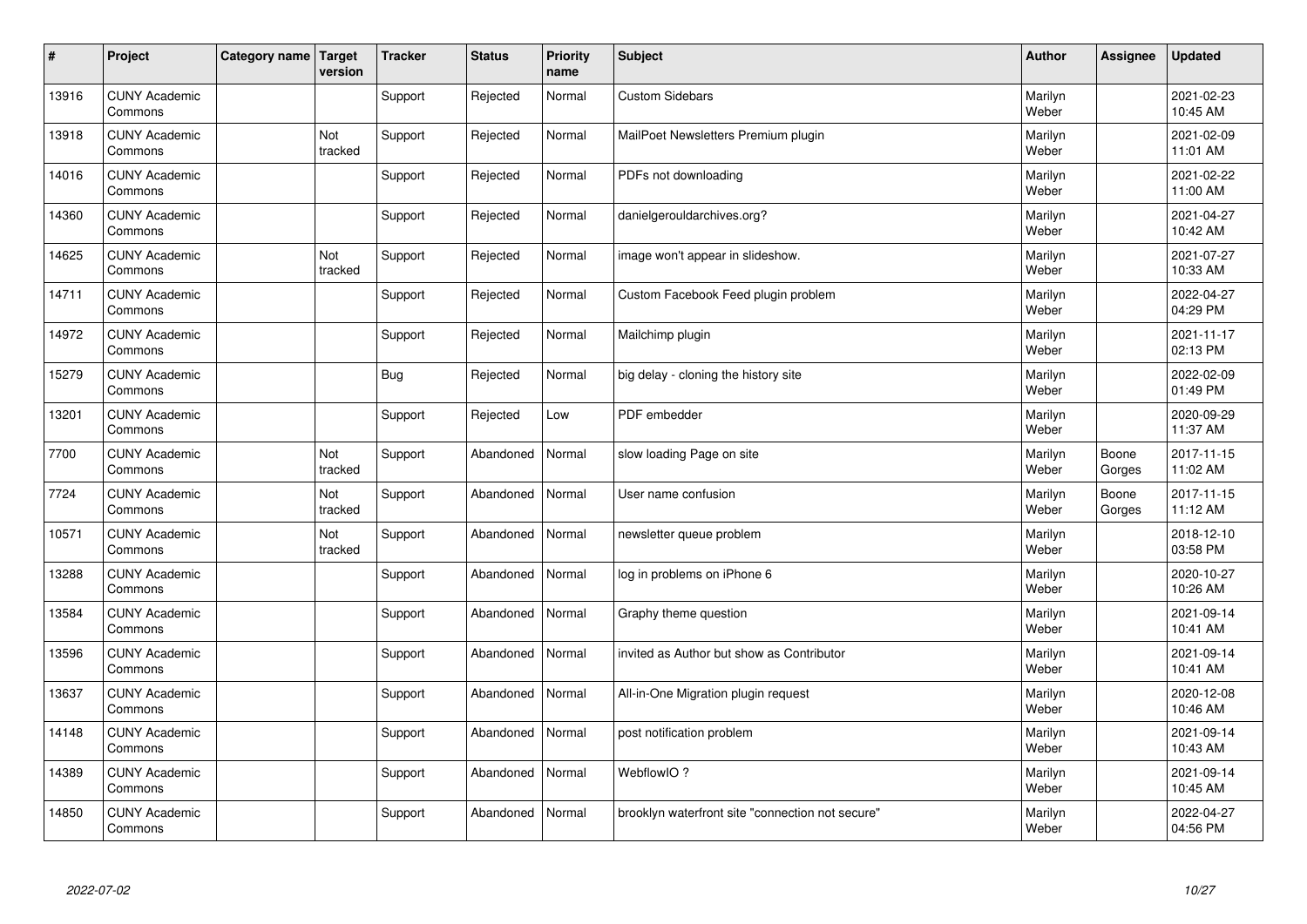| $\sharp$ | Project                         | Category name   Target       | version        | <b>Tracker</b> | <b>Status</b>        | <b>Priority</b><br>name | <b>Subject</b>                                                      | <b>Author</b>    | Assignee              | <b>Updated</b>         |
|----------|---------------------------------|------------------------------|----------------|----------------|----------------------|-------------------------|---------------------------------------------------------------------|------------------|-----------------------|------------------------|
| 6410     | <b>CUNY Academic</b><br>Commons |                              |                | Bug            | Duplicate            | Immediate               | Cannot log in - gives privacy error                                 | Marilyn<br>Weber | Boone<br>Gorges       | 2016-10-24<br>10:01 AM |
| 4013     | <b>CUNY Academic</b><br>Commons |                              |                | Bug            | Duplicate            | Normal                  | Math question?                                                      | Marilyn<br>Weber |                       | 2015-04-22<br>04:05 PM |
| 5072     | <b>CUNY Academic</b><br>Commons |                              |                | Feature        | Duplicate            | Normal                  | redirect shortcode handler                                          | Marilyn<br>Weber | Boone<br>Gorges       | 2016-01-07<br>12:34 PM |
| 9133     | <b>CUNY Academic</b><br>Commons |                              |                | Support        | Duplicate            | Normal                  | webrecorder.io                                                      | Marilyn<br>Weber |                       | 2018-01-29<br>10:34 AM |
| 9834     | <b>CUNY Academic</b><br>Commons |                              |                | Support        | Duplicate            | Normal                  | add a "like" function                                               | Marilyn<br>Weber |                       | 2018-05-25<br>10:38 AM |
| 11811    | <b>CUNY Academic</b><br>Commons |                              | Not<br>tracked | Support        | Duplicate            | Normal                  | Content of Publications widget on profile page being erased on save | Marilyn<br>Weber |                       | 2019-10-08<br>11:16 AM |
| 15025    | <b>CUNY Academic</b><br>Commons |                              |                | Support        | Duplicate            | Normal                  | emails for all the papers on the commons that have been changed     | Marilyn<br>Weber |                       | 2021-12-02<br>11:57 AM |
| 6175     | <b>CUNY Academic</b><br>Commons | Account<br>settings          |                | Support        | Resolved             | Normal                  | Email address (user cannot access old)                              | Marilyn<br>Weber | Matt Gold             | 2016-11-29<br>06:31 PM |
| 6899     | <b>CUNY Academic</b><br>Commons | Account<br>settings          | Not<br>tracked | Support        | Resolved             | Normal                  | New user has misspelled her own name                                | Marilyn<br>Weber | Boone<br>Gorges       | 2016-12-01<br>05:10 PM |
| 9477     | <b>CUNY Academic</b><br>Commons | Account<br>settings          |                | Support        | Resolved             | Normal                  | email change request                                                | Marilyn<br>Weber | <b>Matt Gold</b>      | 2018-03-24<br>08:53 AM |
| 9659     | <b>CUNY Academic</b><br>Commons | Account<br>settings          |                | Support        | Resolved             | Normal                  | user email change                                                   | Marilyn<br>Weber | Matt Gold             | 2018-04-24<br>12:08 PM |
| 9823     | <b>CUNY Academic</b><br>Commons | Account<br>settings          | Not<br>tracked | Support        | Resolved             | Normal                  | email change                                                        | Marilyn<br>Weber | Matt Gold             | 2018-05-23<br>01:58 PM |
| 9928     | <b>CUNY Academic</b><br>Commons | Account<br>settings          |                | Support        | Resolved             | Normal                  | email change request from former student                            | Marilyn<br>Weber | <b>Matt Gold</b>      | 2018-06-14<br>10:20 AM |
| 11294    | <b>CUNY Academic</b><br>Commons | Account<br>settings          | Not<br>tracked | Support        | Resolved             | Normal                  | student emgail change                                               | Marilyn<br>Weber | Matt Gold             | 2019-04-07<br>09:11 PM |
| 11029    | <b>CUNY Academic</b><br>Commons | Authentication               | 1.14.9         | Support        | Resolved             | Normal                  | Sujatha Fernandes cannot edit her site                              | Marilyn<br>Weber | Raymond<br><b>Hoh</b> | 2019-03-26<br>12:10 PM |
| 12350    | <b>CUNY Academic</b><br>Commons | <b>Blogs</b><br>(BuddyPress) | Not<br>tracked | Support        | Reporter<br>Feedback | Normal                  | URL creation problem                                                | Marilyn<br>Weber |                       | 2020-02-03<br>11:27 AM |
| 4834     | <b>CUNY Academic</b><br>Commons | Blogs<br>(BuddyPress)        |                | Bug            | Resolved             | Normal                  | Admin invite problem                                                | Marilyn<br>Weber | Boone<br>Gorges       | 2015-11-13<br>12:25 PM |
| 5799     | <b>CUNY Academic</b><br>Commons | <b>Blogs</b><br>(BuddyPress) | Not<br>tracked | Feature        | Resolved             | Normal                  | removing one's own access to sites?                                 | Marilyn<br>Weber | Boone<br>Gorges       | 2016-07-26<br>01:55 PM |
| 6857     | <b>CUNY Academic</b><br>Commons | Blogs<br>(BuddyPress)        | Not<br>tracked | Support        | Resolved             | Normal                  | Committee on Religion website                                       | Marilyn<br>Weber | Boone<br>Gorges       | 2017-08-17<br>10:24 AM |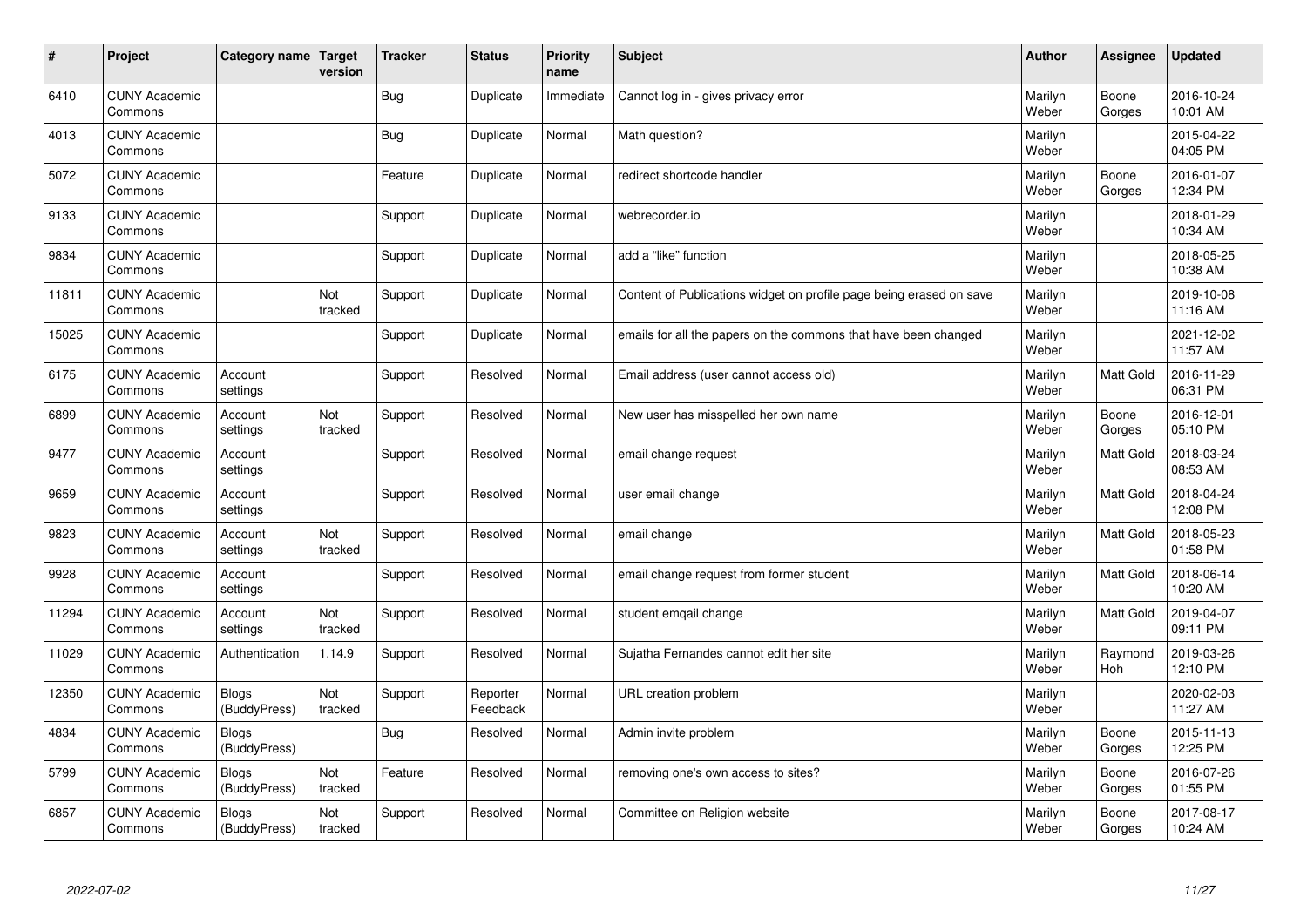| $\sharp$ | Project                         | Category name   Target           | version        | <b>Tracker</b> | <b>Status</b> | <b>Priority</b><br>name | <b>Subject</b>                                                                          | <b>Author</b>    | Assignee         | Updated                |
|----------|---------------------------------|----------------------------------|----------------|----------------|---------------|-------------------------|-----------------------------------------------------------------------------------------|------------------|------------------|------------------------|
| 12156    | <b>CUNY Academic</b><br>Commons | <b>Blogs</b><br>(BuddyPress)     | Not<br>tracked | Support        | Resolved      | Normal                  | My Sites list (Commons Profile or Sites directory) doesn't match toolbar<br>dropdown    | Marilyn<br>Weber |                  | 2019-12-11<br>10:20 AM |
| 12190    | <b>CUNY Academic</b><br>Commons | Blogs<br>(BuddyPress)            | Not<br>tracked | Support        | Resolved      | Normal                  | Site avatar in directory is not what user expects                                       | Marilyn<br>Weber |                  | 2019-12-12<br>08:51 PM |
| 15211    | <b>CUNY Academic</b><br>Commons | <b>Blogs</b><br>(BuddyPress)     | 1.19.2         | Support        | Resolved      | Normal                  | No good error reporting for already-used domain name when creating a<br>site in Firefox | Marilyn<br>Weber | Boone<br>Gorges  | 2022-01-25<br>11:33 AM |
| 2994     | <b>CUNY Academic</b><br>Commons | <b>BuddyPress</b><br>(misc)      | 1.5.16         | Bug            | Resolved      | High                    | "My forums" link gives "page not found" error                                           | Marilyn<br>Weber | Boone<br>Gorges  | 2014-01-29<br>03:44 PM |
| 11448    | <b>CUNY Academic</b><br>Commons | <b>BuddyPress</b><br>(misc)      | 1.15.1         | Support        | Resolved      | Normal                  | sole administrator listed on sites is not an admin at all?                              | Marilyn<br>Weber | Raymond<br>Hoh   | 2019-05-14<br>11:15 AM |
| 12165    | <b>CUNY Academic</b><br>Commons | <b>BuddyPress</b><br>(misc)      | Not<br>tracked | Support        | Resolved      | Normal                  | two reports of Profile problems                                                         | Marilyn<br>Weber | Boone<br>Gorges  | 2019-12-04<br>05:06 PM |
| 3417     | <b>CUNY Academic</b><br>Commons | <b>BuddyPress</b><br>(misc)      | Not<br>tracked | Bug            | Rejected      | High                    | copying two commons groups                                                              | Marilyn<br>Weber | Marilyn<br>Weber | 2014-11-05<br>09:56 AM |
| 4734     | <b>CUNY Academic</b><br>Commons | <b>BuddyPress</b><br>Docs        | 1.8.13         | Bug            | Resolved      | High                    | Problems with "Create New Doc"                                                          | Marilyn<br>Weber | Boone<br>Gorges  | 2015-10-09<br>07:53 AM |
| 11091    | <b>CUNY Academic</b><br>Commons | <b>BuddyPress</b><br><b>Docs</b> | 1.14.7         | Support        | Resolved      | Normal                  | word limit for comments on a group doc?                                                 | Marilyn<br>Weber |                  | 2019-02-26<br>02:04 PM |
| 10606    | <b>CUNY Academic</b><br>Commons | cdev.gc.cuny.ed<br>u.            | Not<br>tracked | Support        | Resolved      | Normal                  | problems with testing environment                                                       | Marilyn<br>Weber |                  | 2018-11-02<br>10:27 AM |
| 8878     | <b>CUNY Academic</b><br>Commons | cuny.is                          | Not<br>tracked | Bug            | Resolved      | Urgent                  | cuny.is site link won't work                                                            | Marilyn<br>Weber | Boone<br>Gorges  | 2017-11-01<br>03:06 PM |
| 3029     | <b>CUNY Academic</b><br>Commons | cuny.is                          | Not<br>tracked | Support        | Resolved      | Normal                  | shortlink request                                                                       | Marilyn<br>Weber | Boone<br>Gorges  | 2014-02-12<br>10:03 AM |
| 4496     | <b>CUNY Academic</b><br>Commons | cuny.is                          | 1.8.9          | <b>Bug</b>     | Resolved      | Normal                  | Quick links broken?                                                                     | Marilyn<br>Weber | Boone<br>Gorges  | 2015-08-28<br>10:39 AM |
| 6118     | <b>CUNY Academic</b><br>Commons | cuny.is                          |                | Feature        | Resolved      | Normal                  | Cuny. Is request from Javier Otero Peña                                                 | Marilyn<br>Weber | Sarah<br>Morgano | 2016-10-04<br>07:02 PM |
| 9886     | <b>CUNY Academic</b><br>Commons | cuny.is                          | Not<br>tracked | Support        | Resolved      | Normal                  | cuny.is SSL                                                                             | Marilyn<br>Weber |                  | 2018-10-26<br>02:07 PM |
| 12515    | <b>CUNY Academic</b><br>Commons | cuny.is                          | 1.16.7         | Support        | Resolved      | Normal                  | AJAX actions on cuny is admin page are failing                                          | Marilyn<br>Weber |                  | 2020-03-10<br>11:57 AM |
| 3138     | <b>CUNY Academic</b><br>Commons | Documentation                    | Not<br>tracked | Bug            | Resolved      | Normal                  | Codex documentation                                                                     | Marilyn<br>Weber | scott voth       | 2016-03-04<br>08:49 AM |
| 10176    | <b>CUNY Academic</b><br>Commons | Documentation                    | Not<br>tracked | Bug            | Resolved      | Normal                  | domain mapping requests                                                                 | Marilyn<br>Weber | scott voth       | 2018-08-29<br>05:30 PM |
| 7995     | <b>CUNY Academic</b><br>Commons | Domain<br>Mapping                | Not<br>tracked | Bug            | Resolved      | Urgent                  | http://on.socialpaper.gc.cuny.edu down?                                                 | Marilyn<br>Weber |                  | 2017-04-21<br>11:07 AM |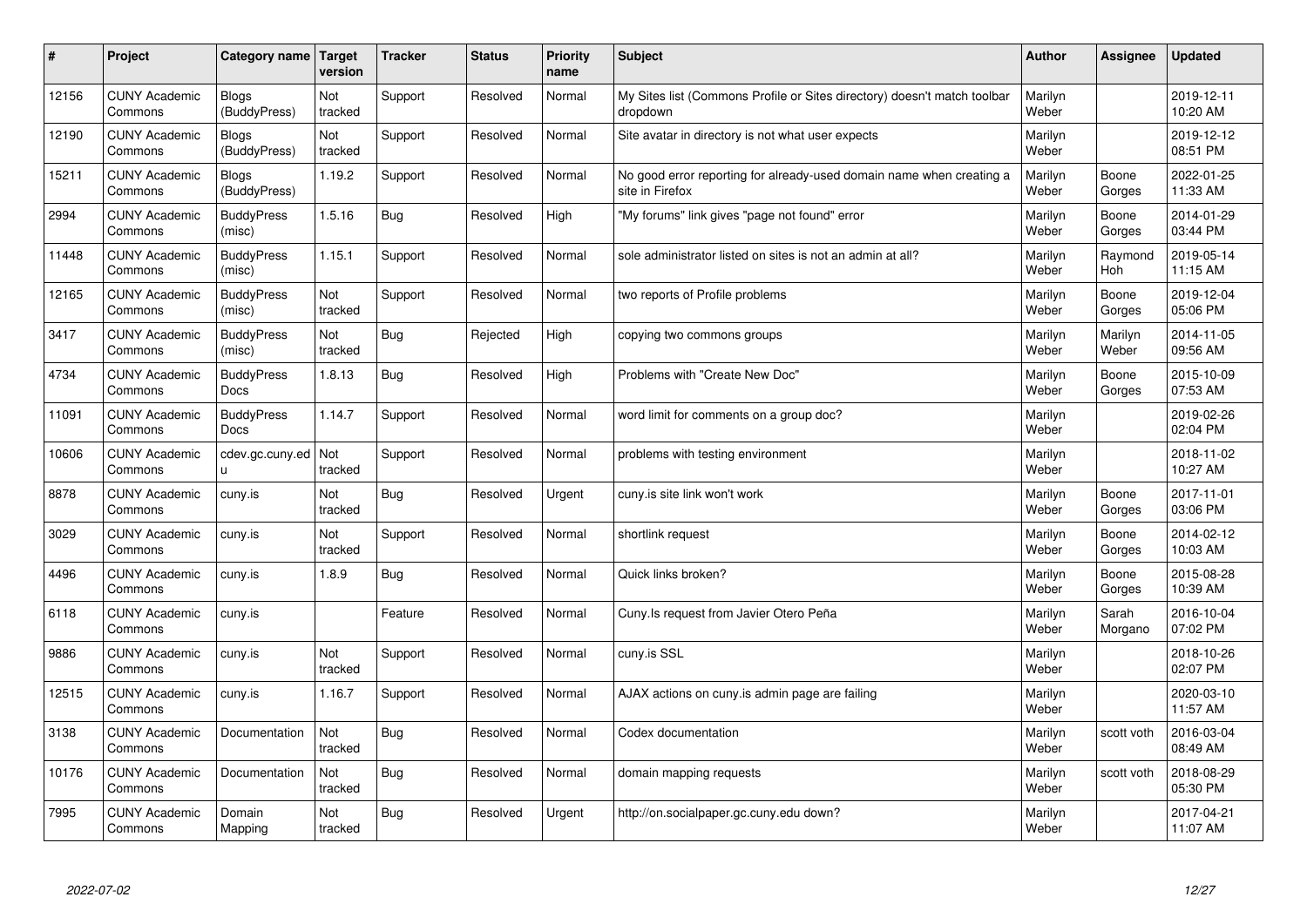| $\pmb{\#}$ | Project                         | Category name                 | Target<br>version | <b>Tracker</b> | <b>Status</b>        | <b>Priority</b><br>name | <b>Subject</b>                                                                           | <b>Author</b>    | Assignee              | Updated                |
|------------|---------------------------------|-------------------------------|-------------------|----------------|----------------------|-------------------------|------------------------------------------------------------------------------------------|------------------|-----------------------|------------------------|
| 9828       | <b>CUNY Academic</b><br>Commons | Domain<br>Mapping             | 1.13.3            | Bug            | Resolved             | High                    | redirecting problem                                                                      | Marilyn<br>Weber | Raymond<br><b>Hoh</b> | 2018-05-24<br>02:39 PM |
| 13085      | <b>CUNY Academic</b><br>Commons | Domain<br>Mapping             | Not<br>tracked    | Support        | Resolved             | Normal                  | domain mapping request                                                                   | Marilyn<br>Weber | Matt Gold             | 2020-07-28<br>03:33 PM |
| 13768      | <b>CUNY Academic</b><br>Commons | Domain<br>Mapping             | Not<br>tracked    | Bug            | Resolved             | Normal                  | patricksweeney.commons.gc.cuny.edu down                                                  | Marilyn<br>Weber | Raymond<br><b>Hoh</b> | 2021-01-12<br>10:47 AM |
| 14344      | <b>CUNY Academic</b><br>Commons | Domain<br>Mapping             | Not<br>tracked    | Support        | Resolved             | Normal                  | arabstages.org site down                                                                 | Marilyn<br>Weber | Raymond<br><b>Hoh</b> | 2021-04-19<br>01:42 PM |
| 5992       | <b>CUNY Academic</b><br>Commons | Email<br>Notifications        | Future<br>release | Feature        | <b>New</b>           | Normal                  | Changing the From line of autogenerated blog emails                                      | Marilyn<br>Weber |                       | 2018-09-27<br>05:19 PM |
| 11971      | <b>CUNY Academic</b><br>Commons | Email<br>Notifications        | Future<br>release | Bug            | Reporter<br>Feedback | Low                     | Pictures obscured in emailed post notifications                                          | Marilyn<br>Weber | Raymond<br>Hoh        | 2019-11-21<br>01:14 PM |
| 10245      | <b>CUNY Academic</b><br>Commons | Email<br><b>Notifications</b> | 1.13.8            | Support        | Resolved             | Urgent                  | Placeholders in action emails (activation, password reset) not being<br>properly swapped | Marilyn<br>Weber | Raymond<br>Hoh        | 2018-08-30<br>04:02 PM |
| 5991       | <b>CUNY Academic</b><br>Commons | Email<br>Notifications        | Future<br>release | Support        | Resolved             | Normal                  | change format of autogenerated blog emails                                               | Marilyn<br>Weber | Paige<br>Dupont       | 2018-01-12<br>02:55 PM |
| 6818       | <b>CUNY Academic</b><br>Commons | Email<br>Notifications        | 1.10.3            | Support        | Resolved             | Normal                  | No more email notifications?                                                             | Marilyn<br>Weber |                       | 2016-11-22<br>02:51 PM |
| 5448       | <b>CUNY Academic</b><br>Commons | Email<br><b>Notifications</b> | 1.10.2            | Bug            | Rejected             | Normal                  | garbled CAC activity digests                                                             | Marilyn<br>Weber | Raymond<br>Hoh        | 2016-11-20<br>02:38 AM |
| 7376       | <b>CUNY Academic</b><br>Commons | Email<br>Notifications        |                   | <b>Bug</b>     | Rejected             | Normal                  | automatic forwarding of blog posts not working                                           | Marilyn<br>Weber | Boone<br>Gorges       | 2017-05-01<br>10:36 PM |
| 4962       | <b>CUNY Academic</b><br>Commons | Events                        | 1.8.18            | Bug            | Resolved             | High                    | Problems with text entry field in the Events Calendar                                    | Marilyn<br>Weber | Raymond<br>Hoh        | 2015-12-01<br>06:57 PM |
| 9154       | <b>CUNY Academic</b><br>Commons | Events                        | 1.12.8            | <b>Bug</b>     | Resolved             | Normal                  | problem with group calendar                                                              | Marilyn<br>Weber | Raymond<br>Hoh        | 2018-02-13<br>10:49 AM |
| 14889      | <b>CUNY Academic</b><br>Commons | Events                        | 1.19.0            | Support        | Resolved             | Normal                  | events in group - can they be edited by all admins?                                      | Marilyn<br>Weber | Raymond<br><b>Hoh</b> | 2021-12-13<br>03:31 PM |
| 3037       | <b>CUNY Academic</b><br>Commons | <b>Ground Control</b>         | Not<br>tracked    | Publicity      | Resolved             | Normal                  | <b>Ground Control</b>                                                                    | Marilyn<br>Weber | scott voth            | 2016-01-26<br>05:23 PM |
| 3038       | <b>CUNY Academic</b><br>Commons | <b>Ground Control</b>         | Not<br>tracked    | Publicity      | Resolved             | Normal                  | <b>Ground Control</b>                                                                    | Marilyn<br>Weber | Matt Gold             | 2016-01-26<br>05:10 PM |
| 3039       | <b>CUNY Academic</b><br>Commons | <b>Ground Control</b>         | Not<br>tracked    | Publicity      | Resolved             | Normal                  | <b>Ground Control</b>                                                                    | Marilyn<br>Weber | Sarah<br>Morgano      | 2016-01-26<br>05:19 PM |
| 3040       | <b>CUNY Academic</b><br>Commons | <b>Ground Control</b>         | Not<br>tracked    | Publicity      | Resolved             | Normal                  | <b>Ground Control</b>                                                                    | Marilyn<br>Weber | Micki<br>Kaufman      | 2016-01-26<br>05:16 PM |
| 3041       | <b>CUNY Academic</b><br>Commons | <b>Ground Control</b>         | Not<br>tracked    | Publicity      | Resolved             | Normal                  | <b>Ground Control</b>                                                                    | Marilyn<br>Weber | <b>Chris Stein</b>    | 2016-01-26<br>04:52 PM |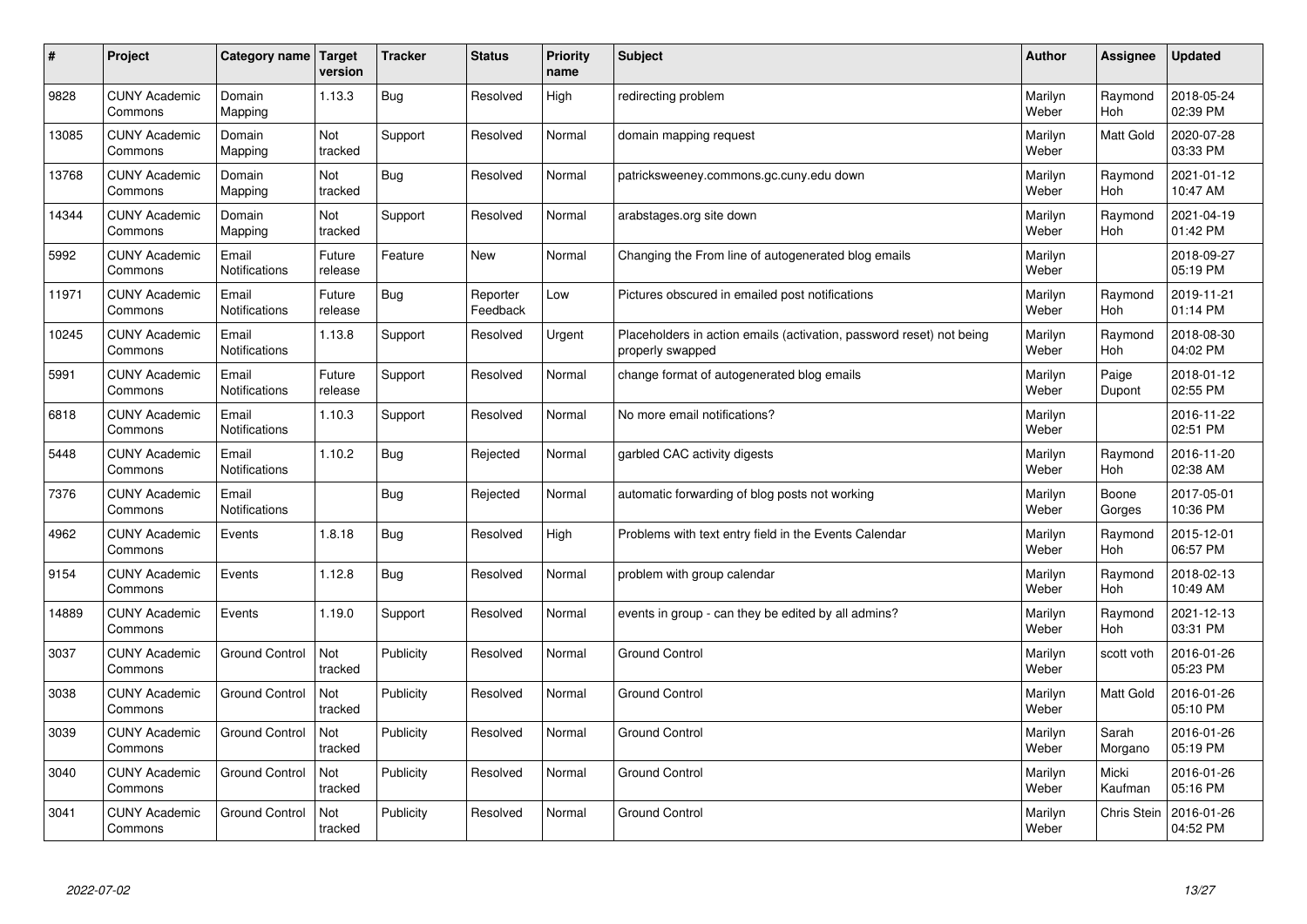| #     | Project                         | Category name Target  | version           | <b>Tracker</b> | <b>Status</b>        | <b>Priority</b><br>name | <b>Subject</b>                                                                        | <b>Author</b>    | <b>Assignee</b>       | <b>Updated</b>         |
|-------|---------------------------------|-----------------------|-------------------|----------------|----------------------|-------------------------|---------------------------------------------------------------------------------------|------------------|-----------------------|------------------------|
| 3035  | <b>CUNY Academic</b><br>Commons | <b>Ground Control</b> | Not<br>tracked    | Publicity      | Deferred             | Normal                  | <b>Ground Control article</b>                                                         | Marilyn<br>Weber | Marilyn<br>Weber      | 2015-03-21<br>08:54 PM |
| 3036  | <b>CUNY Academic</b><br>Commons | <b>Ground Control</b> | Not<br>tracked    | Publicity      | Deferred             | Normal                  | <b>Ground Control</b>                                                                 | Marilyn<br>Weber | Dominic<br>Giglio     | 2015-03-21<br>09:10 PM |
| 8638  | <b>CUNY Academic</b><br>Commons | Group Blogs           | 1.11.11           | Bug            | Resolved             | Normal                  | members not syncing from group to site                                                | Marilyn<br>Weber |                       | 2017-09-01<br>03:50 PM |
| 8661  | <b>CUNY Academic</b><br>Commons | Group Blogs           | Not<br>tracked    | Bug            | Resolved             | Normal                  | new group, old site, can't link?                                                      | Marilyn<br>Weber |                       | 2017-11-15<br>01:26 PM |
| 11088 | <b>CUNY Academic</b><br>Commons | Group Blogs           | Not<br>tracked    | Bug            | Resolved             | Normal                  | no notification for comments                                                          | Marilyn<br>Weber |                       | 2019-02-15<br>03:30 PM |
| 13878 | <b>CUNY Academic</b><br>Commons | Group cloning         | 1.18.4            | Support        | Resolved             | High                    | When creating Group + Site and choosing 'Clone existing', cannot<br>advance to step 2 | Marilyn<br>Weber | Jeremy<br>Felt        | 2021-02-02<br>11:02 AM |
| 8917  | <b>CUNY Academic</b><br>Commons | <b>Group Files</b>    | 1.12.3            | Bug            | Resolved             | High                    | Files not downloading from Groups properly                                            | Marilyn<br>Weber | Boone<br>Gorges       | 2017-11-29<br>10:04 PM |
| 5684  | <b>CUNY Academic</b><br>Commons | <b>Group Files</b>    | Not<br>tracked    | Bug            | Resolved             | Normal                  | Making Group files appear as Blog entries                                             | Marilyn<br>Weber | Boone<br>Gorges       | 2017-11-20<br>03:28 PM |
| 6626  | <b>CUNY Academic</b><br>Commons | Group Files           | 1.10.1            | Bug            | Resolved             | Normal                  | Files from non-member showing up in private group                                     | Marilyn<br>Weber | Boone<br>Gorges       | 2016-11-07<br>03:54 PM |
| 9224  | <b>CUNY Academic</b><br>Commons | <b>Group Files</b>    | 1.13              | Feature        | Resolved             | Normal                  | attachments to forum posts clutter up Files area                                      | Marilyn<br>Weber | Boone<br>Gorges       | 2018-03-22<br>03:34 PM |
| 11567 | <b>CUNY Academic</b><br>Commons | <b>Group Files</b>    | 1.15.4            | Bug            | Resolved             | Normal                  | Group files pagination doesn't work properly in folders                               | Marilyn<br>Weber | Boone<br>Gorges       | 2019-06-25<br>04:22 PM |
| 9835  | <b>CUNY Academic</b><br>Commons | Group Forums          | Future<br>release | <b>Bug</b>     | Assigned             | Normal                  | add a "like" function?                                                                | Marilyn<br>Weber | Erik<br>Trainer       | 2018-06-05<br>01:49 PM |
| 13328 | <b>CUNY Academic</b><br>Commons | Group Forums          | Not<br>tracked    | <b>Bug</b>     | Reporter<br>Feedback | Normal                  | cross-posting in two related groups                                                   | Marilyn<br>Weber | Raymond<br>Hoh        | 2020-09-15<br>10:39 PM |
| 4657  | <b>CUNY Academic</b><br>Commons | Group Forums          | 1.8.18            | Bug            | Resolved             | High                    | Submit button disappears in new post mode in forum                                    | Marilyn<br>Weber | Raymond<br><b>Hoh</b> | 2015-12-01<br>11:15 PM |
| 6893  | <b>CUNY Academic</b><br>Commons | Group Forums          |                   | Bug            | Resolved             | Normal                  | Forum for CUNY Academic Commons Team is gone                                          | Marilyn<br>Weber | Boone<br>Gorges       | 2016-12-01<br>08:08 AM |
| 9282  | <b>CUNY Academic</b><br>Commons | Group Forums          | 1.12.9            | Bug            | Resolved             | Normal                  | "Forum ID is missing" error?                                                          | Marilyn<br>Weber |                       | 2018-02-27<br>10:32 AM |
| 10361 | <b>CUNY Academic</b><br>Commons | Group Forums          | 1.13.10           | Bug            | Resolved             | Normal                  | forum post pending oddity                                                             | Marilyn<br>Weber |                       | 2018-09-25<br>10:45 AM |
| 12487 | <b>CUNY Academic</b><br>Commons | Group Forums          | 1.16.7            | Bug            | Resolved             | Normal                  | group posting problems?                                                               | Marilyn<br>Weber | Raymond<br>Hoh        | 2020-03-10<br>11:40 AM |
| 13341 | <b>CUNY Academic</b><br>Commons | Group Forums          | 1.17.4            | Bug            | Resolved             | Normal                  | Forum reply problems                                                                  | Marilyn<br>Weber | Raymond<br>Hoh        | 2020-09-22<br>12:08 PM |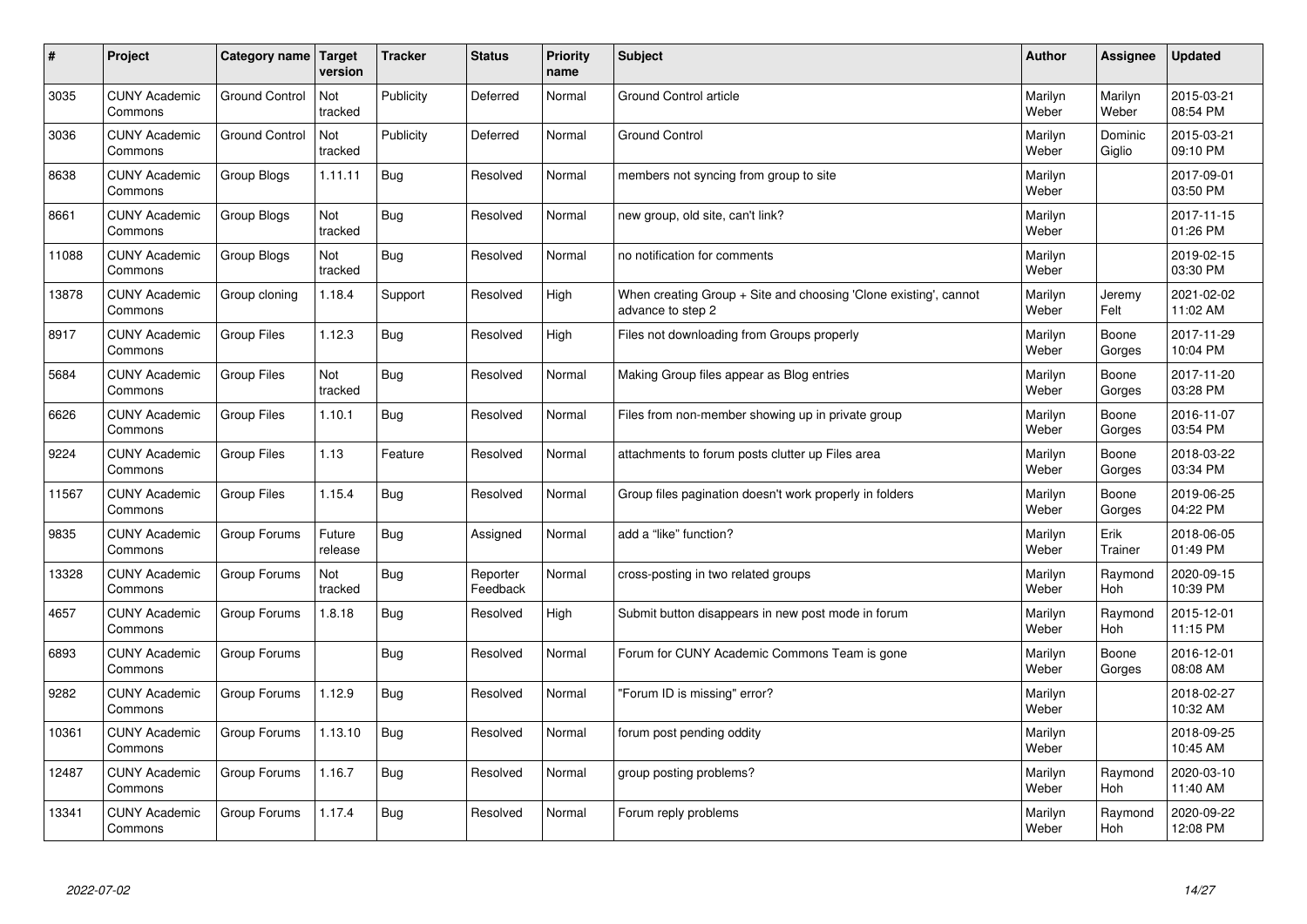| $\sharp$ | Project                         | Category name   Target | version        | <b>Tracker</b> | <b>Status</b> | <b>Priority</b><br>name | <b>Subject</b>                                                              | <b>Author</b>    | Assignee        | <b>Updated</b>         |
|----------|---------------------------------|------------------------|----------------|----------------|---------------|-------------------------|-----------------------------------------------------------------------------|------------------|-----------------|------------------------|
| 13827    | <b>CUNY Academic</b><br>Commons | Group Forums           | 1.18.3         | Bug            | Resolved      | Normal                  | more forum post problems                                                    | Marilyn<br>Weber | Raymond<br>Hoh  | 2021-01-22<br>08:19 PM |
| 12006    | <b>CUNY Academic</b><br>Commons | Group<br>Invitations   | 1.15.13        | Bug            | Resolved      | Immediate               | Invite system is broken.                                                    | Marilyn<br>Weber | Boone<br>Gorges | 2019-10-23<br>10:16 AM |
| 6091     | <b>CUNY Academic</b><br>Commons | Group<br>Invitations   | Not<br>tracked | Bug            | Resolved      | Normal                  | User cannot re-join a group                                                 | Marilyn<br>Weber | Boone<br>Gorges | 2016-09-28<br>01:47 PM |
| 3533     | <b>CUNY Academic</b><br>Commons | Group<br>Invitations   | 1.7.8          | Bug            | Resolved      | Low                     | Trying to invite member to a new group                                      | Marilyn<br>Weber | Boone<br>Gorges | 2015-04-01<br>09:13 PM |
| 13173    | <b>CUNY Academic</b><br>Commons | Group Library          | 1.17.1         | Support        | Resolved      | High                    | all uploads to the library are silent                                       | Marilyn<br>Weber |                 | 2020-08-10<br>04:12 PM |
| 13227    | <b>CUNY Academic</b><br>Commons | Group Library          | 1.17.2         | Bug            | Resolved      | High                    | folder not appearing in library                                             | Marilyn<br>Weber |                 | 2020-08-21<br>04:22 PM |
| 13675    | <b>CUNY Academic</b><br>Commons | Group Library          | 1.18.1         | <b>Bug</b>     | Resolved      | High                    | broken Library                                                              | Marilyn<br>Weber |                 | 2020-12-09<br>05:02 PM |
| 13138    | <b>CUNY Academic</b><br>Commons | Group Library          | Not<br>tracked | Support        | Resolved      | Normal                  | moving Library contents for Steve Brier                                     | Marilyn<br>Weber |                 | 2020-08-03<br>04:00 PM |
| 13159    | <b>CUNY Academic</b><br>Commons | Group Library          | Not<br>tracked | Support        | Resolved      | Normal                  | changing folder names?                                                      | Marilyn<br>Weber | Boone<br>Gorges | 2020-08-27<br>08:59 AM |
| 14304    | <b>CUNY Academic</b><br>Commons | Group Library          | 1.18.8         | Bug            | Resolved      | Normal                  | Library items change folders when adding subsequent items in new<br>folders | Marilyn<br>Weber | Boone<br>Gorges | 2021-04-13<br>11:21 AM |
| 6286     | <b>CUNY Academic</b><br>Commons | Groups (misc)          | Not<br>tracked | Bug            | Resolved      | Immediate               | Groups pages not displaying at all!                                         | Marilyn<br>Weber | Boone<br>Gorges | 2017-11-15<br>10:57 AM |
| 3197     | <b>CUNY Academic</b><br>Commons | Groups (misc)          | 1.6.4          | Bug            | Resolved      | Normal                  | trying to set up a hidden group blog with no RSS feed                       | Marilyn<br>Weber | Boone<br>Gorges | 2014-05-21<br>09:39 PM |
| 3620     | <b>CUNY Academic</b><br>Commons | Groups (misc)          | Not<br>tracked | Bug            | Resolved      | Normal                  | admins of The Group for Group Admins                                        | Marilyn<br>Weber |                 | 2014-11-03<br>08:38 AM |
| 7678     | <b>CUNY Academic</b><br>Commons | Groups (misc)          | Not<br>tracked | Support        | Resolved      | Normal                  | add admin to student group                                                  | Marilyn<br>Weber | Boone<br>Gorges | 2017-02-15<br>11:58 AM |
| 8200     | <b>CUNY Academic</b><br>Commons | Groups (misc)          | Not<br>tracked | Bug            | Resolved      | Normal                  | Announcements has disappeared                                               | Marilyn<br>Weber | Boone<br>Gorges | 2017-05-26<br>04:04 PM |
| 8978     | <b>CUNY Academic</b><br>Commons | Groups (misc)          | Not<br>tracked | Support        | Resolved      | Normal                  | removing old groups                                                         | Marilyn<br>Weber |                 | 2018-12-10<br>03:52 PM |
| 10772    | <b>CUNY Academic</b><br>Commons | Groups (misc)          | 1.14.2         | <b>Bug</b>     | Resolved      | Normal                  | can't create groups                                                         | Marilyn<br>Weber |                 | 2018-12-04<br>10:42 AM |
| 11006    | <b>CUNY Academic</b><br>Commons | Groups (misc)          | 1.14.6         | Support        | Resolved      | Normal                  | removing members from a group isn't working                                 | Marilyn<br>Weber |                 | 2019-01-24<br>03:18 PM |
| 6575     | <b>CUNY Academic</b><br>Commons | Groups (misc)          |                | Bug            | Rejected      | Normal                  | No papers link for the group "social paper"                                 | Marilyn<br>Weber |                 | 2016-11-02<br>10:39 PM |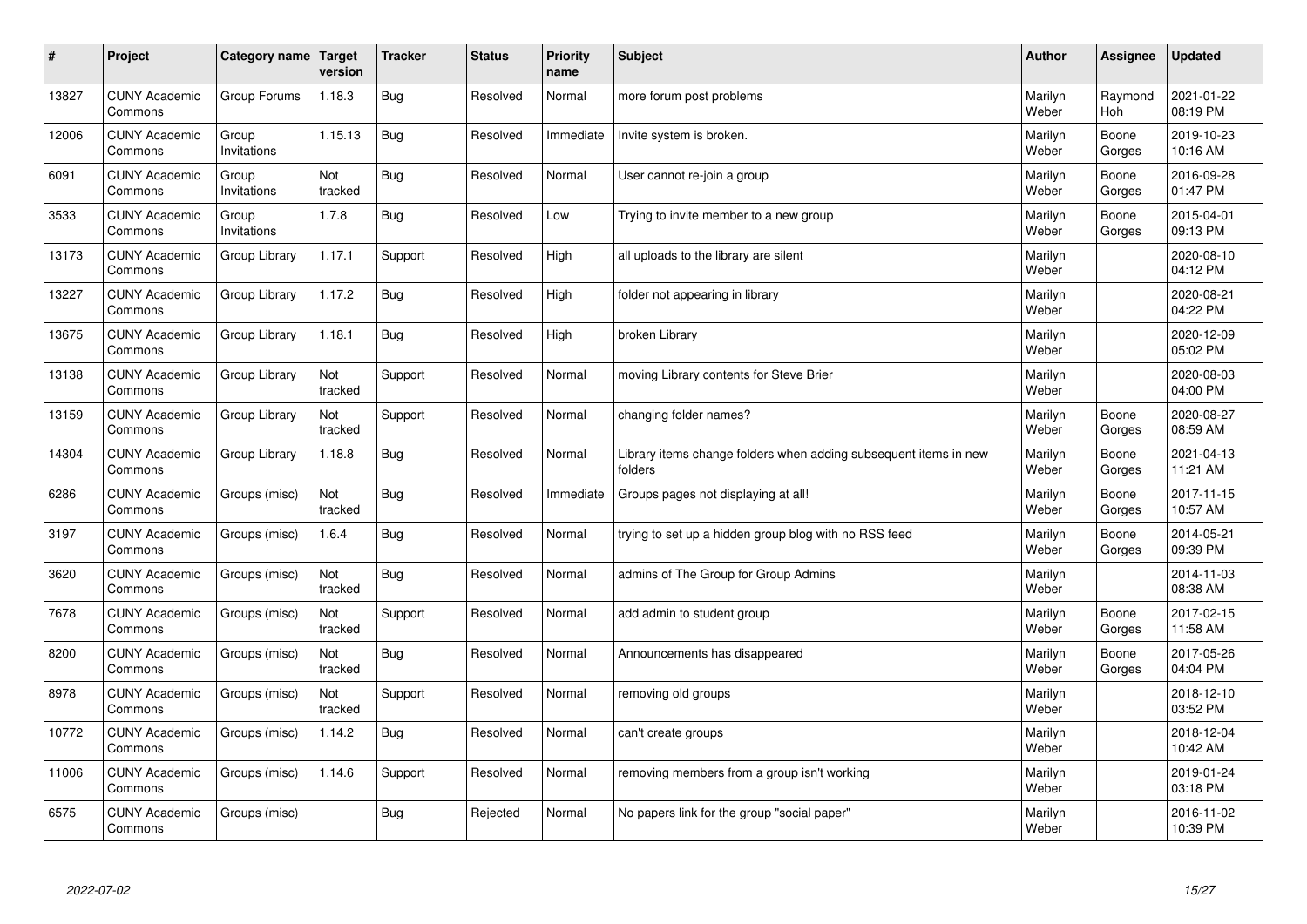| #     | Project                         | Category name             | Target<br>version | <b>Tracker</b> | <b>Status</b> | <b>Priority</b><br>name | <b>Subject</b>                                                       | <b>Author</b>    | Assignee         | <b>Updated</b>         |
|-------|---------------------------------|---------------------------|-------------------|----------------|---------------|-------------------------|----------------------------------------------------------------------|------------------|------------------|------------------------|
| 6313  | <b>CUNY Academic</b><br>Commons | Groups (misc)             |                   | Bug            | Duplicate     | Normal                  | group member no longer in group, can't rejoin.                       | Marilyn<br>Weber |                  | 2016-10-14<br>09:27 PM |
| 9130  | <b>CUNY Academic</b><br>Commons | Homepage<br><b>Slides</b> | Not<br>tracked    | <b>Bug</b>     | Resolved      | Normal                  | too many redirects                                                   | Marilyn<br>Weber |                  | 2018-01-29<br>10:27 AM |
| 9163  | <b>CUNY Academic</b><br>Commons | Layout                    | 1.12.8            | Support        | Resolved      | Normal                  | Mobile responsiveness issues                                         | Marilyn<br>Weber | Raymond<br>Hoh   | 2018-02-13<br>10:49 AM |
| 11964 | <b>CUNY Academic</b><br>Commons | Layout                    | 1.15.12           | Bug            | Resolved      | Normal                  | https://commons.gc.cuny.edu/create/ not displaying correctly in Edge | Marilyn<br>Weber | Raymond<br>Hoh   | 2019-10-22<br>11:54 AM |
| 15252 | <b>CUNY Academic</b><br>Commons | Layout                    | Not<br>tracked    | <b>Bug</b>     | Resolved      | Normal                  | visual glitch with the Segal Center webpage                          | Marilyn<br>Weber | Raymond<br>Hoh   | 2022-02-03<br>04:56 PM |
| 12382 | <b>CUNY Academic</b><br>Commons | Membership                | Not<br>tracked    | Support        | <b>New</b>    | Normal                  | Email request change                                                 | Marilyn<br>Weber | Marilyn<br>Weber | 2020-02-06<br>12:56 PM |
| 6039  | <b>CUNY Academic</b><br>Commons | Membership                | 1.9.28            | Bug            | Resolved      | High                    | User cannot change her email                                         | Marilyn<br>Weber |                  | 2016-09-19<br>03:03 PM |
| 3466  | <b>CUNY Academic</b><br>Commons | Membership                | 1.6.16            | Feature        | Resolved      | Normal                  | restricting undergrad registration                                   | Marilyn<br>Weber | Boone<br>Gorges  | 2014-09-18<br>12:02 AM |
| 5772  | <b>CUNY Academic</b><br>Commons | Membership                | Not<br>tracked    | Support        | Resolved      | Normal                  | User email change and forgotten password                             | Marilyn<br>Weber | Matt Gold        | 2017-11-15<br>06:18 PM |
| 5968  | <b>CUNY Academic</b><br>Commons | Membership                | Not<br>tracked    | Bug            | Resolved      | Normal                  | Deleting account without knowing password                            | Marilyn<br>Weber | <b>Matt Gold</b> | 2017-11-15<br>06:19 PM |
| 7223  | <b>CUNY Academic</b><br>Commons | Membership                | Not<br>tracked    | <b>Bug</b>     | Resolved      | Normal                  | User with two profiles would like to merge them                      | Marilyn<br>Weber | Boone<br>Gorges  | 2017-01-10<br>02:07 PM |
| 7337  | <b>CUNY Academic</b><br>Commons | Membership                | Not<br>tracked    | <b>Bug</b>     | Resolved      | Normal                  | User with new email                                                  | Marilyn<br>Weber |                  | 2017-01-06<br>11:05 AM |
| 7349  | <b>CUNY Academic</b><br>Commons | Membership                | Not<br>tracked    | Bug            | Resolved      | Normal                  | <b>LACUNY</b> Institute website                                      | Marilyn<br>Weber | Boone<br>Gorges  | 2017-01-11<br>04:26 PM |
| 7486  | <b>CUNY Academic</b><br>Commons | Membership                | Not<br>tracked    | Support        | Resolved      | Normal                  | changed email address                                                | Marilyn<br>Weber |                  | 2017-01-24<br>10:00 PM |
| 7619  | <b>CUNY Academic</b><br>Commons | Membership                | Not<br>tracked    | Support        | Resolved      | Normal                  | outside users for a site that isn't a class?                         | Marilyn<br>Weber | Matt Gold        | 2017-11-15<br>06:18 PM |
| 7771  | <b>CUNY Academic</b><br>Commons | Membership                | Not<br>tracked    | Support        | Resolved      | Normal                  | User would like to be uncoupled from sites                           | Marilyn<br>Weber | Boone<br>Gorges  | 2017-03-09<br>12:38 PM |
| 7775  | <b>CUNY Academic</b><br>Commons | Membership                | Not<br>tracked    | Support        | Resolved      | Normal                  | Email change                                                         | Marilyn<br>Weber |                  | 2017-03-08<br>10:09 PM |
| 7922  | <b>CUNY Academic</b><br>Commons | Membership                | Not<br>tracked    | Support        | Resolved      | Normal                  | add me as an admin to the MALs alumni site?                          | Marilyn<br>Weber |                  | 2017-04-06<br>05:19 PM |
| 8120  | <b>CUNY Academic</b><br>Commons | Membership                | Not<br>tracked    | Support        | Resolved      | Normal                  | add me as an admin to https://nyslavery.commons.gc.cuny.edu          | Marilyn<br>Weber |                  | 2017-05-10<br>02:19 PM |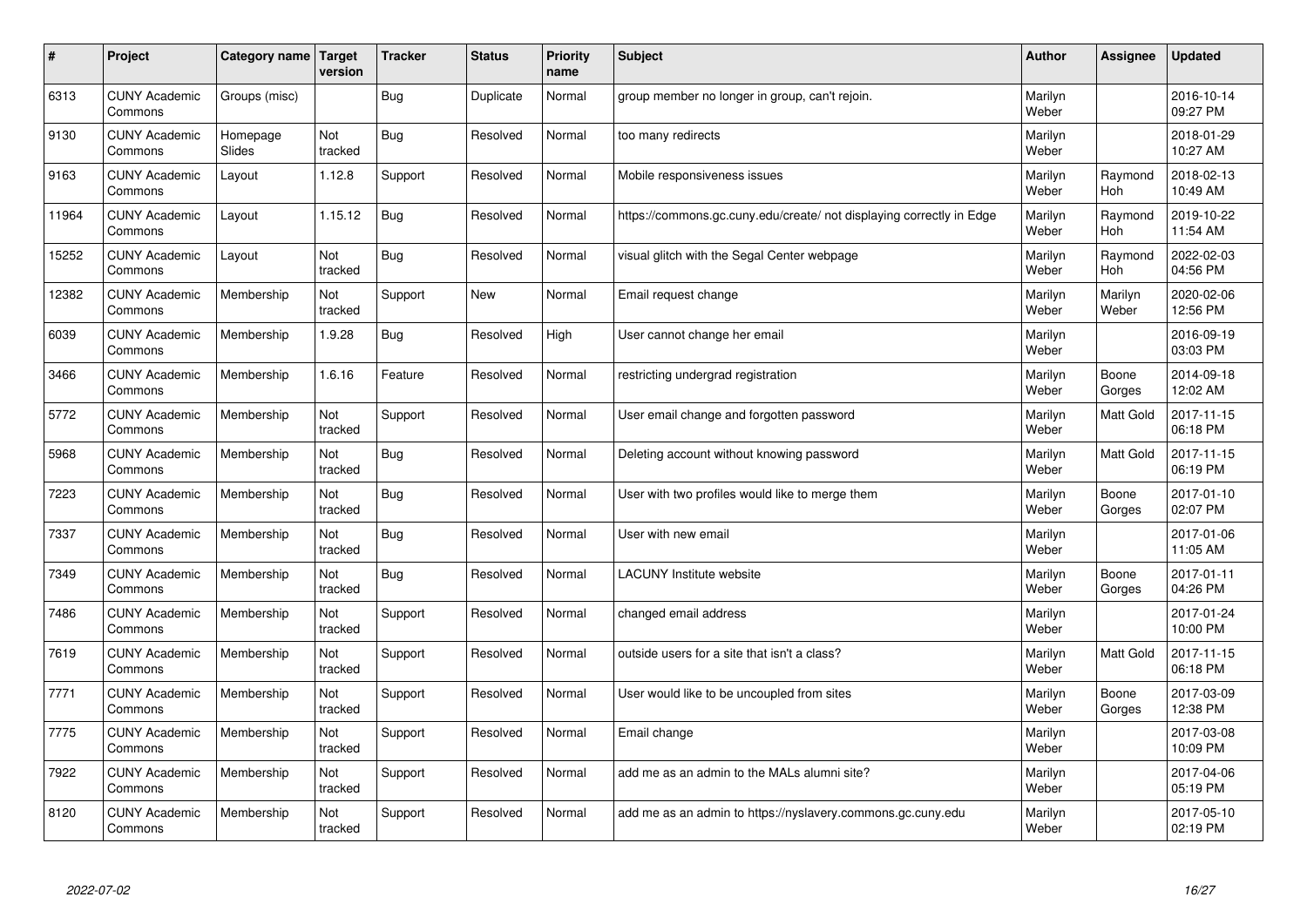| $\sharp$ | Project                         | Category name   Target | version        | <b>Tracker</b> | <b>Status</b> | <b>Priority</b><br>name | <b>Subject</b>                                             | <b>Author</b>    | Assignee         | Updated                |
|----------|---------------------------------|------------------------|----------------|----------------|---------------|-------------------------|------------------------------------------------------------|------------------|------------------|------------------------|
| 8222     | <b>CUNY Academic</b><br>Commons | Membership             | Not<br>tracked | Support        | Resolved      | Normal                  | Admin for iletc.commons.gc.cuny.edu                        | Marilyn<br>Weber | Boone<br>Gorges  | 2017-06-08<br>10:06 AM |
| 8401     | <b>CUNY Academic</b><br>Commons | Membership             | Not<br>tracked | Support        | Resolved      | Normal                  | add me as an admin                                         | Marilyn<br>Weber | Boone<br>Gorges  | 2017-07-11<br>11:40 AM |
| 8429     | <b>CUNY Academic</b><br>Commons | Membership             | Not<br>tracked | Support        | Resolved      | Normal                  | Please make me an admin of https://arc.commons.gc.cuny.edu | Marilyn<br>Weber | Boone<br>Gorges  | 2017-07-24<br>03:33 PM |
| 8481     | <b>CUNY Academic</b><br>Commons | Membership             | Not<br>tracked | Support        | Resolved      | Normal                  | admin of http://swipanalytic.org/organizers/               | Marilyn<br>Weber |                  | 2019-02-19<br>01:58 PM |
| 8531     | <b>CUNY Academic</b><br>Commons | Membership             | Not<br>tracked | Support        | Resolved      | Normal                  | admin of https://admissions.commons.gc.cuny.edu            | Marilyn<br>Weber |                  | 2017-08-15<br>04:20 PM |
| 8566     | <b>CUNY Academic</b><br>Commons | Membership             | Not<br>tracked | Support        | Resolved      | Normal                  | user email change                                          | Marilyn<br>Weber |                  | 2017-11-15<br>01:27 PM |
| 8577     | <b>CUNY Academic</b><br>Commons | Membership             | Not<br>tracked | Support        | Resolved      | Normal                  | another user email change                                  | Marilyn<br>Weber |                  | 2017-08-25<br>10:23 AM |
| 8630     | <b>CUNY Academic</b><br>Commons | Membership             | Not<br>tracked | Support        | Resolved      | Normal                  | Change in email/campus                                     | Marilyn<br>Weber |                  | 2017-08-30<br>03:48 PM |
| 9004     | <b>CUNY Academic</b><br>Commons | Membership             | Not<br>tracked | Support        | Resolved      | Normal                  | email change request                                       | Marilyn<br>Weber |                  | 2017-12-14<br>12:27 PM |
| 9779     | <b>CUNY Academic</b><br>Commons | Membership             | Not<br>tracked | Support        | Resolved      | Normal                  | user not sure if she is registered.                        | Marilyn<br>Weber |                  | 2018-12-10<br>03:53 PM |
| 9927     | <b>CUNY Academic</b><br>Commons | Membership             | Not<br>tracked | Support        | Resolved      | Normal                  | wrong email used                                           | Marilyn<br>Weber | <b>Matt Gold</b> | 2018-06-14<br>10:21 AM |
| 10006    | <b>CUNY Academic</b><br>Commons | Membership             | Not<br>tracked | Support        | Resolved      | Normal                  | another email change request                               | Marilyn<br>Weber |                  | 2018-07-13<br>12:36 PM |
| 10066    | <b>CUNY Academic</b><br>Commons | Membership             | Not<br>tracked | Support        | Resolved      | Normal                  | add me as an admin to https://pkms.commons.gc.cuny.edu/    | Marilyn<br>Weber |                  | 2018-07-26<br>11:54 AM |
| 10257    | <b>CUNY Academic</b><br>Commons | Membership             | Not<br>tracked | Support        | Resolved      | Normal                  | change the email from @login.cuny.edu to campu email       | Marilyn<br>Weber |                  | 2018-12-10<br>03:55 PM |
| 10387    | <b>CUNY Academic</b><br>Commons | Membership             | Not<br>tracked | Support        | Resolved      | Normal                  | remove user page                                           | Marilyn<br>Weber |                  | 2018-09-28<br>02:26 PM |
| 10910    | <b>CUNY Academic</b><br>Commons | Membership             | Not<br>tracked | Support        | Resolved      | Normal                  | request to be an admin to a prof's site                    | Marilyn<br>Weber |                  | 2019-01-04<br>10:45 AM |
| 10941    | <b>CUNY Academic</b><br>Commons | Membership             | Not<br>tracked | Support        | Resolved      | Normal                  | update user email                                          | Marilyn<br>Weber |                  | 2019-02-13<br>02:24 PM |
| 11127    | <b>CUNY Academic</b><br>Commons | Membership             | Not<br>tracked | Support        | Resolved      | Normal                  | user with new campus affiliation                           | Marilyn<br>Weber |                  | 2019-02-19<br>02:09 PM |
| 11147    | <b>CUNY Academic</b><br>Commons | Membership             | Not<br>tracked | Support        | Resolved      | Normal                  | employee email change                                      | Marilyn<br>Weber |                  | 2019-03-12<br>03:58 PM |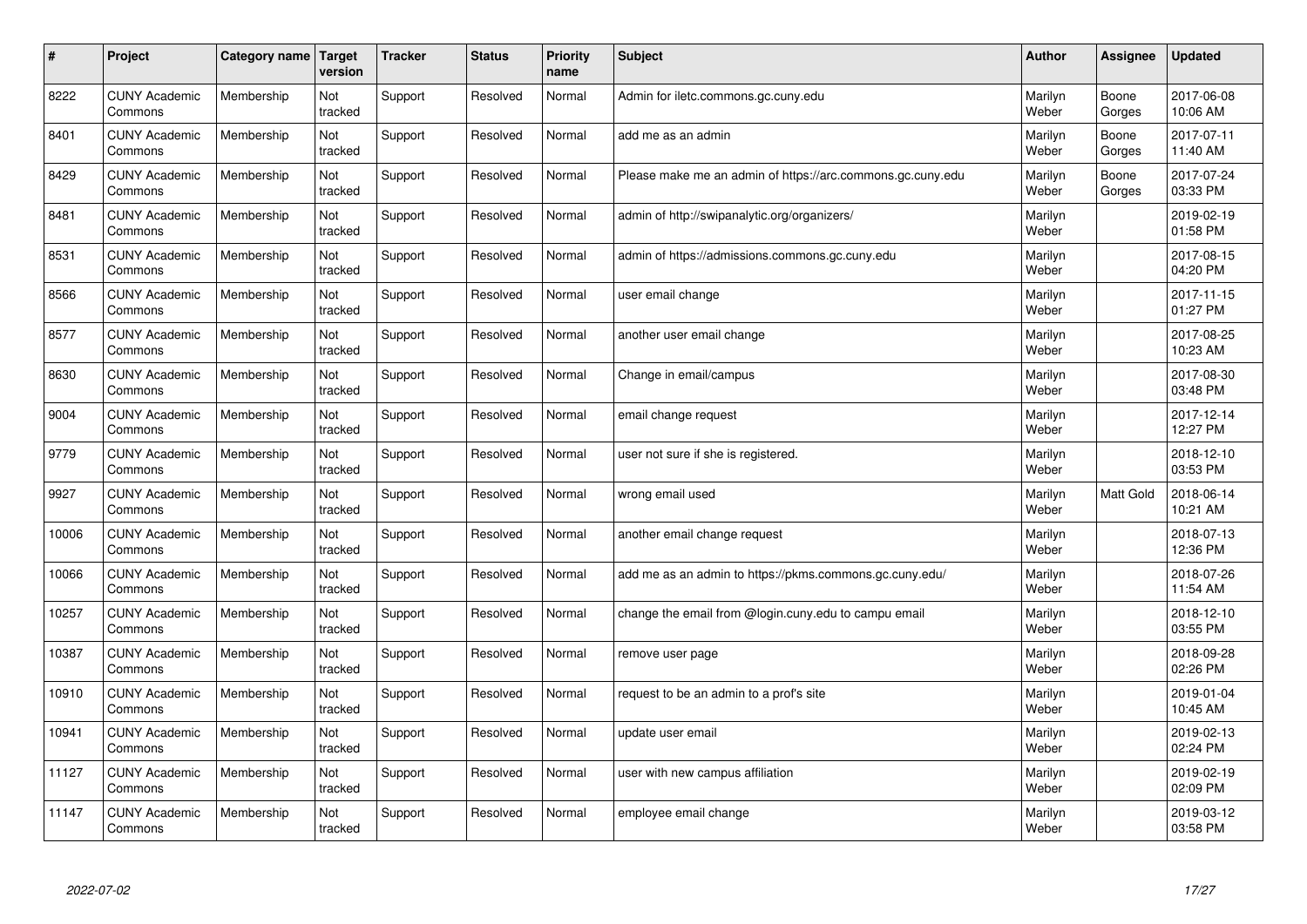| $\sharp$ | Project                         | Category name   Target  | version        | <b>Tracker</b> | <b>Status</b> | <b>Priority</b><br>name | <b>Subject</b>                                                    | <b>Author</b>    | Assignee              | <b>Updated</b>         |
|----------|---------------------------------|-------------------------|----------------|----------------|---------------|-------------------------|-------------------------------------------------------------------|------------------|-----------------------|------------------------|
| 11210    | <b>CUNY Academic</b><br>Commons | Membership              | Not<br>tracked | Support        | Resolved      | Normal                  | Please change the email                                           | Marilyn<br>Weber |                       | 2019-03-11<br>04:16 PM |
| 11217    | <b>CUNY Academic</b><br>Commons | Membership              | Not<br>tracked | Support        | Resolved      | Normal                  | Another email update                                              | Marilyn<br>Weber |                       | 2019-03-12<br>03:37 PM |
| 11516    | <b>CUNY Academic</b><br>Commons | Membership              | Not<br>tracked | Support        | Resolved      | Normal                  | request for email change                                          | Marilyn<br>Weber |                       | 2019-06-04<br>01:48 PM |
| 11922    | <b>CUNY Academic</b><br>Commons | Membership              | Not<br>tracked | Support        | Resolved      | Normal                  | https://commons.gc.cuny.edu/members/cunyhealthequity/             | Marilyn<br>Weber |                       | 2019-10-02<br>04:05 PM |
| 11961    | <b>CUNY Academic</b><br>Commons | Membership              | Not<br>tracked | Support        | Resolved      | Normal                  | switch email for student user                                     | Marilyn<br>Weber |                       | 2019-10-09<br>01:56 PM |
| 9996     | <b>CUNY Academic</b><br>Commons | Membership              | Not<br>tracked | Support        | Rejected      | Normal                  | user email change request                                         | Marilyn<br>Weber |                       | 2018-07-16<br>10:49 AM |
| 9134     | <b>CUNY Academic</b><br>Commons | Membership              | Not<br>tracked | Support        | Abandoned     | Normal                  | former user                                                       | Marilyn<br>Weber | <b>Matt Gold</b>      | 2019-09-18<br>10:26 AM |
| 11865    | <b>CUNY Academic</b><br>Commons | Onboarding              | 1.15.10        | Bug            | Resolved      | Normal                  | Site name not appearing in "Membership" lists of Invitation modal | Marilyn<br>Weber | Boone<br>Gorges       | 2019-09-24<br>11:09 AM |
| 13521    | <b>CUNY Academic</b><br>Commons | Onboarding              | 1.17.7         | Support        | Resolved      | Normal                  | sent invitations page                                             | Marilyn<br>Weber | Raymond<br>Hoh        | 2020-11-10<br>10:31 AM |
| 14129    | <b>CUNY Academic</b><br>Commons | Onboarding              | 1.18.6         | Support        | Resolved      | Normal                  | can only see some invites sent                                    | Marilyn<br>Weber | Raymond<br>Hoh        | 2021-04-09<br>09:00 AM |
| 15241    | <b>CUNY Academic</b><br>Commons | Onboarding              | 1.19.3         | Design/UX      | Resolved      | Normal                  | white on gray                                                     | Marilyn<br>Weber | Boone<br>Gorges       | 2022-02-08<br>02:38 PM |
| 4880     | <b>CUNY Academic</b><br>Commons | Password<br>Reset       | Not<br>tracked | Support        | Resolved      | High                    | CUNY Central person having password trouble                       | Marilyn<br>Weber |                       | 2015-11-10<br>12:40 PM |
| 6815     | <b>CUNY Academic</b><br>Commons | Password<br>Reset       | Not<br>tracked | Support        | Resolved      | Normal                  | password reset requested                                          | Marilyn<br>Weber | <b>Matt Gold</b>      | 2016-11-22<br>10:30 AM |
| 7685     | <b>CUNY Academic</b><br>Commons | Password<br>Reset       | Not<br>tracked | Support        | Resolved      | Normal                  | temporary password                                                | Marilyn<br>Weber | Boone<br>Gorges       | 2017-02-15<br>07:36 PM |
| 14448    | <b>CUNY Academic</b><br>Commons | Password<br>Reset       | Not<br>tracked | Bug            | Rejected      | Normal                  | password reset weirdness                                          | Marilyn<br>Weber | Raymond<br><b>Hoh</b> | 2021-05-12<br>01:34 PM |
| 6101     | <b>CUNY Academic</b><br>Commons | <b>Public Portfolio</b> |                | Bug            | Resolved      | High                    | Profile update problems                                           | Marilyn<br>Weber | Boone<br>Gorges       | 2016-12-01<br>03:50 PM |
| 4831     | <b>CUNY Academic</b><br>Commons | <b>Public Portfolio</b> | 1.9.4          | Bug            | Resolved      | Normal                  | User cannot update profile                                        | Marilyn<br>Weber | Boone<br>Gorges       | 2016-01-11<br>10:46 PM |
| 5176     | <b>CUNY Academic</b><br>Commons | <b>Public Portfolio</b> | 1.9.6          | Bug            | Resolved      | Normal                  | Widgets in Profile not saving                                     | Marilyn<br>Weber | Boone<br>Gorges       | 2016-02-01<br>11:07 AM |
| 5629     | <b>CUNY Academic</b><br>Commons | <b>Public Portfolio</b> | 1.10.4         | Support        | Resolved      | Normal                  | Title field in profile can't be edited                            | Marilyn<br>Weber |                       | 2016-12-13<br>11:19 AM |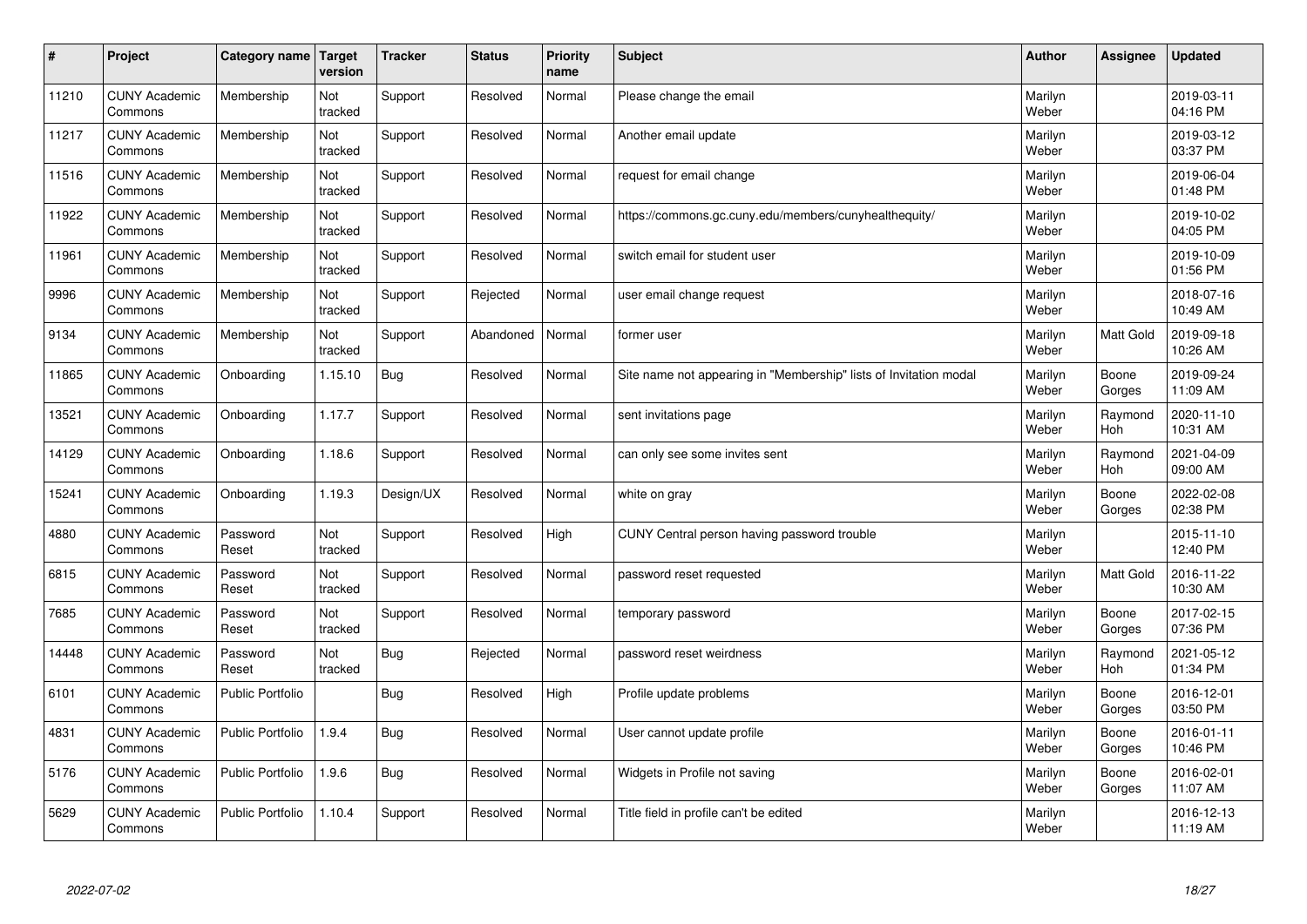| $\pmb{\#}$ | Project                         | Category name           | Target<br>version | <b>Tracker</b> | <b>Status</b>        | <b>Priority</b><br>name | <b>Subject</b>                                                  | <b>Author</b>    | Assignee         | <b>Updated</b>         |
|------------|---------------------------------|-------------------------|-------------------|----------------|----------------------|-------------------------|-----------------------------------------------------------------|------------------|------------------|------------------------|
| 5667       | <b>CUNY Academic</b><br>Commons | <b>Public Portfolio</b> | 1.9.18            | <b>Bug</b>     | Resolved             | Normal                  | publication section on my public portfolio won't update         | Marilyn<br>Weber | Boone<br>Gorges  | 2016-06-12<br>10:19 AM |
| 11907      | <b>CUNY Academic</b><br>Commons | <b>Public Portfolio</b> | 1.15.13           | Support        | Resolved             | Normal                  | more publications problems (in profile)                         | Marilyn<br>Weber |                  | 2019-11-04<br>11:16 AM |
| 12543      | <b>CUNY Academic</b><br>Commons | <b>Public Portfolio</b> | Not<br>tracked    | Support        | Resolved             | Normal                  | User cannot find profile edit button                            | Marilyn<br>Weber | scott voth       | 2020-03-22<br>02:49 PM |
| 8098       | <b>CUNY Academic</b><br>Commons | <b>Public Portfolio</b> | Not<br>tracked    | Bug            | Abandoned            | Normal                  | Widget in profile not working                                   | Marilyn<br>Weber |                  | 2017-11-15<br>01:28 PM |
| 6851       | <b>CUNY Academic</b><br>Commons | Redmine                 | Not<br>tracked    | Support        | Resolved             | Normal                  | How do I help users join Redmine?                               | Marilyn<br>Weber | Matt Gold        | 2016-11-28<br>10:16 AM |
| 8906       | <b>CUNY Academic</b><br>Commons | Redmine                 | Not<br>tracked    | Support        | Resolved             | Normal                  | Redmine access?                                                 | Marilyn<br>Weber | Matt Gold        | 2017-11-13<br>06:02 PM |
| 12346      | <b>CUNY Academic</b><br>Commons | Redmine                 |                   | Support        | Resolved             | Normal                  | another Redmine request                                         | Marilyn<br>Weber | Matt Gold        | 2020-01-30<br>08:20 PM |
| 15269      | <b>CUNY Academic</b><br>Commons | Redmine                 | Not<br>tracked    | Support        | Resolved             | Normal                  | Segal Theater sites                                             | Marilyn<br>Weber |                  | 2022-02-07<br>04:11 PM |
| 10273      | <b>CUNY Academic</b><br>Commons | Registration            | Not<br>tracked    | Support        | Reporter<br>Feedback | Normal                  | users combining CF and campus address                           | Marilyn<br>Weber |                  | 2019-09-18<br>10:58 AM |
| 4649       | <b>CUNY Academic</b><br>Commons | Registration            | Not<br>tracked    | Bug            | Resolved             | Urgent                  | Submit button has disappeared                                   | Marilyn<br>Weber | Boone<br>Gorges  | 2015-09-22<br>11:47 AM |
| 3593       | <b>CUNY Academic</b><br>Commons | Registration            | 1.7.2             | <b>Bug</b>     | Resolved             | High                    | registration problems                                           | Marilyn<br>Weber | Boone<br>Gorges  | 2014-11-01<br>02:57 PM |
| 14526      | <b>CUNY Academic</b><br>Commons | Registration            | 1.18.12           | <b>Bug</b>     | Resolved             | High                    | registration interface won't show a space to enter nonCUNY code | Marilyn<br>Weber |                  | 2021-06-03<br>04:02 PM |
| 4577       | <b>CUNY Academic</b><br>Commons | Registration            | Not<br>tracked    | Bug            | Resolved             | Normal                  | New users are not getting their email verification              | Marilyn<br>Weber | Boone<br>Gorges  | 2016-01-26<br>03:30 PM |
| 5019       | <b>CUNY Academic</b><br>Commons | Registration            | Not<br>tracked    | Support        | Resolved             | Normal                  | Forgotten password for user with new email address              | Marilyn<br>Weber | Marilyn<br>Weber | 2015-12-11<br>04:18 PM |
| 5037       | <b>CUNY Academic</b><br>Commons | Registration            | Not<br>tracked    | Support        | Resolved             | Normal                  | Another Forgotten password for user with new email address      | Marilyn<br>Weber | Boone<br>Gorges  | 2015-12-22<br>05:24 PM |
| 5969       | <b>CUNY Academic</b><br>Commons | Registration            | 1.9.27            | Bug            | Resolved             | Normal                  | Queens students unable to join                                  | Marilyn<br>Weber | Boone<br>Gorges  | 2016-09-04<br>09:41 PM |
| 7608       | <b>CUNY Academic</b><br>Commons | Registration            | Not<br>tracked    | Feature        | Resolved             | Normal                  | create an account                                               | Marilyn<br>Weber |                  | 2017-02-15<br>10:45 PM |
| 7613       | <b>CUNY Academic</b><br>Commons | Registration            | Not<br>tracked    | Support        | Resolved             | Normal                  | non-matriculated students                                       | Marilyn<br>Weber | Boone<br>Gorges  | 2017-11-15<br>11:03 AM |
| 9162       | <b>CUNY Academic</b><br>Commons | Registration            | Not<br>tracked    | Support        | Resolved             | Normal                  | email change due to user error                                  | Marilyn<br>Weber | Matt Gold        | 2018-02-13<br>11:11 AM |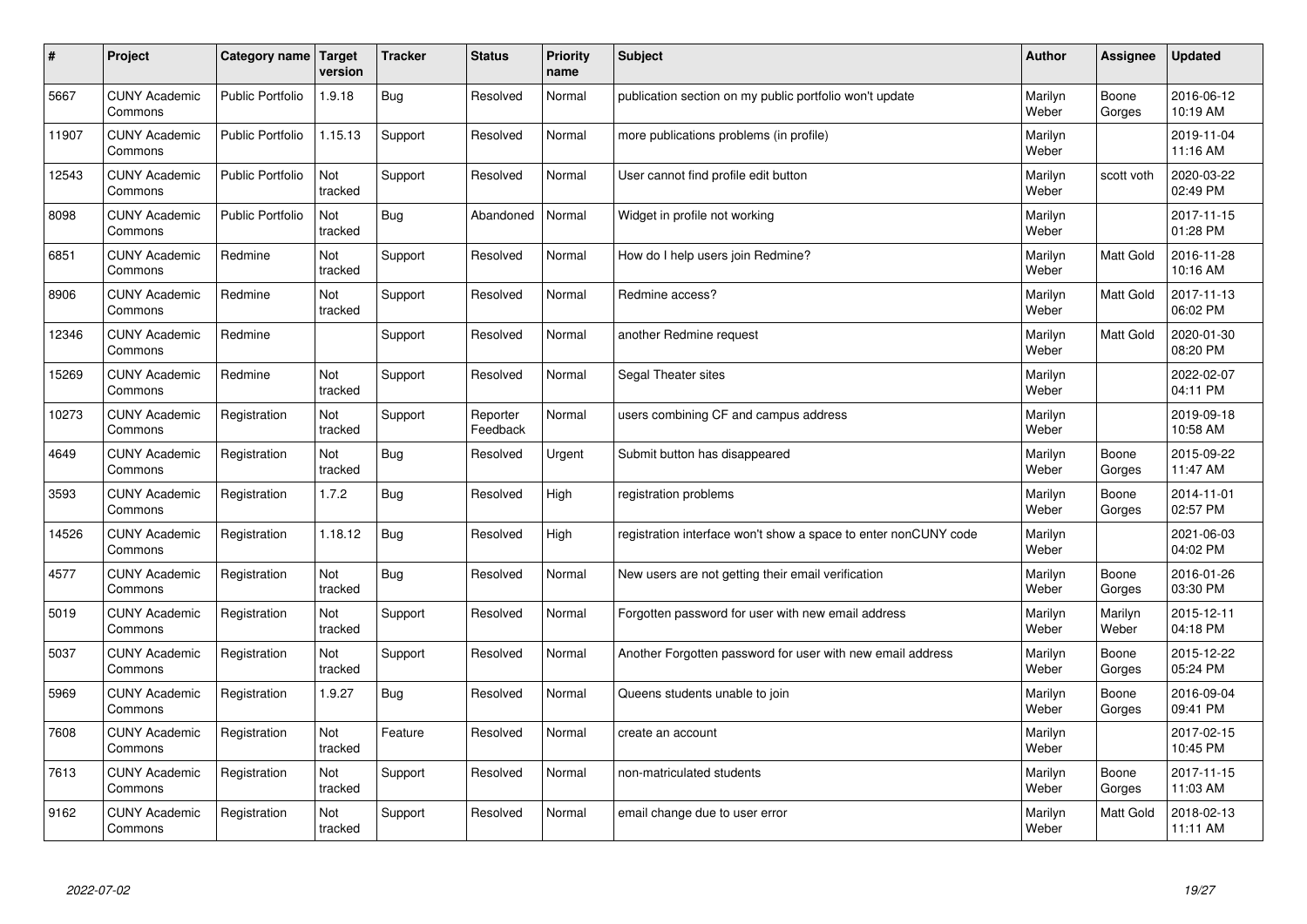| $\vert$ # | Project                         | Category name Target     | version           | <b>Tracker</b> | <b>Status</b> | <b>Priority</b><br>name | <b>Subject</b>                                                              | <b>Author</b>    | <b>Assignee</b>       | <b>Updated</b>         |
|-----------|---------------------------------|--------------------------|-------------------|----------------|---------------|-------------------------|-----------------------------------------------------------------------------|------------------|-----------------------|------------------------|
| 9767      | <b>CUNY Academic</b><br>Commons | Registration             | Not<br>tracked    | Support        | Resolved      | Normal                  | user deleted account but now needs one                                      | Marilyn<br>Weber |                       | 2018-05-11<br>02:39 PM |
| 9787      | <b>CUNY Academic</b><br>Commons | Registration             |                   | Support        | Resolved      | Normal                  | email change request                                                        | Marilyn<br>Weber | <b>Matt Gold</b>      | 2018-05-16<br>09:55 PM |
| 7226      | <b>CUNY Academic</b><br>Commons | Registration             | Not<br>tracked    | Bug            | Abandoned     | Normal                  | Community college student cannot register?                                  | Marilyn<br>Weber |                       | 2017-11-15<br>01:55 PM |
| 7684      | <b>CUNY Academic</b><br>Commons | Reply By Email           | 1.10.12           | <b>Bug</b>     | Resolved      | High                    | trying to post too often error                                              | Marilyn<br>Weber | Raymond<br><b>Hoh</b> | 2017-02-28<br>12:43 PM |
| 8934      | <b>CUNY Academic</b><br>Commons | Reply By Email           | 1.12.4            | Support        | Resolved      | High                    | RBE "could not post" email should have info about attempted From<br>address | Marilyn<br>Weber | Raymond<br>Hoh        | 2017-12-12<br>11:25 AM |
| 6025      | <b>CUNY Academic</b><br>Commons | Search                   | Not<br>tracked    | <b>Bug</b>     | Resolved      | Normal                  | Search function not working                                                 | Marilyn<br>Weber | Boone<br>Gorges       | 2016-10-12<br>09:41 AM |
| 5872      | <b>CUNY Academic</b><br>Commons | Server                   | Not<br>tracked    | <b>Bug</b>     | Resolved      | Immediate               | Whole Commons is down                                                       | Marilyn<br>Weber | Boone<br>Gorges       | 2016-08-12<br>12:04 AM |
| 3530      | <b>CUNY Academic</b><br>Commons | Server                   | Not<br>tracked    | Bug            | Resolved      | High                    | Commons running very slowly/ "connection lost"                              | Marilyn<br>Weber | Matt Gold             | 2014-10-08<br>09:34 AM |
| 6106      | <b>CUNY Academic</b><br>Commons | Server                   | Not<br>tracked    | Bug            | Resolved      | Normal                  | 504 error                                                                   | Marilyn<br>Weber |                       | 2017-11-15<br>01:55 PM |
| 13016     | <b>CUNY Academic</b><br>Commons | Shortcodes and<br>embeds | 1.16.15           | Support        | Resolved      | Normal                  | possible to run code examples, like in Jupyter Notebooks?                   | Marilyn<br>Weber |                       | 2020-07-16<br>11:52 AM |
| 13134     | <b>CUNY Academic</b><br>Commons | Site cloning             | 1.17.1            | Support        | Resolved      | Normal                  | New site (a clone) point to old dashboard                                   | Marilyn<br>Weber |                       | 2020-08-12<br>03:22 PM |
| 16291     | <b>CUNY Academic</b><br>Commons | Site cloning             | 2.0.2             | Support        | Resolved      | Normal                  | Images coming up blank in Media Library                                     | Marilyn<br>Weber | Raymond<br>Hoh        | 2022-06-29<br>11:31 AM |
| 5199      | <b>CUNY Academic</b><br>Commons | Social Paper             | Future<br>release | Feature        | <b>New</b>    | Normal                  | add tables to the SP editor                                                 | Marilyn<br>Weber |                       | 2016-10-24<br>11:27 AM |
| 5205      | <b>CUNY Academic</b><br>Commons | Social Paper             | Future<br>release | Feature        | <b>New</b>    | Normal                  | Social Paper folders                                                        | Marilyn<br>Weber |                       | 2016-02-11<br>10:24 PM |
| 5282      | <b>CUNY Academic</b><br>Commons | Social Paper             | Future<br>release | Bug            | <b>New</b>    | Normal                  | Replying via email directs to paper but not individual comment.             | Marilyn<br>Weber | Raymond<br><b>Hoh</b> | 2016-03-02<br>01:48 PM |
| 5397      | <b>CUNY Academic</b><br>Commons | Social Paper             | Future<br>release | Feature        | <b>New</b>    | Normal                  | frustrating to have to enable/disable in SP                                 | Marilyn<br>Weber | Samantha<br>Raddatz   | 2016-04-20<br>03:39 PM |
| 5050      | <b>CUNY Academic</b><br>Commons | Social Paper             | Future<br>release | Feature        | <b>New</b>    | Low                     | Making comments visible in SP editing mode (SP suggestion #1)               | Marilyn<br>Weber | Samantha<br>Raddatz   | 2019-09-17<br>11:10 PM |
| 5052      | <b>CUNY Academic</b><br>Commons | Social Paper             | Future<br>release | Feature        | <b>New</b>    | Low                     | Sentence by sentence or line by line comments (SP suggestion #3)            | Marilyn<br>Weber | Boone<br>Gorges       | 2016-02-11<br>10:24 PM |
| 5053      | <b>CUNY Academic</b><br>Commons | Social Paper             | Future<br>release | Feature        | <b>New</b>    | Low                     | Scrollable menu to add readers (SP suggestion #4)                           | Marilyn<br>Weber | Samantha<br>Raddatz   | 2016-04-21<br>05:21 PM |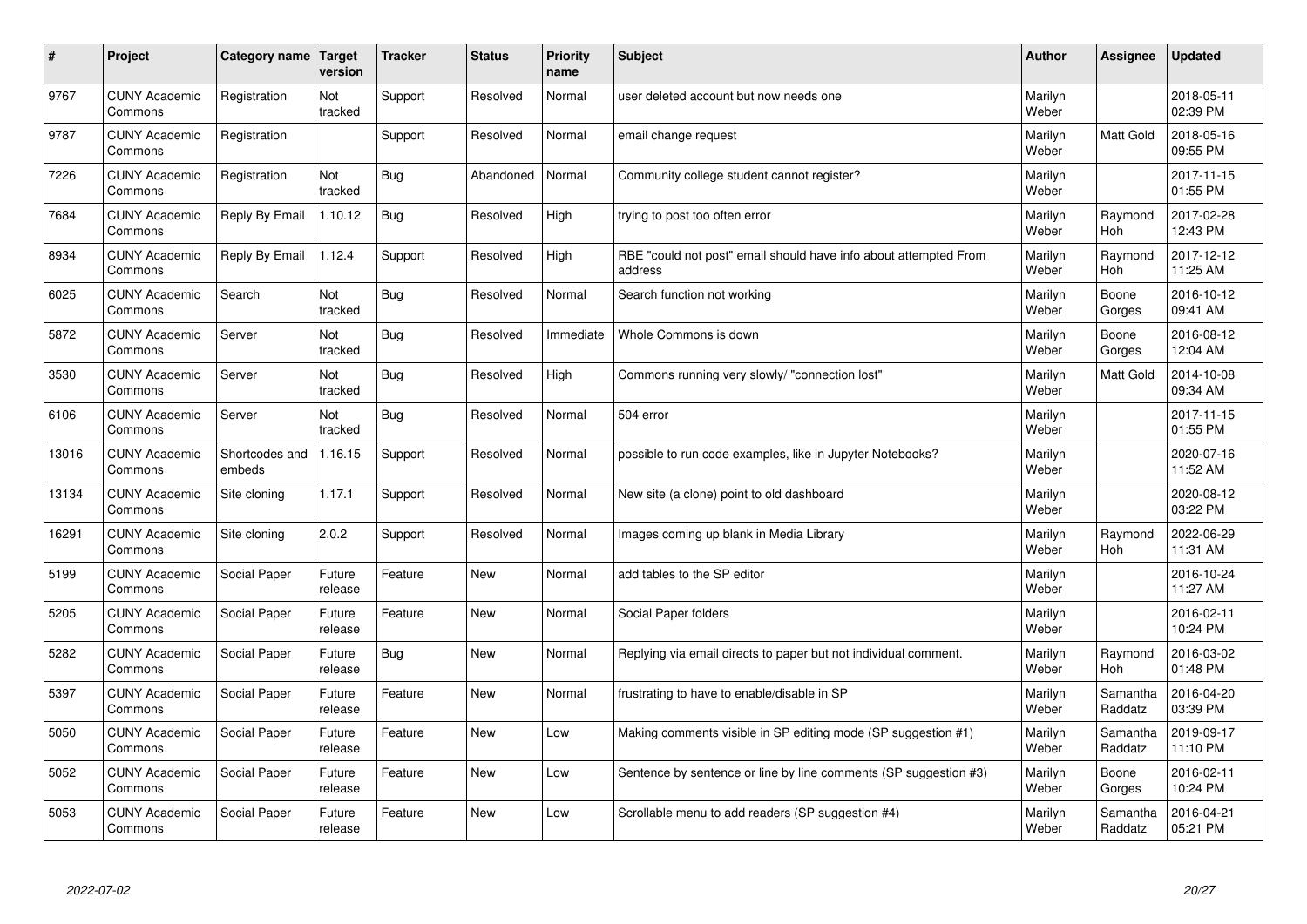| $\vert$ # | Project                         | Category name Target    | version           | <b>Tracker</b> | <b>Status</b>        | Priority<br>name | <b>Subject</b>                                                                                                                                  | Author           | Assignee            | <b>Updated</b>         |
|-----------|---------------------------------|-------------------------|-------------------|----------------|----------------------|------------------|-------------------------------------------------------------------------------------------------------------------------------------------------|------------------|---------------------|------------------------|
| 5058      | <b>CUNY Academic</b><br>Commons | Social Paper            | Future<br>release | Feature        | <b>New</b>           | Low              | Can there be a clearer signal that even when comments have already<br>been made you add comments by clicking on the side? (SP suggestion<br>#5) | Marilyn<br>Weber | Samantha<br>Raddatz | 2016-02-11<br>10:24 PM |
| 13975     | <b>CUNY Academic</b><br>Commons | Social Paper            | Not<br>tracked    | Support        | Reporter<br>Feedback | Normal           | can't approve comments on Social Paper paper                                                                                                    | Marilyn<br>Weber |                     | 2021-02-12<br>09:33 AM |
| 7836      | <b>CUNY Academic</b><br>Commons | Social Paper            | Not<br>tracked    | Support        | Resolved             | Normal           | missing Social Paper                                                                                                                            | Marilyn<br>Weber |                     | 2017-11-15<br>01:31 PM |
| 8893      | <b>CUNY Academic</b><br>Commons | Social Paper            | 1.12.1            | Support        | Resolved             | Normal           | Social paper won't connect to group?                                                                                                            | Marilyn<br>Weber |                     | 2017-12-11<br>01:16 PM |
| 5184      | <b>CUNY Academic</b><br>Commons | Social Paper            |                   | <b>Bug</b>     | Rejected             | Normal           | Problem linking SP to a group                                                                                                                   | Marilyn<br>Weber | Boone<br>Gorges     | 2016-02-21<br>12:27 PM |
| 5345      | <b>CUNY Academic</b><br>Commons | Social Paper            | 1.9.17            | Feature        | Rejected             | Normal           | Plus symbol problem in SP                                                                                                                       | Marilyn<br>Weber | Christian<br>Wach   | 2016-05-27<br>04:26 AM |
| 5051      | <b>CUNY Academic</b><br>Commons | Social Paper            |                   | Feature        | Rejected             | Low              | Visual cues for comments (SP suggestion #2)                                                                                                     | Marilyn<br>Weber | Samantha<br>Raddatz | 2016-02-10<br>10:01 AM |
| 11908     | <b>CUNY Academic</b><br>Commons | Spam/Spam<br>Prevention | 1.17.7            | Support        | Resolved             | Normal           | overeager spam filter                                                                                                                           | Marilyn<br>Weber | Raymond<br>Hoh      | 2020-11-05<br>04:36 PM |
| 12395     | <b>CUNY Academic</b><br>Commons | Spam/Spam<br>Prevention | Not<br>tracked    | Support        | Resolved             | Normal           | comments again being blocked                                                                                                                    | Marilyn<br>Weber | Raymond<br>Hoh      | 2020-03-10<br>11:13 AM |
| 5985      | <b>CUNY Academic</b><br>Commons | Support                 | Not<br>tracked    | Support        | Resolved             | Normal           | change user's email address (she cannot access old)                                                                                             | Marilyn<br>Weber | Boone<br>Gorges     | 2016-09-07<br>01:43 PM |
| 6656      | <b>CUNY Academic</b><br>Commons | Support                 | Not<br>tracked    | Support        | Resolved             | Normal           | Remove user profile                                                                                                                             | Marilyn<br>Weber | Matt Gold           | 2016-11-10<br>02:18 PM |
| 5988      | <b>CUNY Academic</b><br>Commons | Support                 |                   | Support        | Rejected             | Normal           | Forbidden error when trying to join                                                                                                             | Marilyn<br>Weber | Boone<br>Gorges     | 2016-09-08<br>01:42 PM |
| 5177      | <b>CUNY Academic</b><br>Commons | Toolbar                 | 1.9.6             | <b>Bug</b>     | Resolved             | Normal           | No "My Papers" tab                                                                                                                              | Marilyn<br>Weber | Raymond<br>Hoh      | 2016-01-29<br>08:37 AM |
| 5346      | <b>CUNY Academic</b><br>Commons | Toolbar                 | 1.9.11            | Bug            | Resolved             | Normal           | possible dynamic HTML code bug?                                                                                                                 | Marilyn<br>Weber | Boone<br>Gorges     | 2016-03-22<br>10:53 AM |
| 4102      | <b>CUNY Academic</b><br>Commons | User<br>Experience      | 1.8.1             | Design/UX      | Resolved             | Normal           | Username rules                                                                                                                                  | Marilyn<br>Weber | Samantha<br>Raddatz | 2015-06-01<br>01:23 PM |
| 6860      | <b>CUNY Academic</b><br>Commons | User<br>Onboarding      | 1.12              | Bug            | Resolved             | Normal           | Invitation to join a group is appearing as an invitiation to join the site!                                                                     | Marilyn<br>Weber | Boone<br>Gorges     | 2017-10-30<br>10:03 AM |
| 4340      | <b>CUNY Academic</b><br>Commons | WordPress -<br>Media    | 1.8.14            | Feature        | Resolved             | Normal           | embedding a video                                                                                                                               | Marilyn<br>Weber | Daniel<br>Jones     | 2015-10-20<br>12:01 AM |
| 13238     | <b>CUNY Academic</b><br>Commons | WordPress -<br>Media    | 1.17.3            | Support        | Resolved             | Normal           | allow ppsx file?                                                                                                                                | Marilyn<br>Weber | Raymond<br>Hoh      | 2020-09-10<br>11:46 AM |
| 14369     | <b>CUNY Academic</b><br>Commons | WordPress -<br>Media    | Not<br>tracked    | Support        | Resolved             | Normal           | renewed problem with ppsx files                                                                                                                 | Marilyn<br>Weber |                     | 2021-04-27<br>12:44 PM |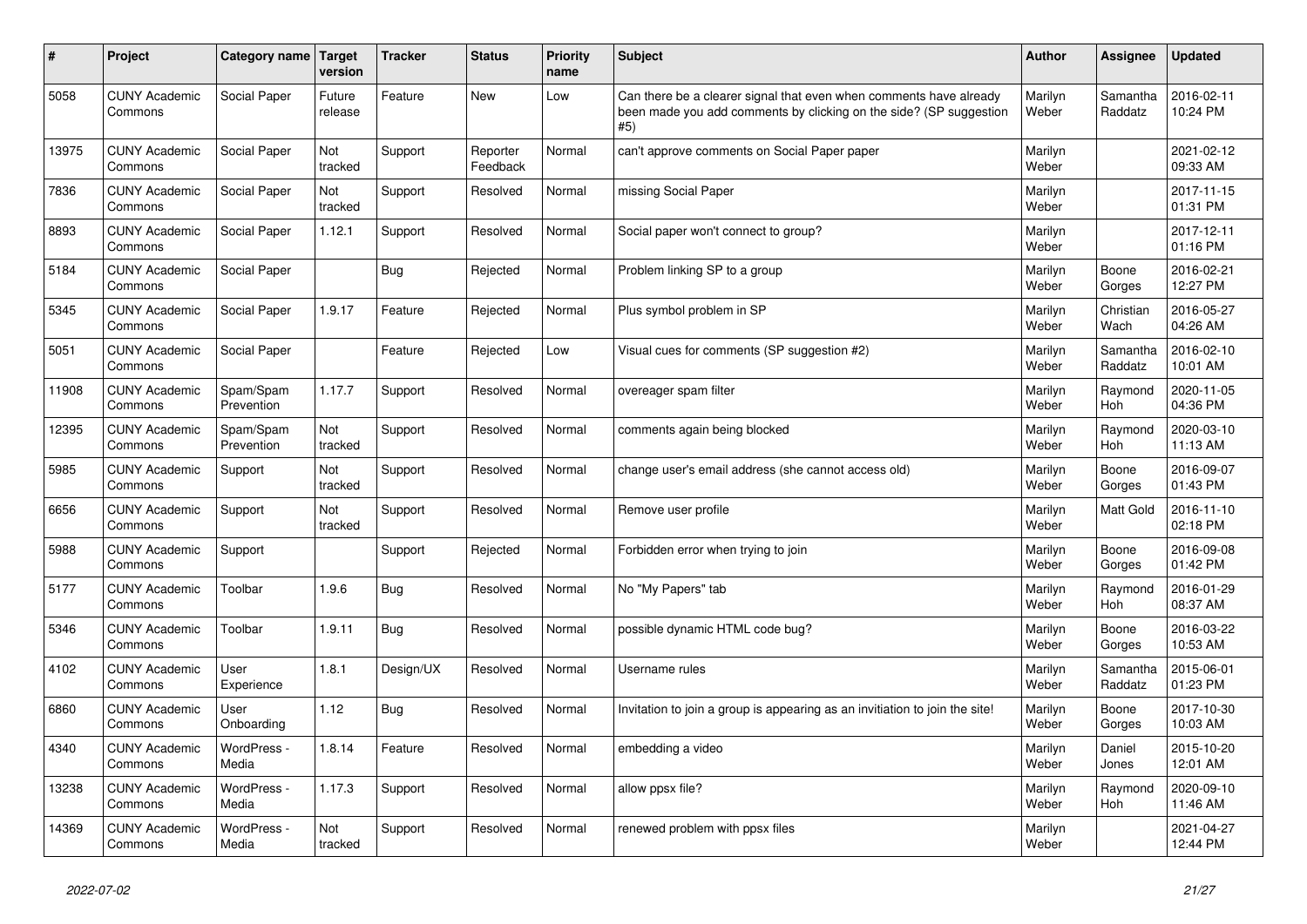| $\sharp$ | Project                         | Category name   Target            | version        | <b>Tracker</b> | <b>Status</b>        | <b>Priority</b><br>name | <b>Subject</b>                                                                 | <b>Author</b>    | Assignee              | <b>Updated</b>         |
|----------|---------------------------------|-----------------------------------|----------------|----------------|----------------------|-------------------------|--------------------------------------------------------------------------------|------------------|-----------------------|------------------------|
| 15978    | <b>CUNY Academic</b><br>Commons | WordPress -<br>Media              | 2.0.2          | Support        | Resolved             | Normal                  | tex files?                                                                     | Marilyn<br>Weber | Raymond<br><b>Hoh</b> | 2022-06-28<br>09:09 PM |
| 14074    | <b>CUNY Academic</b><br>Commons | <b>WordPress</b><br>(misc)        | Not<br>tracked | Support        | Reporter<br>Feedback | Normal                  | page password protection problem                                               | Marilyn<br>Weber |                       | 2021-03-02<br>11:03 AM |
| 7994     | <b>CUNY Academic</b><br>Commons | <b>WordPress</b><br>(misc)        | 1.10.17        | Bug            | Resolved             | Urgent                  | Comments not appearing                                                         | Marilyn<br>Weber |                       | 2017-04-20<br>11:16 AM |
| 12393    | <b>CUNY Academic</b><br>Commons | <b>WordPress</b><br>(misc)        |                | Support        | Resolved             | High                    | size limit for files                                                           | Marilyn<br>Weber |                       | 2020-02-18<br>10:13 AM |
| 2777     | <b>CUNY Academic</b><br>Commons | <b>WordPress</b><br>(misc)        | Not<br>tracked | Bug            | Resolved             | Normal                  | Hero slide access                                                              | Marilyn<br>Weber | Boone<br>Gorges       | 2013-09-07<br>12:26 PM |
| 3001     | <b>CUNY Academic</b><br>Commons | WordPress<br>(misc)               | Not<br>tracked | Support        | Resolved             | Normal                  | shortlink requested                                                            | Marilyn<br>Weber | Boone<br>Gorges       | 2014-01-30<br>01:26 PM |
| 5753     | <b>CUNY Academic</b><br>Commons | WordPress<br>(misc)               | Not<br>tracked | Support        | Resolved             | Normal                  | merging blogs and groups                                                       | Marilyn<br>Weber | Boone<br>Gorges       | 2016-08-29<br>03:09 PM |
| 7607     | <b>CUNY Academic</b><br>Commons | <b>WordPress</b><br>(misc)        | Not<br>tracked | Feature        | Resolved             | Normal                  | mp4 files                                                                      | Marilyn<br>Weber |                       | 2017-02-15<br>07:37 PM |
| 9499     | <b>CUNY Academic</b><br>Commons | <b>WordPress</b><br>(misc)        | Not<br>tracked | Support        | Resolved             | Normal                  | tiny question - preventing dates on posts?                                     | Marilyn<br>Weber | Raymond<br>Hoh        | 2018-04-04<br>03:55 PM |
| 9541     | <b>CUNY Academic</b><br>Commons | WordPress<br>(misc)               | Not<br>tracked | Support        | Resolved             | Normal                  | repeating header banner                                                        | Marilyn<br>Weber | Raymond<br>Hoh        | 2018-04-06<br>12:33 PM |
| 10133    | <b>CUNY Academic</b><br>Commons | WordPress<br>(misc)               | Not<br>tracked | Support        | Resolved             | Normal                  | two Commons sites to be migrated elsewhere                                     | Marilyn<br>Weber |                       | 2018-12-10<br>03:54 PM |
| 10810    | <b>CUNY Academic</b><br>Commons | <b>WordPress</b><br>(misc)        | 1.14.2         | <b>Bug</b>     | Resolved             | Normal                  | Sites set as public are becoming private                                       | Marilyn<br>Weber |                       | 2018-12-11<br>10:15 AM |
| 11453    | <b>CUNY Academic</b><br>Commons | WordPress<br>(misc)               | 1.15.2         | Bug            | Resolved             | Normal                  | 403 error on Firefox                                                           | Marilyn<br>Weber | Raymond<br>Hoh        | 2019-05-28<br>11:46 AM |
| 16172    | <b>CUNY Academic</b><br>Commons | WordPress<br>(misc)               | 2.0.2          | Bug            | Resolved             | Normal                  | 'Lost your password" link not in error messge                                  | Marilyn<br>Weber | Raymond<br><b>Hoh</b> | 2022-06-14<br>09:21 PM |
| 11634    | <b>CUNY Academic</b><br>Commons | <b>WordPress</b><br>(misc)        | Not<br>tracked | <b>Bug</b>     | Rejected             | Normal                  | "Insert Read More Tag" working oddly                                           | Marilyn<br>Weber | Raymond<br>Hoh        | 2019-07-15<br>11:48 PM |
| 13012    | <b>CUNY Academic</b><br>Commons | WordPress<br>(misc)               |                | Support        | Rejected             | Normal                  | icon image associated with the teaching template's Creative Commons<br>License | Marilyn<br>Weber | Raymond<br><b>Hoh</b> | 2020-08-25<br>10:56 AM |
| 14606    | <b>CUNY Academic</b><br>Commons | WordPress<br>(misc)               | Not<br>tracked | Support        | Rejected             | Normal                  | calendar wrong month                                                           | Marilyn<br>Weber |                       | 2021-07-23<br>12:11 PM |
| 5713     | <b>CUNY Academic</b><br>Commons | WordPress<br>(misc)               | Not<br>tracked | Bug            | Abandoned            | High                    | Site freezing                                                                  | Marilyn<br>Weber | Boone<br>Gorges       | 2017-11-15<br>10:58 AM |
| 3116     | <b>CUNY Academic</b><br>Commons | <b>WordPress</b><br>(Permissions) |                | Bug            | Resolved             | Normal                  | Updating the FAQ page                                                          | Marilyn<br>Weber | Boone<br>Gorges       | 2014-04-01<br>10:12 PM |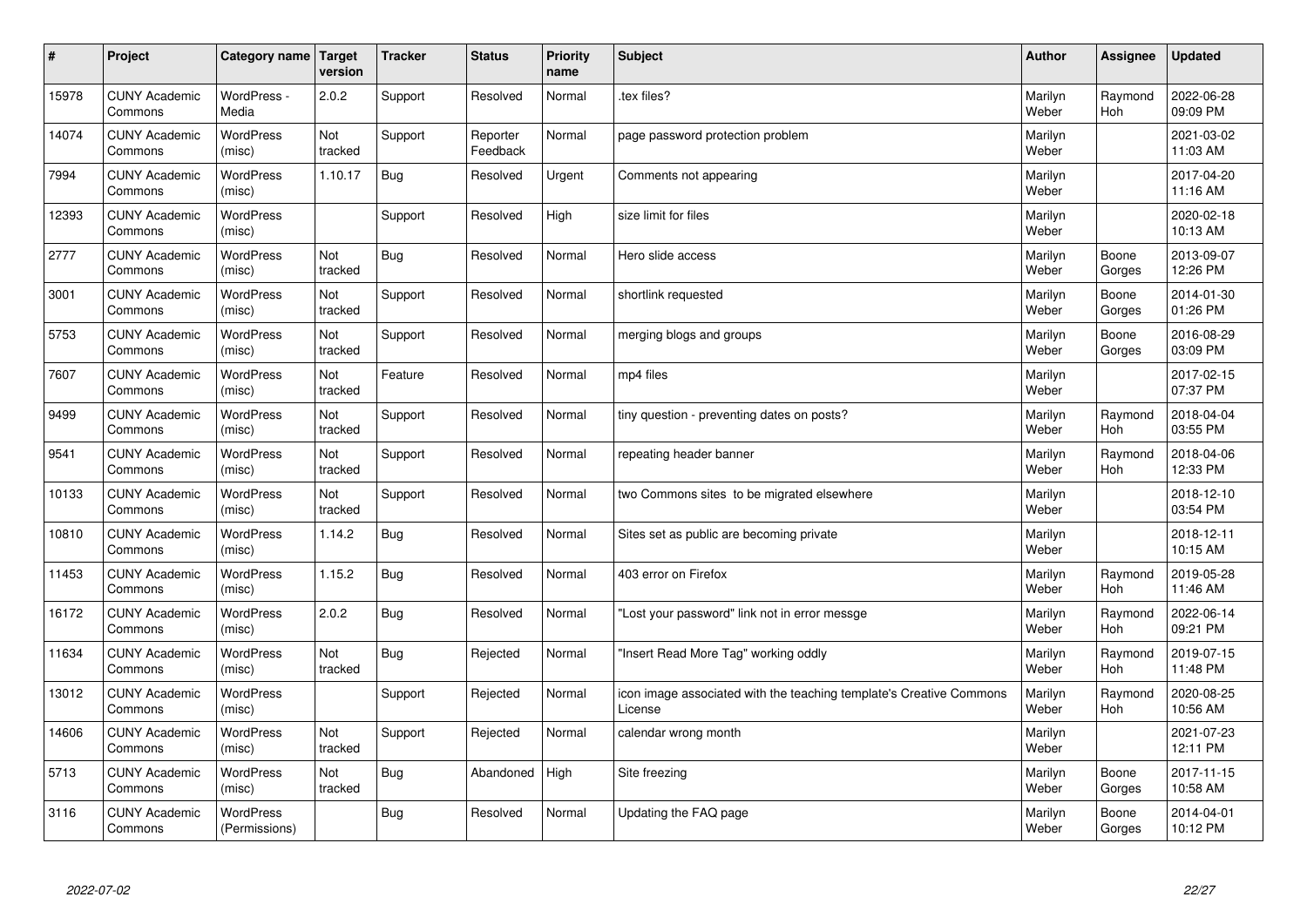| $\vert$ # | Project                         | Category name   Target            | version        | <b>Tracker</b> | <b>Status</b>        | <b>Priority</b><br>name | <b>Subject</b>                                                                          | <b>Author</b>    | Assignee              | <b>Updated</b>         |
|-----------|---------------------------------|-----------------------------------|----------------|----------------|----------------------|-------------------------|-----------------------------------------------------------------------------------------|------------------|-----------------------|------------------------|
| 3592      | <b>CUNY Academic</b><br>Commons | <b>WordPress</b><br>(Permissions) | Not<br>tracked | Publicity      | Resolved             | Normal                  | Oops - Announcing 1.6!                                                                  | Marilyn<br>Weber | Boone<br>Gorges       | 2014-10-22<br>03:03 PM |
| 12741     | <b>CUNY Academic</b><br>Commons | <b>WordPress</b><br>Plugins       | Not<br>tracked | Support        | Reporter<br>Feedback | Normal                  | Tableau Public Viz Block                                                                | Marilyn<br>Weber | Raymond<br><b>Hoh</b> | 2020-05-12<br>11:00 AM |
| 12354     | <b>CUNY Academic</b><br>Commons | <b>WordPress</b><br>Plugins       | 1.16.5         | Bug            | Resolved             | Urgent                  | sites (including Net-Art) are reporting critical issues                                 | Marilyn<br>Weber | Raymond<br><b>Hoh</b> | 2020-02-02<br>03:16 PM |
| 12363     | <b>CUNY Academic</b><br>Commons | <b>WordPress</b><br>Plugins       | 1.16.5         | Bug            | Resolved             | Urgent                  | more bbPress problems - now students unable to post either a new<br>thread or a comment | Marilyn<br>Weber | Raymond<br><b>Hoh</b> | 2020-03-17<br>03:07 PM |
| 7100      | <b>CUNY Academic</b><br>Commons | <b>WordPress</b><br>Plugins       | 1.10.5         | Bug            | Resolved             | High                    | Cincopa plugin problem                                                                  | Marilyn<br>Weber | Boone<br>Gorges       | 2016-12-19<br>10:32 AM |
| 4542      | <b>CUNY Academic</b><br>Commons | WordPress<br>Plugins              | 1.8.10         | Bug            | Resolved             | Normal                  | Emailing group users problem                                                            | Marilyn<br>Weber | Boone<br>Gorges       | 2015-09-11<br>11:16 AM |
| 4997      | <b>CUNY Academic</b><br>Commons | <b>WordPress</b><br>Plugins       | 1.9.4          | Feature        | Resolved             | Normal                  | ability to embed maps from StoryMapJS?                                                  | Marilyn<br>Weber | Boone<br>Gorges       | 2016-01-07<br>12:34 PM |
| 5036      | <b>CUNY Academic</b><br>Commons | WordPress<br>Plugins              | 1.9.1.1        | Feature        | Resolved             | Normal                  | <b>Embeds request</b>                                                                   | Marilyn<br>Weber | Boone<br>Gorges       | 2015-12-18<br>10:12 PM |
| 5302      | <b>CUNY Academic</b><br>Commons | <b>WordPress</b><br>Plugins       | 1.9.10         | Feature        | Resolved             | Normal                  | request for WP Gallery Custom Links plug-in                                             | Marilyn<br>Weber | Boone<br>Gorges       | 2016-03-11<br>09:20 PM |
| 5522      | <b>CUNY Academic</b><br>Commons | WordPress<br>Plugins              | 1.9.15         | Feature        | Resolved             | Normal                  | plugin request                                                                          | Marilyn<br>Weber | Boone<br>Gorges       | 2016-05-09<br>10:36 AM |
| 5621      | <b>CUNY Academic</b><br>Commons | WordPress<br>Plugins              | 1.9.17         | Feature        | Resolved             | Normal                  | Taxonomy plugin request                                                                 | Marilyn<br>Weber | Boone<br>Gorges       | 2016-06-01<br>11:28 PM |
| 5657      | <b>CUNY Academic</b><br>Commons | <b>WordPress</b><br>Plugins       | 1.9.18         | Feature        | Resolved             | Normal                  | Plugin Request - Instagram Feed WD                                                      | Marilyn<br>Weber | Boone<br>Gorges       | 2016-06-08<br>12:36 PM |
| 5875      | <b>CUNY Academic</b><br>Commons | <b>WordPress</b><br>Plugins       | Not<br>tracked | Bug            | Resolved             | Normal                  | Events Calendar garbled in IE                                                           | Marilyn<br>Weber | Marilyn<br>Weber      | 2017-11-15<br>05:45 PM |
| 7328      | <b>CUNY Academic</b><br>Commons | <b>WordPress</b><br>Plugins       | Not<br>tracked | Bug            | Resolved             | Normal                  | technical issue with the Events Manager plugin                                          | Marilyn<br>Weber | Raymond<br><b>Hoh</b> | 2017-11-15<br>06:19 PM |
| 7745      | <b>CUNY Academic</b><br>Commons | <b>WordPress</b><br>Plugins       | 1.10.13        | Support        | Resolved             | Normal                  | Featured Video Plus plugin requested                                                    | Marilyn<br>Weber |                       | 2017-03-03<br>01:51 PM |
| 8131      | <b>CUNY Academic</b><br>Commons | <b>WordPress</b><br>Plugins       | 1.11           | Bug            | Resolved             | Normal                  | Newsletters plug-in                                                                     | Marilyn<br>Weber | Boone<br>Gorges       | 2017-05-11<br>09:42 PM |
| 8308      | <b>CUNY Academic</b><br>Commons | WordPress<br>Plugins              | Not<br>tracked | Support        | Resolved             | Normal                  | WP Migration plugin                                                                     | Marilyn<br>Weber |                       | 2017-11-15<br>01:27 PM |
| 8446      | <b>CUNY Academic</b><br>Commons | WordPress<br>Plugins              | 1.11.14        | Support        | Resolved             | Normal                  | request for multiple accordion menu plugins                                             | Marilyn<br>Weber |                       | 2018-05-07<br>09:57 PM |
| 8552      | <b>CUNY Academic</b><br>Commons | WordPress<br>Plugins              | 1.11.10        | Bug            | Resolved             | Normal                  | Events Calendar problem                                                                 | Marilyn<br>Weber |                       | 2017-08-18<br>04:36 PM |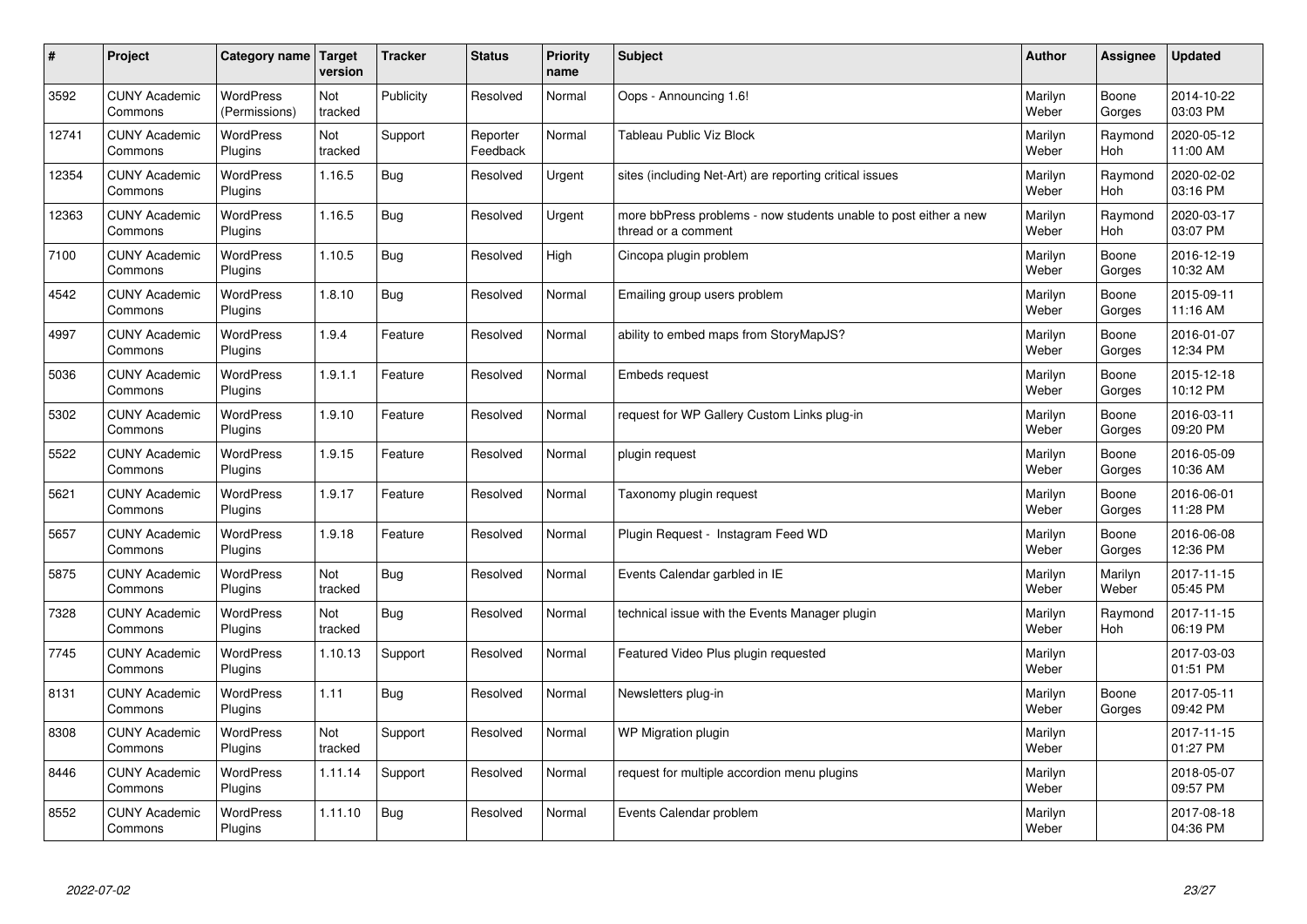| $\sharp$ | Project                         | Category name   Target      | version        | <b>Tracker</b> | <b>Status</b> | <b>Priority</b><br>name | <b>Subject</b>                                           | <b>Author</b>    | Assignee              | <b>Updated</b>         |
|----------|---------------------------------|-----------------------------|----------------|----------------|---------------|-------------------------|----------------------------------------------------------|------------------|-----------------------|------------------------|
| 8576     | <b>CUNY Academic</b><br>Commons | <b>WordPress</b><br>Plugins | 1.11.11        | Support        | Resolved      | Normal                  | Digital Measures plugin request                          | Marilyn<br>Weber |                       | 2017-09-01<br>03:44 PM |
| 8693     | <b>CUNY Academic</b><br>Commons | <b>WordPress</b><br>Plugins |                | Support        | Resolved      | Normal                  | Existing blog wants to replace Mailpoet with Newsletters | Marilyn<br>Weber |                       | 2017-09-12<br>02:24 PM |
| 8721     | <b>CUNY Academic</b><br>Commons | <b>WordPress</b><br>Plugins | 1.11.13        | Bug            | Resolved      | Normal                  | more problems with Events calendar                       | Marilyn<br>Weber |                       | 2017-09-21<br>10:35 AM |
| 8908     | <b>CUNY Academic</b><br>Commons | <b>WordPress</b><br>Plugins | 1.12.2         | Support        | Resolved      | Normal                  | Plugin request from Steve Brier                          | Marilyn<br>Weber |                       | 2017-11-27<br>11:39 AM |
| 8924     | <b>CUNY Academic</b><br>Commons | <b>WordPress</b><br>Plugins | 1.12.4         | <b>Bug</b>     | Resolved      | Normal                  | auto-remove feature on http://pcp.gc.cuny.edu            | Marilyn<br>Weber | <b>Matt Gold</b>      | 2017-12-04<br>10:18 AM |
| 9026     | <b>CUNY Academic</b><br>Commons | <b>WordPress</b><br>Plugins | 1.12.6         | Support        | Resolved      | Normal                  | plugin request from Carlos Guevara                       | Marilyn<br>Weber |                       | 2018-01-03<br>09:33 AM |
| 9078     | <b>CUNY Academic</b><br>Commons | <b>WordPress</b><br>Plugins | 1.12.7         | Support        | Resolved      | Normal                  | arcgis web maps?                                         | Marilyn<br>Weber | Raymond<br>Hoh        | 2018-01-23<br>11:11 AM |
| 9087     | <b>CUNY Academic</b><br>Commons | WordPress<br>Plugins        | 1.12.7         | Support        | Resolved      | Normal                  | request for WP Social Sharing                            | Marilyn<br>Weber |                       | 2018-01-23<br>11:17 AM |
| 9192     | <b>CUNY Academic</b><br>Commons | WordPress<br>Plugins        | 1.12.8         | <b>Bug</b>     | Resolved      | Normal                  | problems with the Leaflet plug -in                       | Marilyn<br>Weber | Boone<br>Gorges       | 2018-02-13<br>11:07 AM |
| 9330     | <b>CUNY Academic</b><br>Commons | WordPress<br>Plugins        | 1.12.10        | Bug            | Resolved      | Normal                  | part 2 of problems with the Leaflet plug -in             | Marilyn<br>Weber |                       | 2018-03-04<br>05:58 PM |
| 9340     | <b>CUNY Academic</b><br>Commons | <b>WordPress</b><br>Plugins | 1.12.10        | Bug            | Resolved      | Normal                  | change the web preview?                                  | Marilyn<br>Weber | Raymond<br><b>Hoh</b> | 2018-03-13<br>11:50 AM |
| 9500     | <b>CUNY Academic</b><br>Commons | <b>WordPress</b><br>Plugins | 1.12.12        | Support        | Resolved      | Normal                  | PowerPoint in the media library?                         | Marilyn<br>Weber | Raymond<br><b>Hoh</b> | 2018-04-12<br>02:28 PM |
| 9888     | <b>CUNY Academic</b><br>Commons | <b>WordPress</b><br>Plugins | 1.13.3         | Support        | Resolved      | Normal                  | Business directory Plug-in request                       | Marilyn<br>Weber |                       | 2018-06-12<br>11:52 AM |
| 9965     | <b>CUNY Academic</b><br>Commons | WordPress<br>Plugins        | 1.13.4         | Support        | Resolved      | Normal                  | plug-in request for OneTone Companion                    | Marilyn<br>Weber | Raymond<br><b>Hoh</b> | 2018-06-26<br>12:00 PM |
| 10240    | <b>CUNY Academic</b><br>Commons | WordPress<br>Plugins        | 1.13.8         | Support        | Resolved      | Normal                  | require-featured-image plug-in request                   | Marilyn<br>Weber |                       | 2018-08-29<br>05:15 PM |
| 11205    | <b>CUNY Academic</b><br>Commons | <b>WordPress</b><br>Plugins | Not<br>tracked | Support        | Resolved      | Normal                  | problems with Google calendar                            | Marilyn<br>Weber | Raymond<br><b>Hoh</b> | 2019-03-11<br>02:17 PM |
| 11813    | <b>CUNY Academic</b><br>Commons | WordPress<br>Plugins        | 1.15.9         | Support        | Resolved      | Normal                  | 'Change Password Protected Message" plugin requests      | Marilyn<br>Weber |                       | 2019-09-10<br>05:57 PM |
| 11832    | <b>CUNY Academic</b><br>Commons | WordPress<br>Plugins        | 1.15.11        | Support        | Resolved      | Normal                  | Yoast SEO premium for sexgenlab.org                      | Marilyn<br>Weber |                       | 2019-10-08<br>11:22 AM |
| 12676    | <b>CUNY Academic</b><br>Commons | WordPress<br>Plugins        | 1.16.10        | Support        | Resolved      | Normal                  | request for Require Post Category plug-in                | Marilyn<br>Weber |                       | 2020-04-28<br>11:03 AM |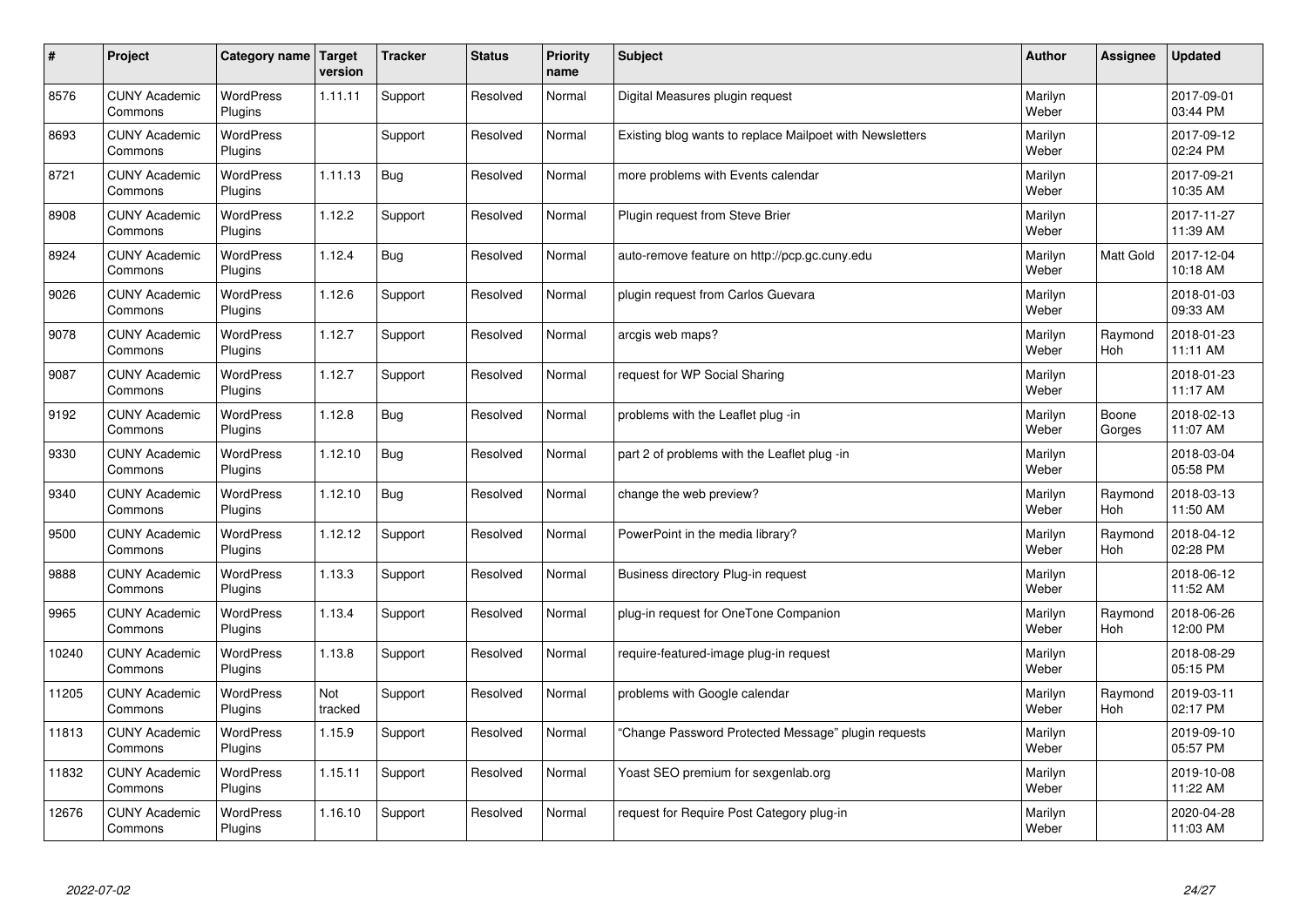| $\sharp$ | Project                         | Category name   Target      | version        | <b>Tracker</b> | <b>Status</b> | <b>Priority</b><br>name | <b>Subject</b>                              | <b>Author</b>    | Assignee              | <b>Updated</b>         |
|----------|---------------------------------|-----------------------------|----------------|----------------|---------------|-------------------------|---------------------------------------------|------------------|-----------------------|------------------------|
| 13184    | <b>CUNY Academic</b><br>Commons | <b>WordPress</b><br>Plugins | 1.17.2         | Support        | Resolved      | Normal                  | google translate plugin                     | Marilyn<br>Weber |                       | 2020-08-25<br>11:36 AM |
| 13741    | <b>CUNY Academic</b><br>Commons | <b>WordPress</b><br>Plugins | 1.18.3         | Support        | Resolved      | Normal                  | Ensemble Video Plugin                       | Marilyn<br>Weber |                       | 2021-01-26<br>04:43 PM |
| 13841    | <b>CUNY Academic</b><br>Commons | <b>WordPress</b><br>Plugins | 1.18.3         | Support        | Resolved      | Normal                  | Folders plugin request                      | Marilyn<br>Weber | Boone<br>Gorges       | 2021-01-26<br>04:43 PM |
| 13846    | <b>CUNY Academic</b><br>Commons | <b>WordPress</b><br>Plugins | 1.18.3         | Support        | Resolved      | Normal                  | Yoast SEO plugin problem                    | Marilyn<br>Weber |                       | 2021-01-19<br>05:34 PM |
| 13944    | <b>CUNY Academic</b><br>Commons | <b>WordPress</b><br>Plugins | 1.18.4         | Support        | Resolved      | Normal                  | 3D FlipBook request                         | Marilyn<br>Weber |                       | 2021-02-09<br>11:05 AM |
| 13947    | <b>CUNY Academic</b><br>Commons | WordPress<br>Plugins        | 1.18.4         | Bug            | Resolved      | Normal                  | Elementor plugin problem                    | Marilyn<br>Weber | Raymond<br><b>Hoh</b> | 2021-02-08<br>09:34 PM |
| 14012    | <b>CUNY Academic</b><br>Commons | WordPress<br>Plugins        | 1.18.5         | Support        | Resolved      | Normal                  | Open External Links in a New Window plugin? | Marilyn<br>Weber | Boone<br>Gorges       | 2021-03-02<br>02:07 PM |
| 14019    | <b>CUNY Academic</b><br>Commons | WordPress<br>Plugins        | 1.18.5         | Bug            | Resolved      | Normal                  | smorales.commons.gc.cuny.edu                | Marilyn<br>Weber | Boone<br>Gorges       | 2021-02-23<br>11:06 AM |
| 14075    | <b>CUNY Academic</b><br>Commons | <b>WordPress</b><br>Plugins | Not<br>tracked | Bug            | Resolved      | Normal                  | sludigitalportfolios.commons.gc.cuny.edu    | Marilyn<br>Weber | Boone<br>Gorges       | 2021-03-01<br>10:46 AM |
| 14077    | <b>CUNY Academic</b><br>Commons | WordPress<br>Plugins        | 1.18.7         | Support        | Resolved      | Normal                  | Elementor Pro plugin for the slider         | Marilyn<br>Weber | Raymond<br>Hoh        | 2021-03-23<br>11:43 AM |
| 14265    | <b>CUNY Academic</b><br>Commons | WordPress<br>Plugins        | 1.18.10        | Support        | Resolved      | Normal                  | separate the tag cloud in the blog sidebar  | Marilyn<br>Weber | Boone<br>Gorges       | 2021-05-12<br>05:19 PM |
| 14509    | <b>CUNY Academic</b><br>Commons | <b>WordPress</b><br>Plugins | 1.18.12        | <b>Bug</b>     | Resolved      | Normal                  | Elementor Editor problem                    | Marilyn<br>Weber |                       | 2021-06-08<br>09:55 AM |
| 14534    | <b>CUNY Academic</b><br>Commons | WordPress<br>Plugins        | 1.18.12        | Support        | Resolved      | Normal                  | Share This Image plugin?                    | Marilyn<br>Weber |                       | 2021-06-08<br>11:50 AM |
| 14885    | <b>CUNY Academic</b><br>Commons | WordPress<br>Plugins        | 1.18.22        | Bug            | Resolved      | Normal                  | Long Loading Times -- Wordpress Admin Site  | Marilyn<br>Weber | Raymond<br><b>Hoh</b> | 2021-10-26<br>12:28 PM |
| 15545    | <b>CUNY Academic</b><br>Commons | <b>WordPress</b><br>Plugins | 1.19.5         | Feature        | Resolved      | Normal                  | "ZI Hide Featured Image" plugin request     | Marilyn<br>Weber | Boone<br>Gorges       | 2022-03-09<br>10:09 AM |
| 15654    | <b>CUNY Academic</b><br>Commons | <b>WordPress</b><br>Plugins | 1.19.6         | Support        | Resolved      | Normal                  | Numerous Copies of Events showing up        | Marilyn<br>Weber | Boone<br>Gorges       | 2022-03-22<br>11:30 AM |
| 13935    | <b>CUNY Academic</b><br>Commons | WordPress<br>Plugins        | 1.18.4         | Support        | Resolved      | Low                     | Add Users sidebar widget not working        | Marilyn<br>Weber |                       | 2021-02-09<br>11:05 AM |
| 3093     | <b>CUNY Academic</b><br>Commons | WordPress<br>Plugins        |                | Bug            | Rejected      | Normal                  | Custom Google Maps                          | Marilyn<br>Weber | Boone<br>Gorges       | 2014-05-02<br>10:52 AM |
| 3136     | <b>CUNY Academic</b><br>Commons | <b>WordPress</b><br>Plugins |                | <b>Bug</b>     | Rejected      | Normal                  | The Easy Rotator                            | Marilyn<br>Weber | Boone<br>Gorges       | 2014-04-01<br>10:26 PM |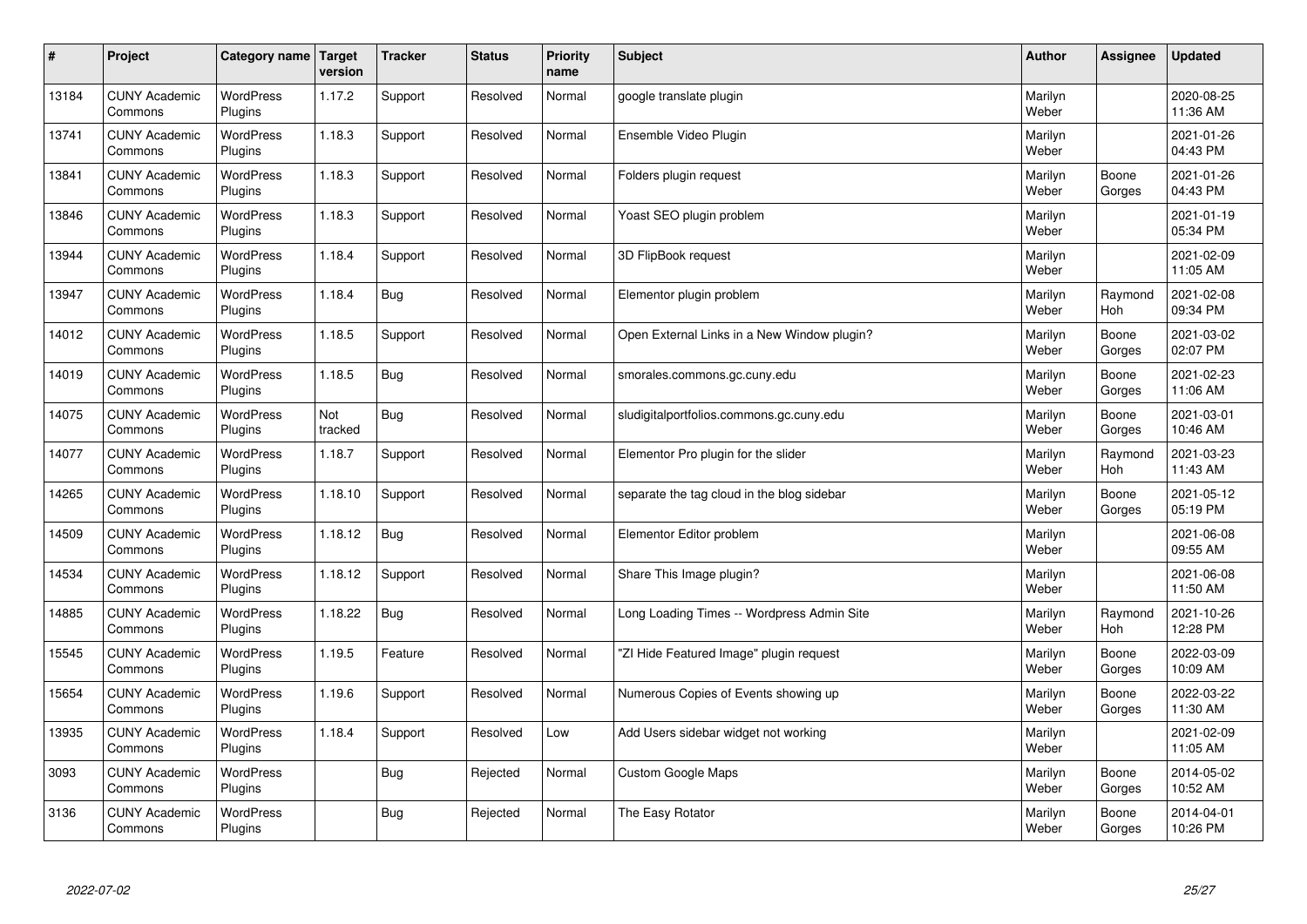| $\sharp$ | Project                         | Category name   Target            | version           | <b>Tracker</b> | <b>Status</b>        | <b>Priority</b><br>name | <b>Subject</b>                                                                             | <b>Author</b>    | Assignee          | <b>Updated</b>         |
|----------|---------------------------------|-----------------------------------|-------------------|----------------|----------------------|-------------------------|--------------------------------------------------------------------------------------------|------------------|-------------------|------------------------|
| 5083     | <b>CUNY Academic</b><br>Commons | <b>WordPress</b><br>Plugins       | 1.9.5             | Support        | Rejected             | Normal                  | creating a shortcode for the iframe code of the google form                                | Marilyn<br>Weber | Marilyn<br>Weber  | 2016-01-12<br>04:25 PM |
| 7668     | <b>CUNY Academic</b><br>Commons | <b>WordPress</b><br>Plugins       |                   | Support        | Rejected             | Normal                  | Iframes question                                                                           | Marilyn<br>Weber |                   | 2017-04-11<br>09:29 PM |
| 8071     | <b>CUNY Academic</b><br>Commons | <b>WordPress</b><br>Plugins       | Not<br>tracked    | Support        | Rejected             | Normal                  | Anthologize                                                                                | Marilyn<br>Weber |                   | 2017-05-10<br>10:15 AM |
| 9955     | <b>CUNY Academic</b><br>Commons | <b>WordPress</b><br>Plugins       | 1.13.4            | Support        | Rejected             | Normal                  | docx converter plugin?                                                                     | Marilyn<br>Weber |                   | 2018-06-26<br>11:39 AM |
| 15610    | <b>CUNY Academic</b><br>Commons | <b>WordPress</b><br>Plugins       | Not<br>tracked    | Support        | Rejected             | Normal                  | Loops & Logic plugin                                                                       | Marilyn<br>Weber | Raymond<br>Hoh    | 2022-03-19<br>11:16 AM |
| 7770     | <b>CUNY Academic</b><br>Commons | WordPress<br>Plugins              | Not<br>tracked    | Bug            | Abandoned            | Normal                  | Timeline.js problem                                                                        | Marilyn<br>Weber |                   | 2017-11-15<br>01:43 PM |
| 9726     | <b>CUNY Academic</b><br>Commons | <b>WordPress</b><br>Plugins       | Not<br>tracked    | Support        | Abandoned            | Normal                  | technical error on Contact page                                                            | Marilyn<br>Weber |                   | 2018-12-10<br>03:53 PM |
| 6533     | <b>CUNY Academic</b><br>Commons | <b>WordPress</b><br>Plugins       | Future<br>release | Support        | Duplicate            | Low                     | very old plugins?                                                                          | Marilyn<br>Weber | <b>Tahir Butt</b> | 2018-10-04<br>12:27 PM |
| 14911    | <b>CUNY Academic</b><br>Commons | <b>WordPress</b><br><b>Themes</b> | Not<br>tracked    | Support        | <b>New</b>           | Normal                  | Twentytwentyone theme                                                                      | Marilyn<br>Weber |                   | 2021-10-28<br>10:37 AM |
| 12360    | <b>CUNY Academic</b><br>Commons | WordPress<br><b>Themes</b>        | Not<br>tracked    | Bug            | Reporter<br>Feedback | Normal                  | site just says "DANTE We are currently in maintenance mode, please<br>check back shortly." | Marilyn<br>Weber |                   | 2020-02-04<br>12:13 PM |
| 3121     | <b>CUNY Academic</b><br>Commons | <b>WordPress</b><br><b>Themes</b> | 1.5.21            | <b>Bug</b>     | Resolved             | High                    | Add Academica theme?                                                                       | Marilyn<br>Weber | Boone<br>Gorges   | 2014-03-24<br>11:04 AM |
| 8125     | <b>CUNY Academic</b><br>Commons | <b>WordPress</b><br><b>Themes</b> | 1.10.19           | Bug            | Resolved             | High                    | careerplan admin page failing to load with "currently unable to handle<br>this request"    | Marilyn<br>Weber |                   | 2017-07-13<br>12:54 PM |
| 3071     | <b>CUNY Academic</b><br>Commons | <b>WordPress</b><br><b>Themes</b> | 1.5.22            | Bug            | Resolved             | Normal                  | Twenty Fourteen theme differences                                                          | Marilyn<br>Weber | Boone<br>Gorges   | 2014-04-01<br>08:18 PM |
| 4965     | <b>CUNY Academic</b><br>Commons | <b>WordPress</b><br><b>Themes</b> | Not<br>tracked    | Feature        | Resolved             | Normal                  | Theme requested                                                                            | Marilyn<br>Weber | Boone<br>Gorges   | 2016-02-24<br>09:46 PM |
| 5630     | <b>CUNY Academic</b><br>Commons | <b>WordPress</b><br><b>Themes</b> | 1.9.17            | Feature        | Resolved             | Normal                  | Bavota magazine Pro theme                                                                  | Marilyn<br>Weber | Boone<br>Gorges   | 2016-06-02<br>12:09 AM |
| 7460     | <b>CUNY Academic</b><br>Commons | <b>WordPress</b><br><b>Themes</b> | 1.10.8            | Support        | Resolved             | Normal                  | install Independent Publisher theme?                                                       | Marilyn<br>Weber | Boone<br>Gorges   | 2017-01-21<br>09:34 PM |
| 8941     | <b>CUNY Academic</b><br>Commons | WordPress<br>Themes               | 1.13.1            | Support        | Resolved             | Normal                  | Theme request: ColorNews                                                                   | Marilyn<br>Weber |                   | 2018-05-08<br>10:42 AM |
| 9335     | <b>CUNY Academic</b><br>Commons | WordPress<br><b>Themes</b>        | 1.12.10           | Bug            | Resolved             | Normal                  | clone http://digitalscholarship.ccny.cuny.edu site?                                        | Marilyn<br>Weber | Boone<br>Gorges   | 2018-03-14<br>12:43 PM |
| 10059    | <b>CUNY Academic</b><br>Commons | <b>WordPress</b><br><b>Themes</b> | Not<br>tracked    | Support        | Resolved             | Normal                  | Magazine Premium theme for new site                                                        | Marilyn<br>Weber |                   | 2020-02-17<br>03:39 PM |